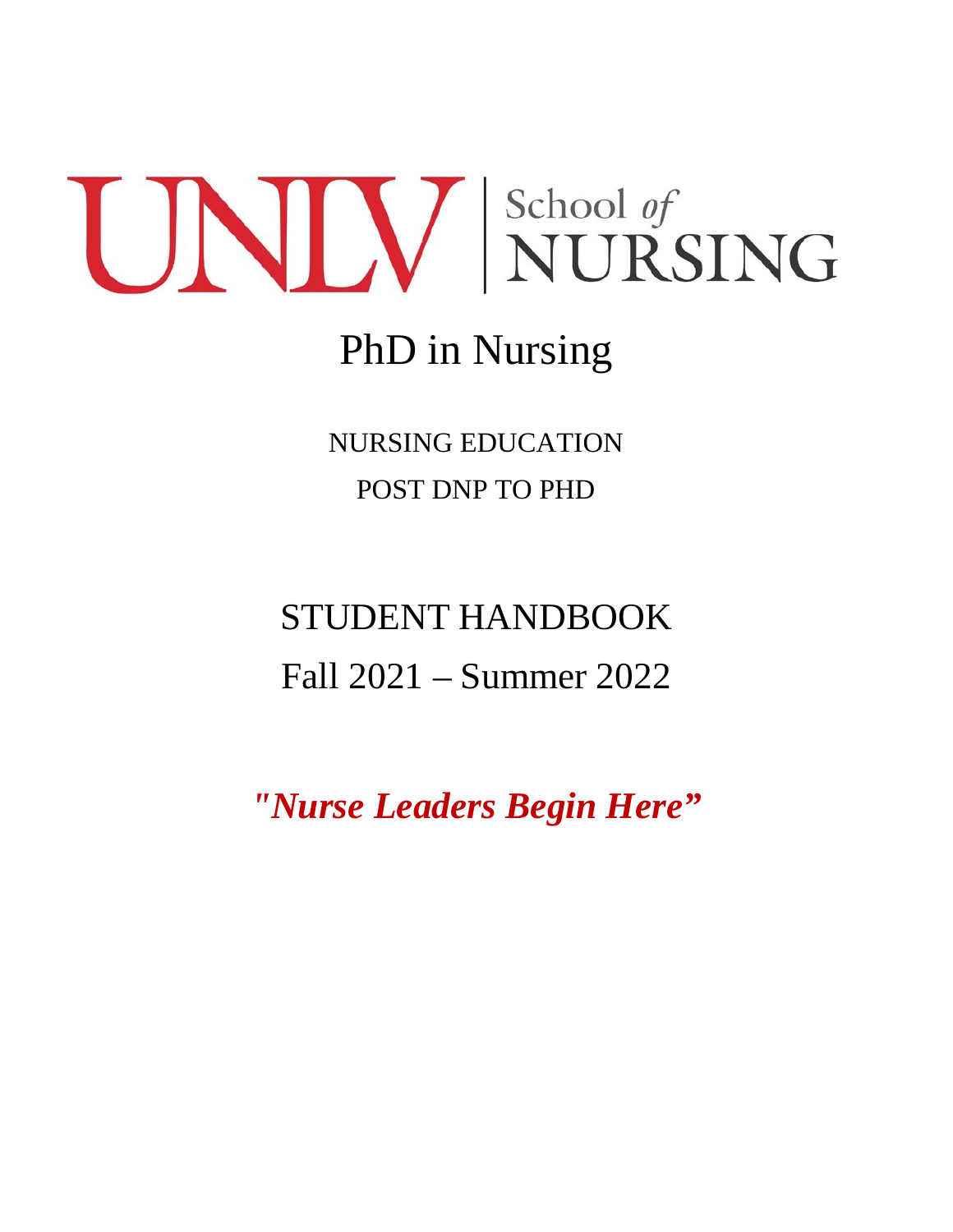#### **Welcome from the Dean**

On behalf of the faculty and staff, it is my pleasure to welcome you to the PhD program at the University of Nevada, Las Vegas (UNLV) School of Nursing. We are very happy that you have chosen UNLV to continue your nursing education. At the UNLV School of Nursing, we pride ourselves on creating a warm and dynamic student-centered environment. Our motto is Nurse Leaders Start Here. You will find many opportunities here for professional growth and opportunities.

This handbook provides information needed to facilitate your progression in your program of study. While the primary responsibility for your success lies with each of you, many individuals stand ready to assist you in your efforts. If you have additional questions, contact your advisor who will be happy to help. You've

made the right choice by choosing the UNLV School of Nursing. We're here to help you advance your nursing career through discovery and scholarship. We really believe in you and are happy to be a part of your professional journey.

Best regards

Angela Frederick Amar, PhD, RN, ANEF, FAAN Dean and Professor

#### **Welcome from the Associate Dean for Academic Affairs**

Welcome to UNLV and the School of Nursing. We are happy that you are here! We are excited to partner with you to facilitate your educational journey. Our online PhD program serves your need for flexibility. We have an excellent curriculum that enhances your leadership and practice as nurse educators and provides you with the knowledge and skills necessary to contribute to the science of nursing pedagogy. The faculty is committed to a curriculum that is delivered through a lens of equity and justice and how you, the nurse scientist, contributes to the growing body of nursing education literature. The PhD Handbook is your tool to guide you through the program. As the Associate Dean for Academic Affairs, I am here to serve you, the student. At UNLV School of Nursing we believe *"Nurse Leaders Begin Here"* – More appropriately for those with your experience, *"Nurse Leaders Flourish Here"*

Happy wishes for a successful and joyful experience.

Steven J. Palazzo, PhD, MN, RN, CNE Associate Dean for Academic Affairs and Associate Professor

#### **Welcome from the Doctoral Program Director**

I would like to extend a warm welcome to you as you begin the UNLV School of Nursing PhD Program. Pursuit of a PhD in Nursing is challenging and extremely rewarding. I commend you for taking the steps needed to become an expert researcher, scholar, and leader. Our program offers you opportunities to work with faculty mentors, develop your research scholarship, and engage with peer colleagues from across the country.

Please take the time to review this PhD Handbook and keep it as a reference as you progress through your program of study. Our SON faculty and staff are committed to supporting you in your PhD journey. Feel free to contact me at (702) 895-5402 or e-mail: [catherine.dingley@unlv.edu. M](mailto:catherine.dingley@unlv.edu)s. Elizabeth Gardner is the SON Student Services Director; you can reach her at (702) 895-5923 and e-mail: [elizabeth.gardner@unlv.edu. S](mailto:elizabeth.gardner@unlv.edu)he is a valuable resource and can assist you throughout the program. I look forward to working with you as you progress through your doctoral journey!

Catherine Dingley PhD, RN, FAAN Associate Professor and PhD Program Director





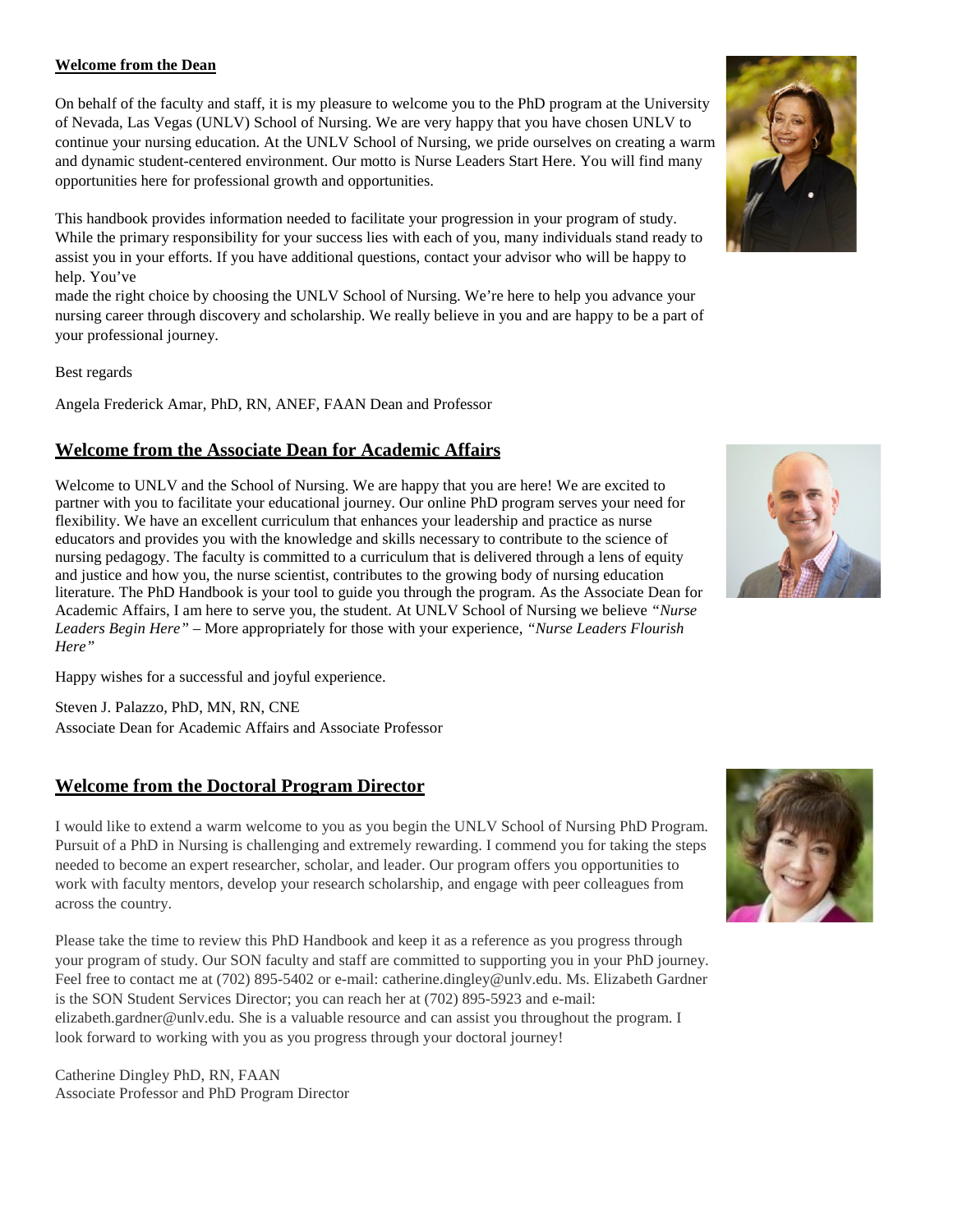# **INTRODUCTION**

Welcome to the School of Nursing (SON) at the University of Nevada, Las Vegas (UNLV). We look forward to working with you to achieve your academic and professional goals. This handbook is designed as a resource for information pertinent to the PhD in Nursing Program. The SON and/or the Graduate College may modify programs, policies, or procedures in the future. The UNLV SON reserves the right to change, without notice, any statement in this handbook, concerning but not limited to, curricula, course, faculty, tuition, fees, policies, practices, and rules. If course or curriculum changes take place after you commence the program, we will make every effort to implement the changes in your best interest.

It is the responsibility of the individual student to familiarize themselves with the School of Nursing policies and to act in accordance with them. This handbook is a supplement to the Graduate College Catalog. Students must abide by the policies outlined in the Graduate College Catalog and overall university policies, particularly the code of student conduct and use of social media. In order to become familiar with the Graduate College Catalog, in addition to other tools and timelines to enrich your UNLV experience, refer to the Graduate College resources for current students current or at the official UNLV website.

Additional publications students will need and find helpful are listed below:

- [Graduate Catalog](https://www.unlv.edu/graduatecollege/graduatecatalog)  Policies regarding admission, progress, and graduation
- UNLV Student Conduct Code Policies regarding academic conduct at UNLV (https:/[/www.unlv.edu/sites/default/files/page\\_files/27/StudentConduct-Code.pdf\)](http://www.unlv.edu/sites/default/files/page_files/27/StudentConduct-Code.pdf))
- Guide to Preparing and Submitting a Thesis or Dissertation Resource for those completing a thesis or dissertation [\(http://www.unlv.edu/graduatecollege/thesis\)](http://www.unlv.edu/graduatecollege/thesis))

# **IMPORTANT INFORMATION ABOUT E-MAIL**

Please make sure you **activate your Rebelmai**l account by going to: [http://rebelmail.unlv.edu/.](http://rebelmail.unlv.edu/) This email address is important for you to receive university-wide student announcements and also announcements from the SON Graduate Program.

The Graduate Program in the SON maintains a listserv that is available to doctoral students. We will add you to this listserve upon acceptance into the PhD program. Only official UNLV e-mail addresses (Rebelmail) will be used for communication per UNLV policy. Every student is given a Rebel e-mail address on official admission and enrollment at UNLV. **You may forward all your Rebelmail messages to your preferred email address if you have another e-mail account. However, it has been noted in the past that not all messages are forwarded so we strongly encourage you to check your Rebelmail daily. Additionally, email is the main vehicle used by the SON to provide students with vital information about scholarships, announcements, class information, etc. Also, faculty and administrators frequently use email to communicate with students on issues pertinent to an individual student and will always use the student's Rebelmail account.**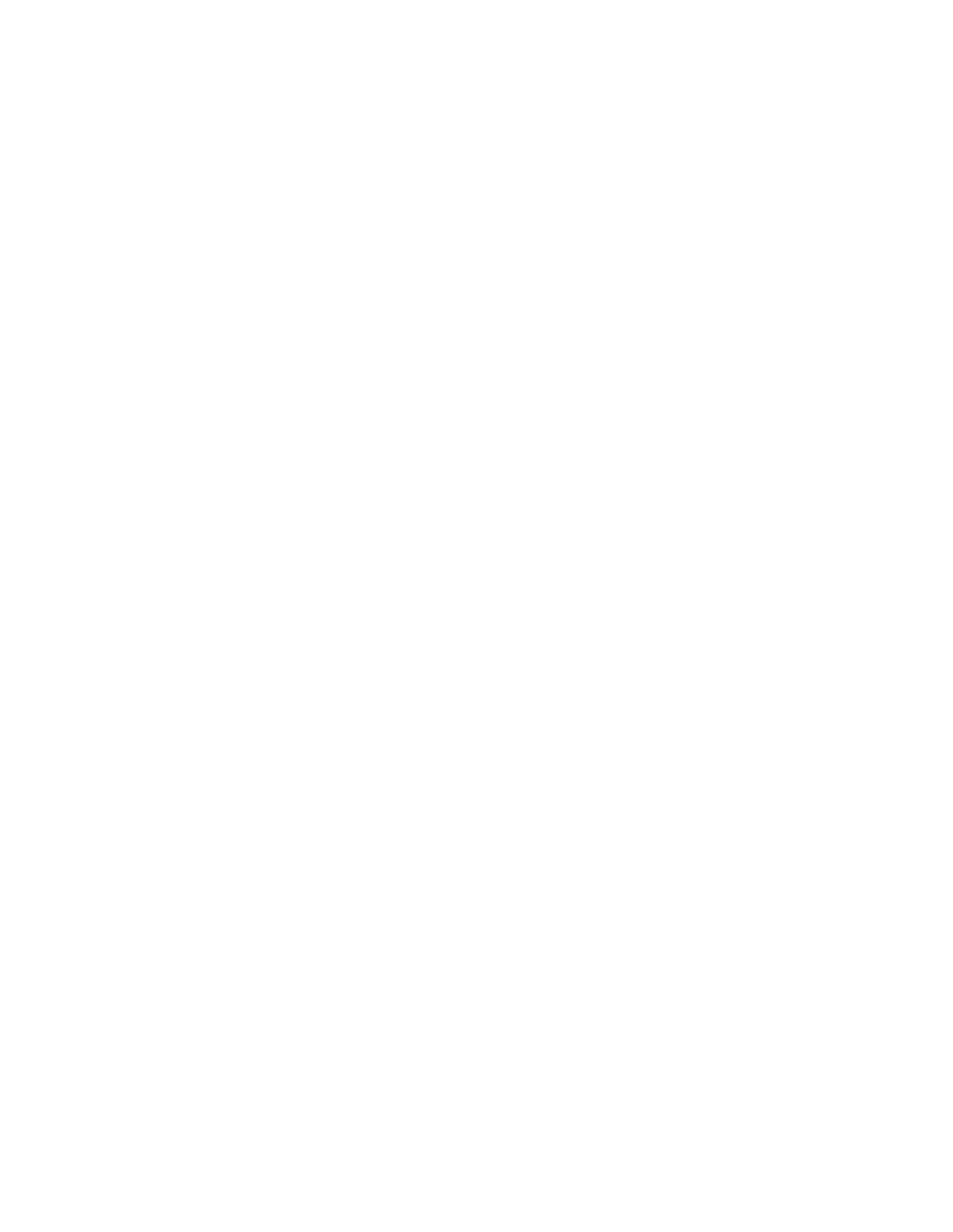#### **TABLE OF CONTENTS**

#### Chapter I

# INFORMATION ABOUT THE UNIVERSITY OF NEVADA, LAS VEGAS

#### Chapter II

# SCHOOL OF NURSING MISSION, PURPOSE, AND PROGRAM LEARNING OUTCOMES

# Chapter III REGISTRATION REQUIREMENTS

# Chapter IV

# FEES, EXPENSES, AND FINANCIAL ASSISTANCE

#### Chapter V

# INFORMATION SPECIFIC TO THE SCHOOL OF NURSING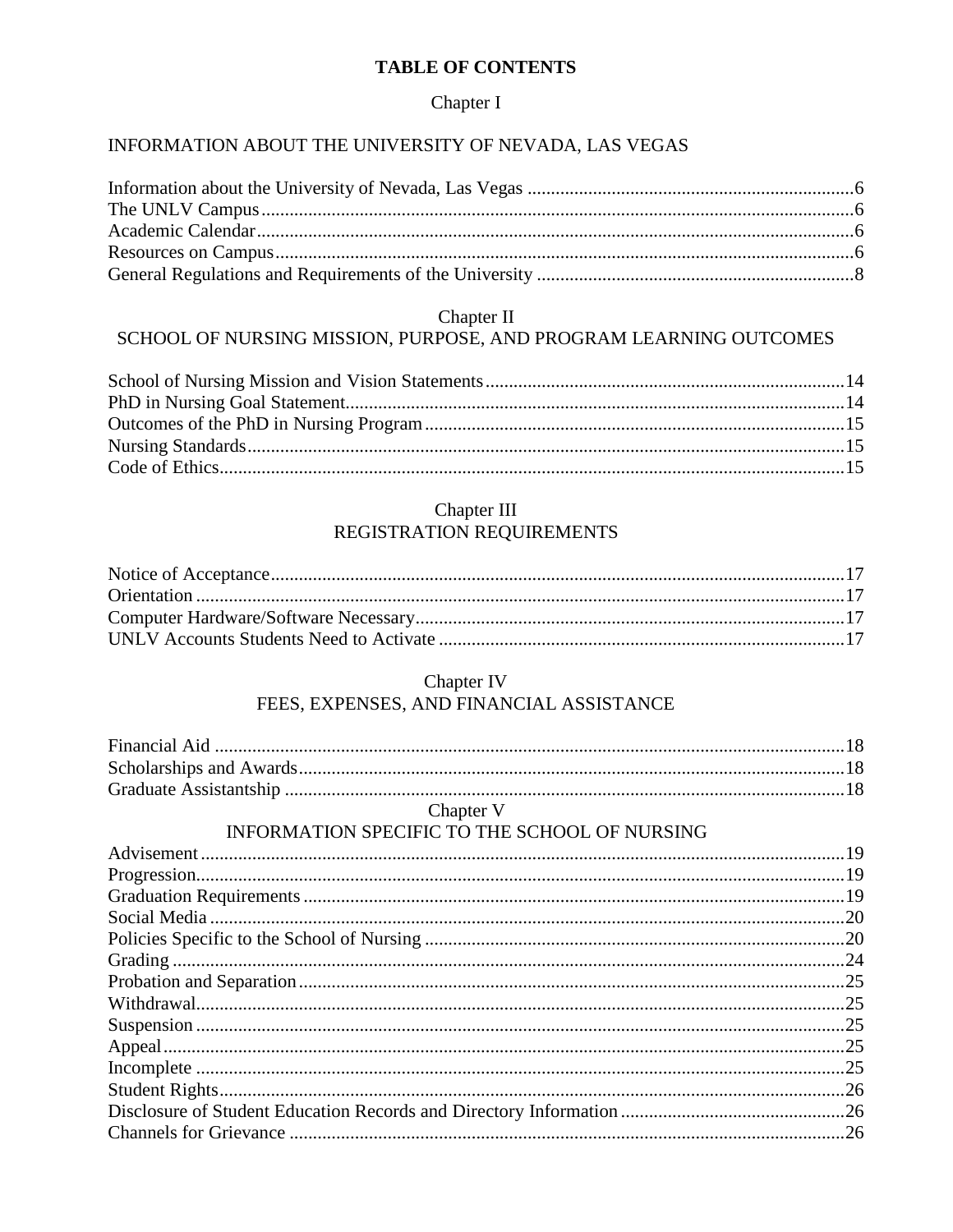# Chapter VI<br>PROGRAM PROGRESSION/PLANS OF STUDY

# Chapter VII<br>PATHWAY TO COMPLETEION

# Chapter VIII<br>ORGANIZATIONS

# **APPENDICES**

| Appendix A: School of Nursing Academic Affairs Office & Contact Information 43 |  |  |
|--------------------------------------------------------------------------------|--|--|
|                                                                                |  |  |
|                                                                                |  |  |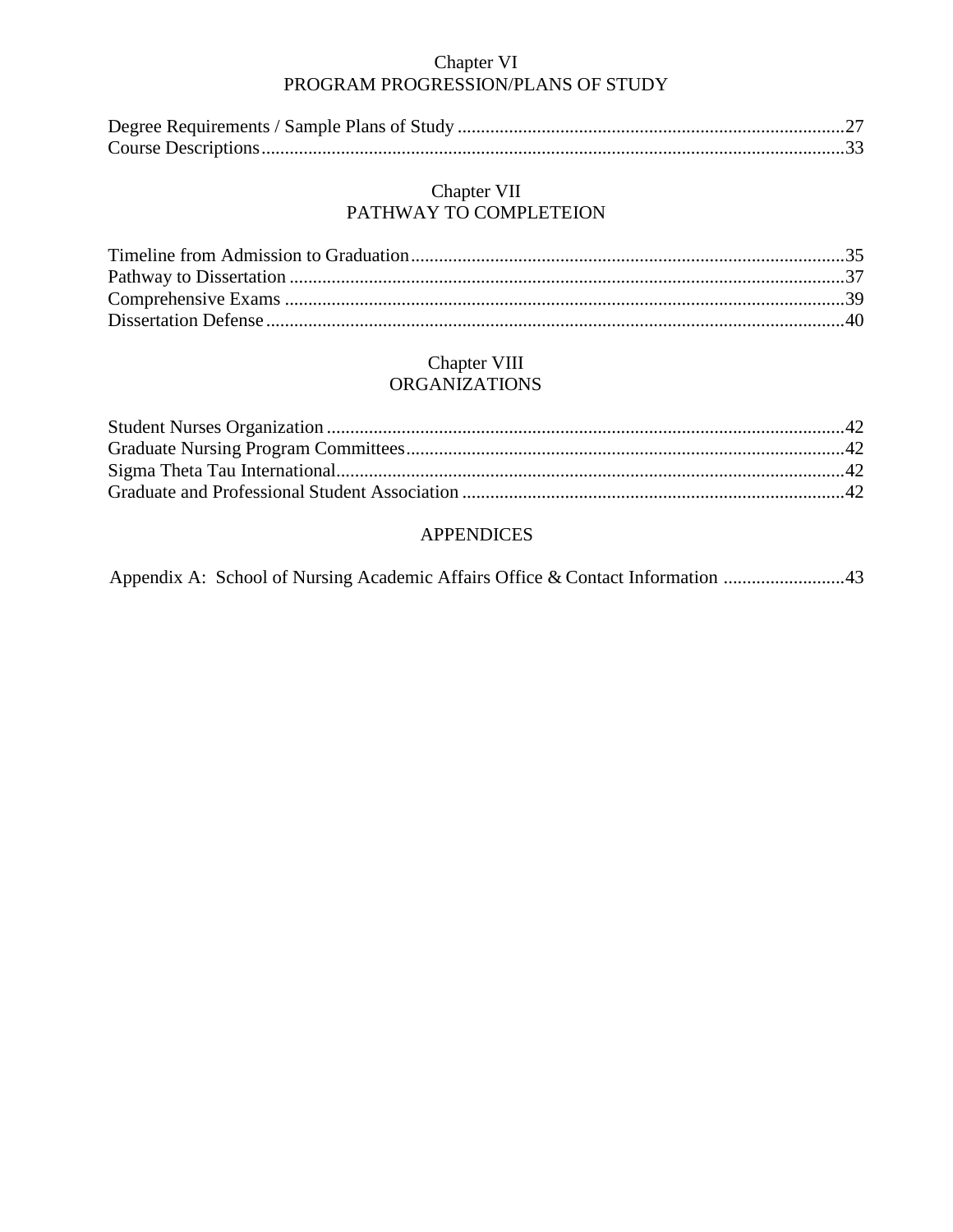#### **CHAPTER I**

# <span id="page-6-0"></span>**INFORMATION ABOUT THE UNIVERSITY OF NEVADA, LAS VEGAS**

University of Nevada, Las Vegas 4505 Maryland Parkway Box 453018 Las Vegas, Nevada 89154-3018 Main telephone number: (702) 895-3011 School of Nursing: (702) 895-3360

Over 30,000 students attend classes at UNLV's 335-acre campus. Most students are Nevada residents; however, a lively mixture of international and out-of-state students add to the cosmopolitan quality of the campus.

UNLV is fully accredited by the Northwest Consortium of Colleges and Universities (NWCCU), and many academic programs have received further accreditation from independent national accrediting bodies. The School of Nursing is approved by the Nevada State Board of Nursing (NSBN) and the Commission on Collegiate Nursing Education (CCNE).

#### <span id="page-6-1"></span>[ACADEMIC CALENDAR:](https://www.unlv.edu/nursing/student-resources/calendar)

There are three 15-week trimesters - fall (early September to mid-December), spring (early January to late April), and summer (mid-May to late August) for all SON programs. Please note that the School of Nursing operates on a different calendar from the rest of the university.

#### <span id="page-6-2"></span>**RESOURCES ON CAMPUS:**

#### Library:

The Lied Library opened in summer 2000. It occupies 327,000 square feet in five stories. The library has 2,500 study spaces, more than half of them with full network connections. Laptops are available for inlibrary use and students may access the internet via wireless access. An Information Commons with microcomputer workstations; a Collaborative Learning Center offering electronic instructional rooms; 24 hour study space; media distribution system and retrieval system capable of storing 1.2 million volumes.

The Lied Library includes a Special Collections section that provides unique materials relating to Las Vegas and southern Nevada history. It also houses the Gaming Research Collection and the Nevada Women's Archives.

The Library offers access to information resources and databases available in electronic format. Services also include traditional reference and information assistance: individualized and classroom instructional sessions on subject-related resources and technologies: interlibrary loan and document delivery.

#### Book Store:

The University Bookstore is conveniently located behind the Student Union. Rebel Books is located on Maryland Parkway across from the University. Both bookstores have the required and recommended textbooks available for purchase. Other merchandise available includes supplies required for courses, reference materials, emblematic souvenirs, insignia clothing, and a variety of sundry items. Both bookstores have extended hours of operation during the first week of the semester. You can order your textbooks online through the University Bookstore or by calling (702) 895-3290.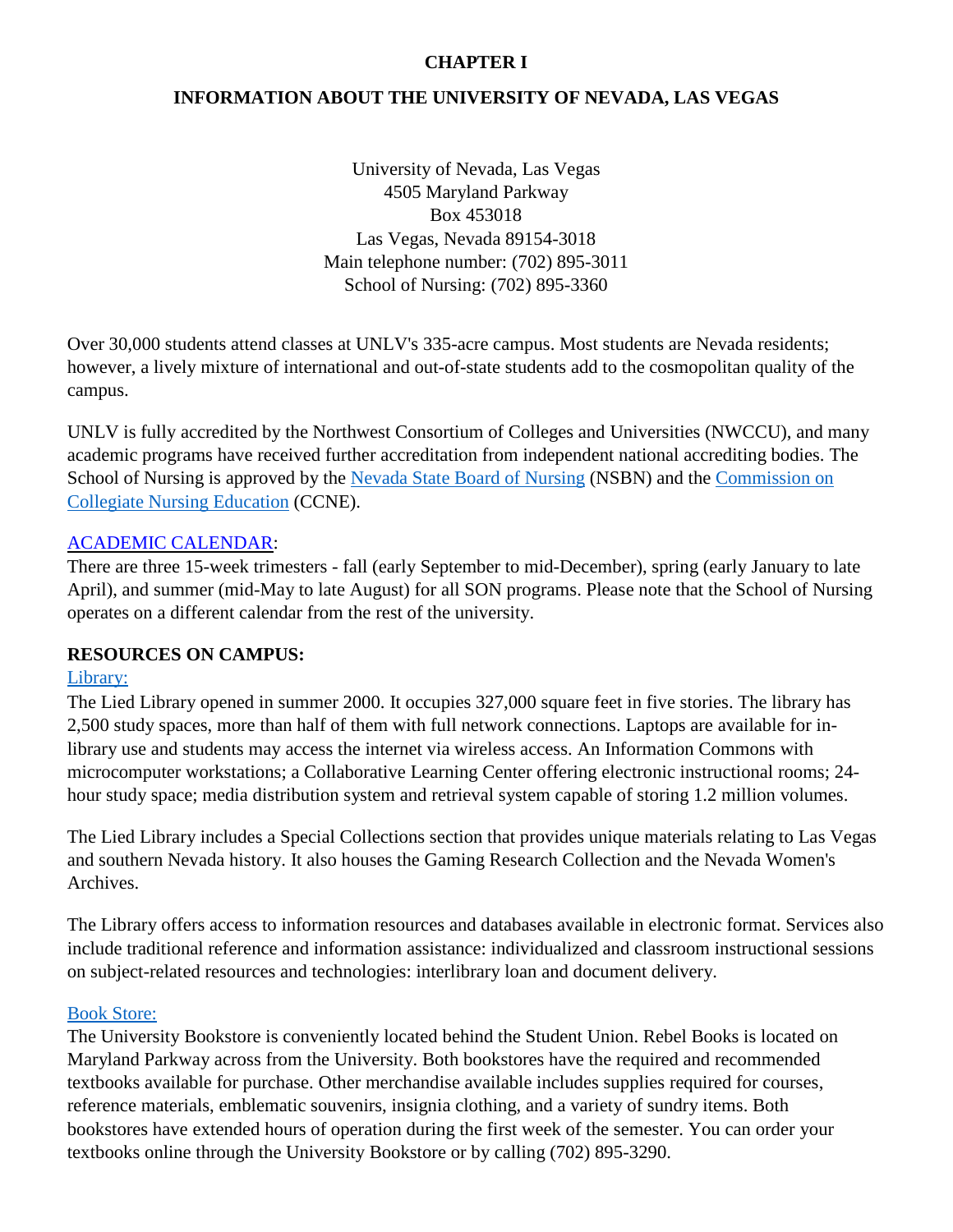**Alternate Method to Purchase Books:** Many students may not have easy physical access to the UNLV Bookstore. You can choose to purchase your textbooks online either from the UNLV Bookstore or from an online textbook company such as Amazon.

## Student Union:

The Student Union's primary concern is to cooperate with university groups to promote and coordinate a full range of programs and events, which add to the color and life of the campus environment. It also provides the various services, conveniences and amenities the members of the university community need in their daily life on campus. Serving as the central gathering place for the entire university community, the Student Union houses cafeteria and delicatessens, coffee bar, game rooms, a spacious theater, lounges, and meeting and program rooms. Offices of the Consolidated Student Government (CSUN) are located on the first floor. The campus newspaper is also in the Student Union.

#### Graduate College Office:

This office is located on the 2nd floor of the Gateway Building (GTW). This office receives the electronic application forms and transcripts for admission to the graduate college via the Graduate Rebel Gateway portal. The Graduate College tracks the admission, progression, and graduation of students. They help support enrollment and registration issues and accepts the necessary forms graduate students need to submit as they progress through their degree programs. Please visit the website for information that support all graduate students: https://www.unlv.edu/graduatecollege

## Office of the Registrar:

The Office of the Registrar can answer questions regarding residency requirements and is responsible for the processes of registration, withdrawals and recording graduation. The staff handles students' questions about their records and provides transcripts and enrollment certification documents. They are located in the Student Services Complex - Building C (702) 895-3443.

## Career Services:

The Career Services Center is designed to educate and assist students in all majors with the career planning and job search process. Services include resume writing, self-assessment resources, and videotaping equipment. They are located in the Student Services Complex - Building A, Room 201 (702) 895-3495.

## Disability Resource Center:

The Disability Resource Center (DRC) provides academic accommodations for students with documented disabilities that are otherwise qualified for university programs. To establish services, students need to provide to the Center appropriate documentation of their disability, from a recognized professional. The center is located in the Student Services Complex - Building A, Room 143 (702) 895-0866.

## Counseling:

Student Counseling and Psychological Services (CAPS) offers free professional counseling in the areas of personal, social, and emotional concerns. Couples counseling, career development, drug and alcohol use assessment, and group counseling are also offered. These services, provided by clinical and counseling psychologists, are available to all currently enrolled students. The center is located in the Student Recreation & Wellness Center, Room 1500 (702) 895-3627.

## Student Health Center:

The Student Health Center offers services to registered and enrolled UNLV students. The Center staff includes nurse practitioners, physicians, registered nurses, and support personnel to provide essential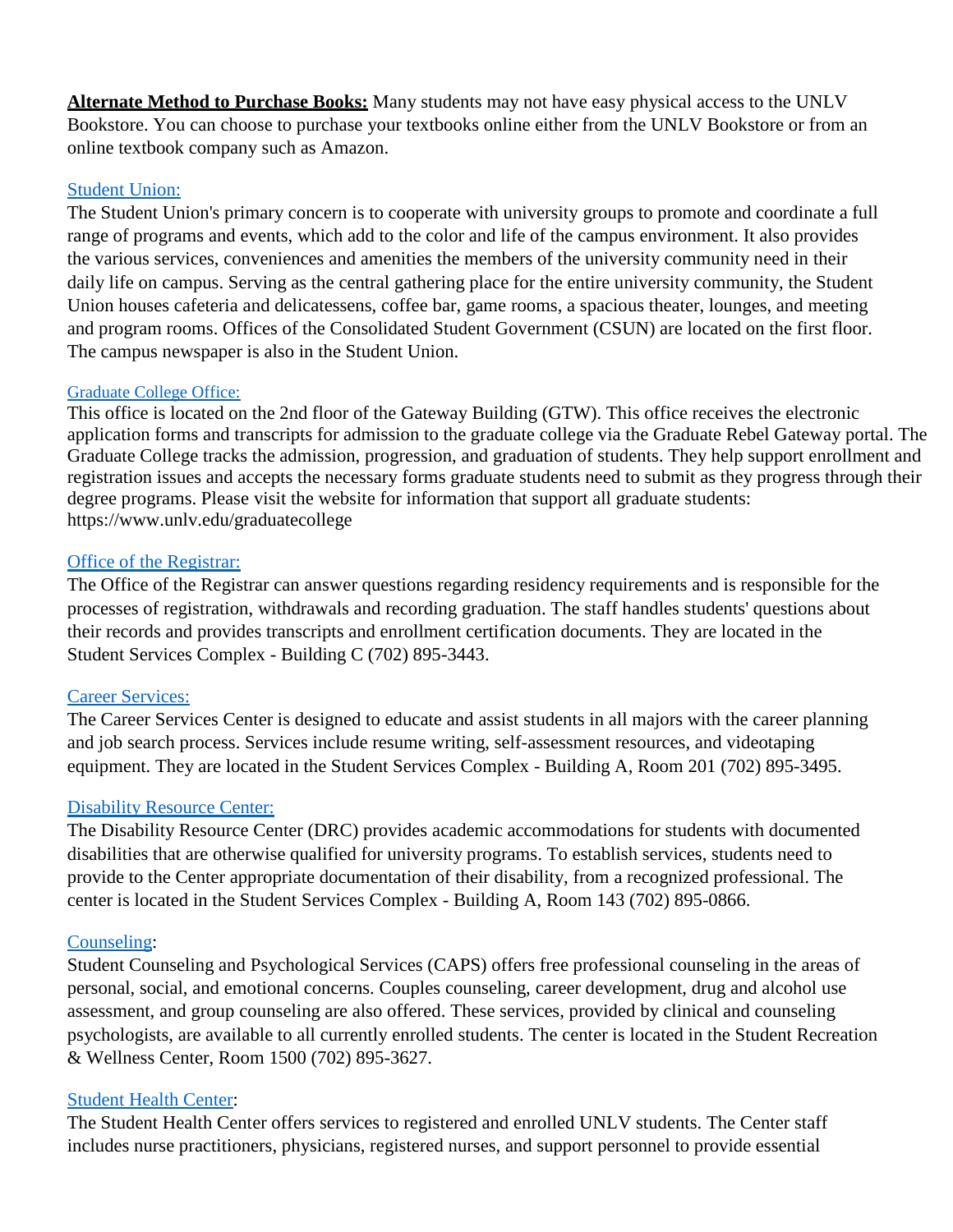health services. Services offered include health information and advice, treatment for minor illness and first aid, early detection and referral of chronic illnesses, pregnancy testing and contraception, sexually transmitted disease screening and treatment, and evaluation of substance abuse. To obtain a full list of services, phone (702) 895-0630. A student health fee is charged to all students to defer some of the costs of services.

In accordance with state law, all admitted students must prove immunity to tetanus, diphtheria, measles, mumps, rubella, and others that may be specified by the State Board of Health, prior to being permitted to register for classes. Meningitis vaccines are recommended. In addition, nursing students are required to demonstrate proof of Hepatitis B vaccinations, Varicella vaccination, and annual tuberculosis testing. All newly admitted students are required to complete the Admission Health Report Form prior to registration for classes. For further information contact the Student Health Center at (702) 895-0630.

## **All graduate nursing students are required to maintain and show proof of current health insurance and current unencumbered license as an RN.**

#### Student Health Insurance:

Is available to students enrolled in at least five credits but students in 9 or more credits are automatically enrolled. If the student has insurance outside the university plan, the student may waive out of this coverage and fee. This plan provides services beyond those available through the Student Health Center. Optional dependent insurance is also available. Claim form and brochures may be picked up in the Health Services Office or Cashier's Office prior to the beginning of each semester. For more information contact the Student Health Services at (702) 774-7119.

#### Veteran Services:

The Veterans Administration recognizes the UNLV as a fully accredited institution of higher learning where qualified veterans, service persons, certain wives, widows and children maypursue their educational goals under the various chapters of the Veterans' regulations (G.I. Bill, etc.).

The Veteran Services office functions primarily for certification of enrollment status to the Veterans Administration. In addition, the office attempts to help veterans with questions about eligibility, specific problems, and education benefits. The office is located in the Student Services Complex Building A, Room 311 (702)895-2290.

#### Housing and Food Service:

Dormitories provide on-campus housing for enrolled single students, or those living away from spouse /or children. The Office of Campus Housing is responsible for the development of a comprehensive housing and food service program. Applications for residency may be acquired by writing to Campus Housing, through the UNLV web site or by calling 702-359-0300. Applications are processed as they are received. The Hazel M. Wilson Dining Commons serves dormitory residents and other university students. Students living off campus may purchase a meal card or may pay in cash for each meal in the Dining Commons. **Housing when coming to UNLV:** For hotel accommodations for those who want to stay close to UNLV main campus, one of the closest hotels (about a 10-minute walk) is The Hyatt Place, 4520 Paradise Road, Las Vegas, NV 89169, (702) 369-3366.

#### The Graduate Academy: Innovative Leadership, Professional, and Career Development

The goal of the Professional Development Academy is to serve as a virtual resource providing support and many professional opportunities to UNLV graduate students. The Academy offers information about events and services such as graduate certificate programs, workshops, training sessions and career services. You can follow Academy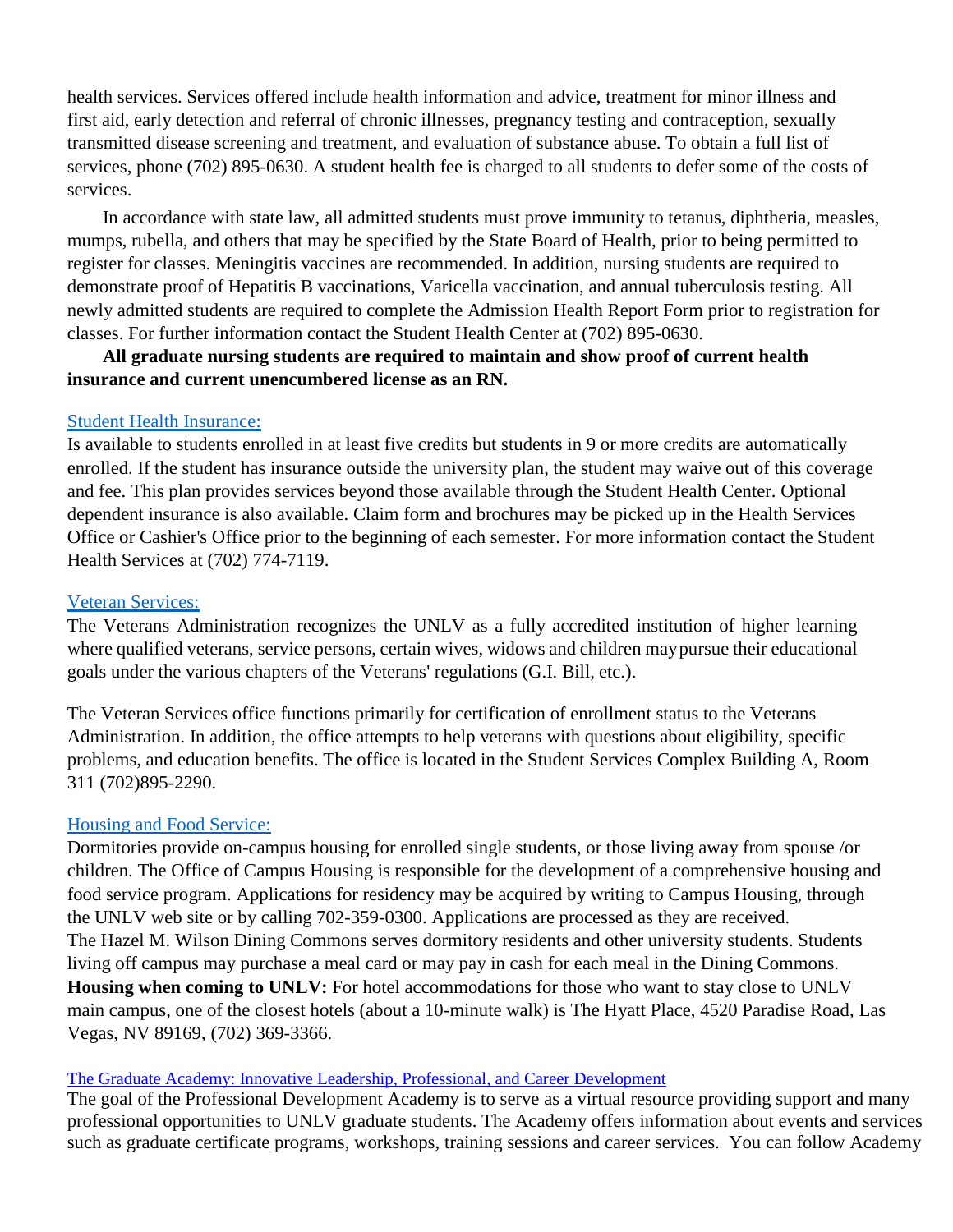activities via social media or look for regular updates on the website.

#### [Academic Success Center](http://academicsuccess.unlv.edu/)

The goal of the Academic Success Center is to help students do well academically and complete they studies on time. They offer or will refer you to such programs and resources as tutoring, advising, skills testing, career exploration and more. They guide students every step of the way to the many established resources created to ensure they complete their educational goals. Learn more about the programs and services the center currently offers.

#### [Alumni](http://www.unlv.edu/alumni) Association:

With an alumni base 120,000 strong, the UNLV Alumni Association offers a variety of services and opportunities in support of alumni and their families. UNLV alumni are encouraged to support the values of higher learning through advocacy, involvement, and giving.

#### [School of Nursing Alumni](https://www.unlv.edu/nursing/connect-engage/alumni)

As a graduate of the UNLV School of Nursing, you are our greatest asset and your continued engagement with the school is vital to our continued success. We encourage you to stay connected with fellow nursing alumni, current and former nursing faculty and current students.

#### [Commencement Office](http://www.unlv.edu/commencement)

Located in the UNLV Office of the Registrar, the commencement office is the last step in the graduation process. Please check with the commencement office for information on the commencement ceremony and your diploma; for all other information about graduate student degree completion and graduation, including thesis/dissertation requirements and doctoral hooding, please contact the Graduate College.

#### [Office of Diversity Initiatives](http://www.unlv.edu/diversityinitiatives)

The vision of the Office of Diversity Initiatives is to advocate, promote, and support the advancement of equity, inclusiveness, and empowerment of a continuously changing collegiate and global community. The mission of the Office of Diversity Initiatives is to provide leadership and support for UNLV's diversity mission: *to nurture equity,*  diversity, and inclusiveness that promotes respect, support, and empowerment. This Office also handles UNLV Title IX questions, inquiries, and reporting.

#### [Office of International Student and Scholars](http://www.unlv.edu/iss)

International Students and Scholars (ISS) ensures compliance with both SEVIS (Student and Exchange Visitor Information System) and federal law, so that the university can continue to be authorized by the U.S. federal government to enroll international students; host and hire international scholars; assist and advise employment eligibility and authorization relating to international students and scholars, and visa, travel, and immigration issues; provide critical and specialized services to the international students and scholars of the UNLV community; and facilitate their transition to the campus and the U.S.

#### [Jean Nidetch Women's Center](https://www.unlv.edu/womenscenter)

The Jean Nidetch Women's Center is committed to creating a supportive and inclusive environment for all genders through programming, services, and advocacy for the UNLV community. The Women's Center has informational resources, brochures, and flyers for a variety of on and off campus organizations to help empower and protect yourself, and learn about your options. They also provide free tampons, pads, and condoms.

#### [The Intersection](https://www.unlv.edu/intersection)

The Intersection is a one-stop resource for UNLV's highly diverse student body — a comprehensive multicultural center grounded in the academic life of our students. As an intersecting campus resource, the Intersection helps ensure students, particularly first-generation and students of color, successfully navigate their academic careers.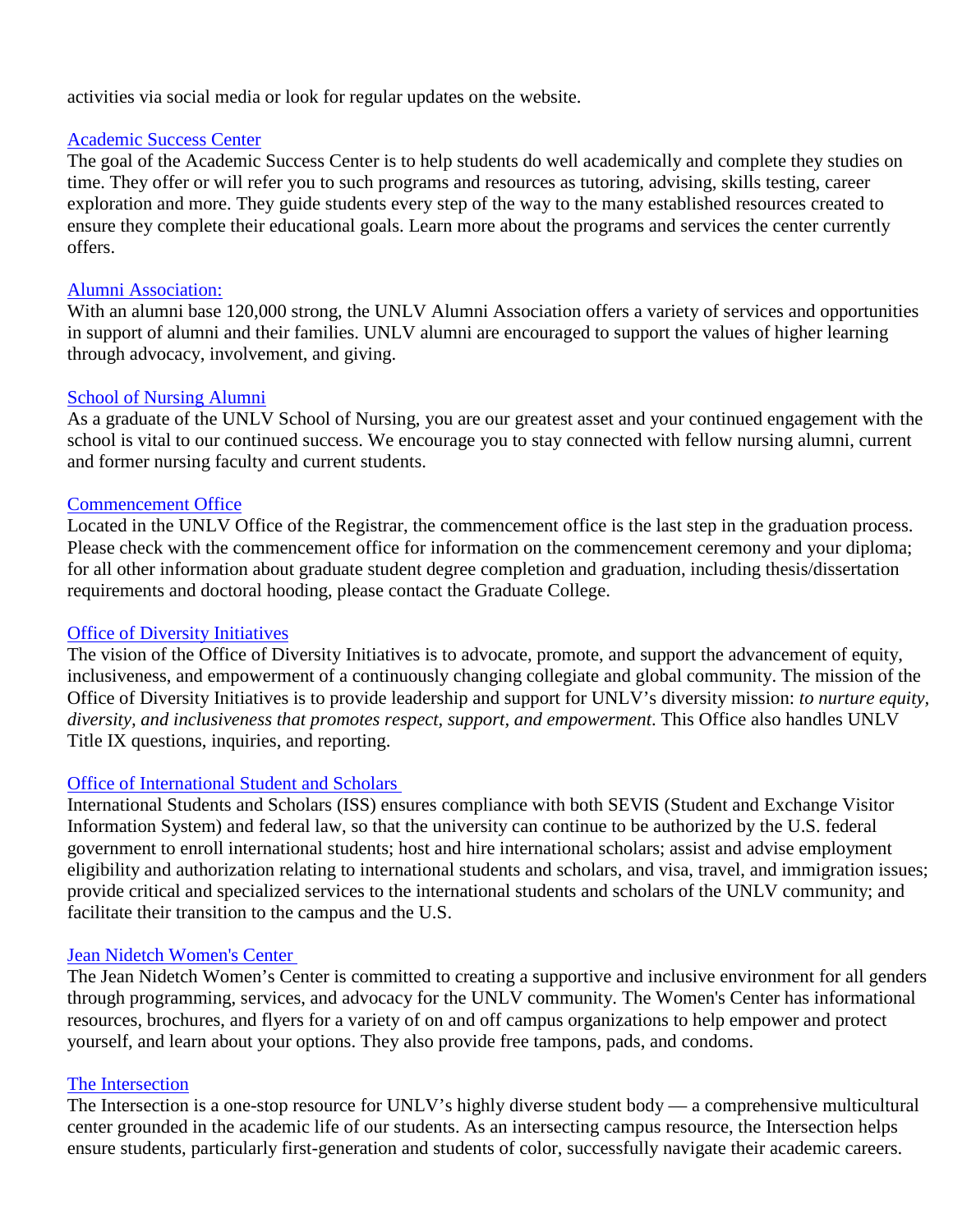Here, all members of campus can discuss their differences, discover their similarities, and build a shared sense of belonging.

# [Office of Student Conduct](http://studentconduct.unlv.edu/)

The Office of Student Conduct is a student-centered, service-oriented office located within the Division of Student Affairs. The Office of Student Conduct collaborates with the UNLV community to provide an inclusive system through enforcement of the *UNLV Student Code of Conduct* by:

- Promoting awareness of student rights and responsibilities;
- Establishing accountability for student choices;
- Creating opportunities for involvement in the process; and
- Striving to uphold the values and ethics that advance the common good.

# [The Financial Aid & Scholarships Office](http://www.unlv.edu/finaid)

The Financial Aid & Scholarships Office supports higher-education access and persistence by providing financial aid to eligible students. The office partners with student organizations, the UNLV Foundation, the Graduate College, and other external constituents to provide financial aid learning opportunities and scholarship support for graduate students.

# <span id="page-10-0"></span>**GENERAL REGULATIONS AND REQUIREMENTS OF THE UNIVERSITY**

Graduate students are responsible for knowing and acting in accordance with UNLV Policies and Procedures. To view the most commonly referenced campus policies and procedures, you can refer to the following websites:

- [Academic Integrity](http://studentconduct.unlv.edu/misconduct/appeal-board.html)
- [Activation for Military Service](http://www.unlv.edu/veterans/deploy)
- Change of Address
- [FERPA/Privacy Rights](http://www.unlv.edu/registrar/ferpa)
- [Health Insurance Mandatory](https://www.unlv.edu/graduatecollege/current/healthinsurance)
- [Jean Clery Campus Safety and Security Report](http://police.unlv.edu/policies/campus-report.html)
- [Proof of Immunization](http://www.unlv.edu/admissions/immunizations)
- Policies and Procedures on the Protection of Research Subjects
- Rebelmail Policy
- [Student Conduct Code](http://studentconduct.unlv.edu/conduct/student-conduct-code.html)
- Student Computer Use Policy
- Title IX

# [Title IX](https://www.unlv.edu/compliance/titleIX)

UNLV does not discriminate in its employment practices or in its educational programs or activities, including admissions, on the basis of sex/gender pursuant to Title IX, or on the basis of any other legally protected category as is set forth in NSHE Handbook Title 4, Chapter 8, Section 13. Reports of discriminatory misconduct, questions regarding Title IX, and/or concerns about noncompliance with Title IX or any other anti-discrimination laws or policies should be directed to UNLV's Title IX Coordinator Michelle Sposito.

The Title IX Coordinator can be reached through the online reporting form at

[https://cm.maxient.com/reportingform.php?UnivofNevadaLasVegas&layout\\_id=18,](https://cm.maxient.com/reportingform.php?UnivofNevadaLasVegas&layout_id=18) by email at

[titleixcoordinator@unlv.edu,](mailto:titleixcoordinator@unlv.edu) by phone at (702) 895-4055, by mail at 4505 S. Maryland Parkway, Box 451062, Las Vegas, NV, 89154-1062, or in person at Frank and Estella Beam Hall (BEH), Room 555.

To ensure compliance with Graduate College policies and procedures, please review the relevant sections of the [Graduate Catalog :](https://catalog.unlv.edu/content.php?catoid=34&navoid=8761)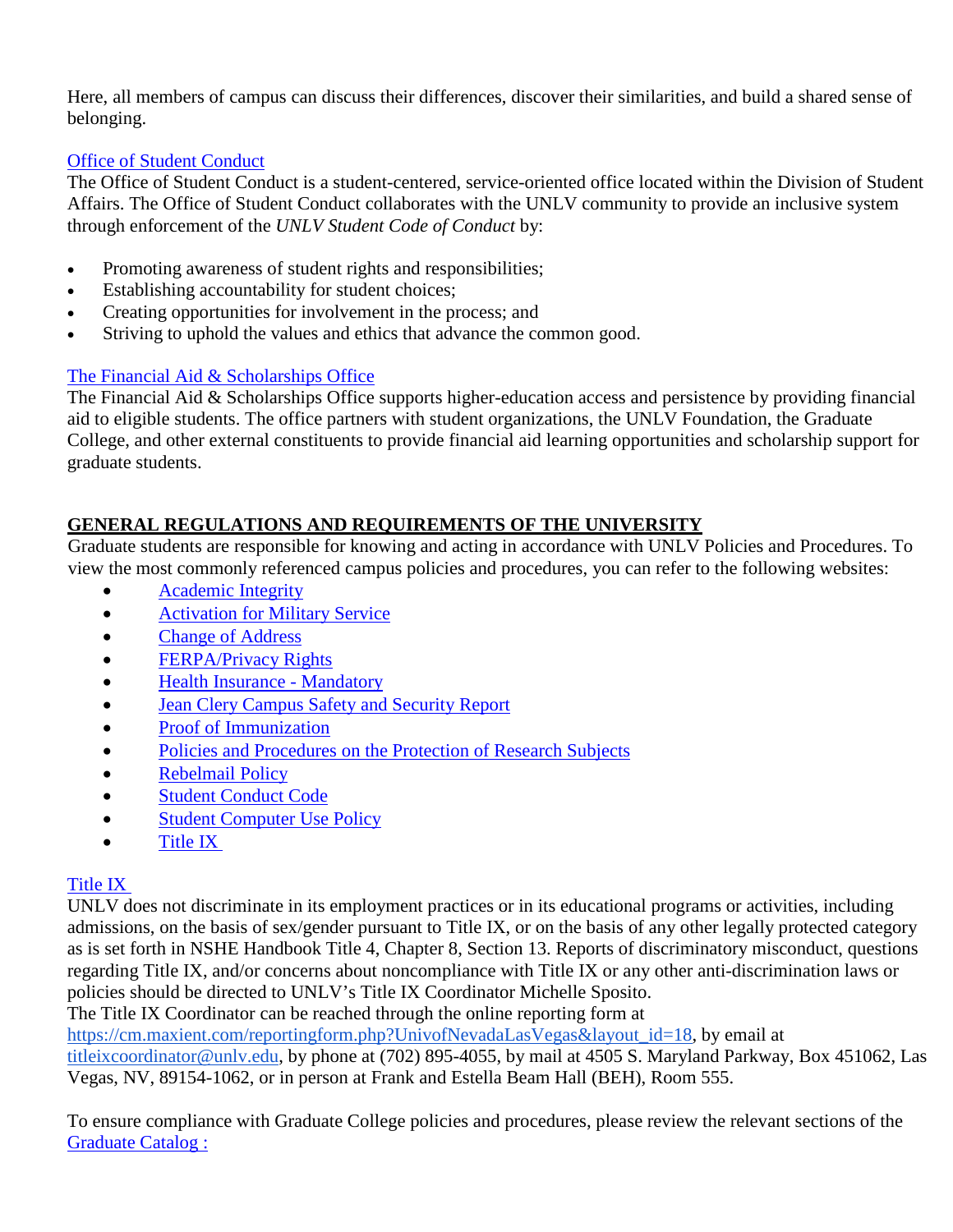- [Academic Calendar](https://catalog.unlv.edu/content.php?catoid=34&navoid=8761)
- [Academic Policies](https://catalog.unlv.edu/content.php?catoid=34&navoid=8761)
- [Admission and Registration Information](https://catalog.unlv.edu/content.php?catoid=34&navoid=8761)
- [Degree Progression Policies & Procedures](https://catalog.unlv.edu/content.php?catoid=34&navoid=8761)

In addition, the [Graduate College website](http://graduatecollege.unlv.edu/) contains additional information regarding policies and procedures.

# [Equal Opportunity:](https://www.unlv.edu/about/statements-compliance)

The UNLV is committed to and will provide quality equality of educational and employment opportunity for all persons regardless of race, sex, age, color, national origin, ethnicity, creed, religion, disability, sexual orientation, gender, marital status, pregnancy, veteran status, or political affiliation – except where sex, age, or ability represent bona fide educational or employment qualifications or where marital or veteran status are statutorily defined eligibility criteria for federal or state benefit programs. Further, the university seeks to promote campus diversity by enrolling and employing a larger number of minorities and women where these groups have historically been and continue to be under-represented within the university in relation to availability and may extend preference in initial employment to such individuals among substantially equally qualified candidates, as well as to veterans, Nevada residents, and current state employees seeking promotion. Inquiries concerning compliance with federal or state laws prohibiting such discrimination should be directed to the [Office of Diversity](https://www.unlv.edu/diversityinitiatives)  [Initiatives,](https://www.unlv.edu/diversityinitiatives) FDH 560 (702) 895-5580.

The University of Nevada, Las Vegas, is dedicated to the equality of educational opportunity, and the creation and maintenance of a campus environment free of barriers that discriminate against individuals with disabilities. Equality in access is achieved through reasonable classroom accommodations, and reasonable adaptation of examination and evaluation procedures.

# Annual Mandatory Individual Development Plan and Procedures

Annual Mandatory Individual Development Plan: Each winter break and early spring term, graduate students are **required** to complete the Graduate Student Individual Development Plan (IDP) form [Formerly known as the Student Annual Review]. The review covers the prior calendar year and assesses student progress, and it establishes reasonable goals for the year ahead. Faculty Advisors/Graduate Coordinators have the option to provide feedback to each students' submitted IDP and provide acknowledgement that they have reviewed the IDP. Reported student data is shared with students' graduate coordinators and advisors to foster opportunities for discussion about students' strengths and weaknesses, accomplishments and next requirements, and mentoring plans so that students know what they need to do in order to progress successfully through their programs in a timely manner. Students who are graduating are also required to complete the form in order to record their achievements since the data is also used to track UNLV metrics related to the annual productivity of all students.

Students are responsible for understanding and following the policies and procedures delineated in this document and the UNLV Graduate Catalog, as well as the NSHE Code, UNLV Bylaws, and the UNLV Student Conduct Code. Questions about policies should be directed to the Graduate College: valarie.burke@unly.edu or [gradassociatedean@unlv.edu.](mailto:gradassociatedean@unlv.edu)

*Nothing in this handbook supersedes any NSHE, UNLV, or Graduate College policy.*

## [Use of Automobiles:](https://www.unlv.edu/parking)

University parking and traffic regulations govern all vehicles operated on the campus, and violators are subject to a fine. The regulations are enforceable in the civil courts, as well as through the internal processes of the university. Each student must complete an automobile registration card and purchase a parking permit during registration. This permit will allow authorized users to park on campus in accordance with published parking regulations. Students should obtain a copy of the regulations booklet when applying for their permit. Stickers and information can be obtained from the University Police Office in the Claude Howard Public Safety Building at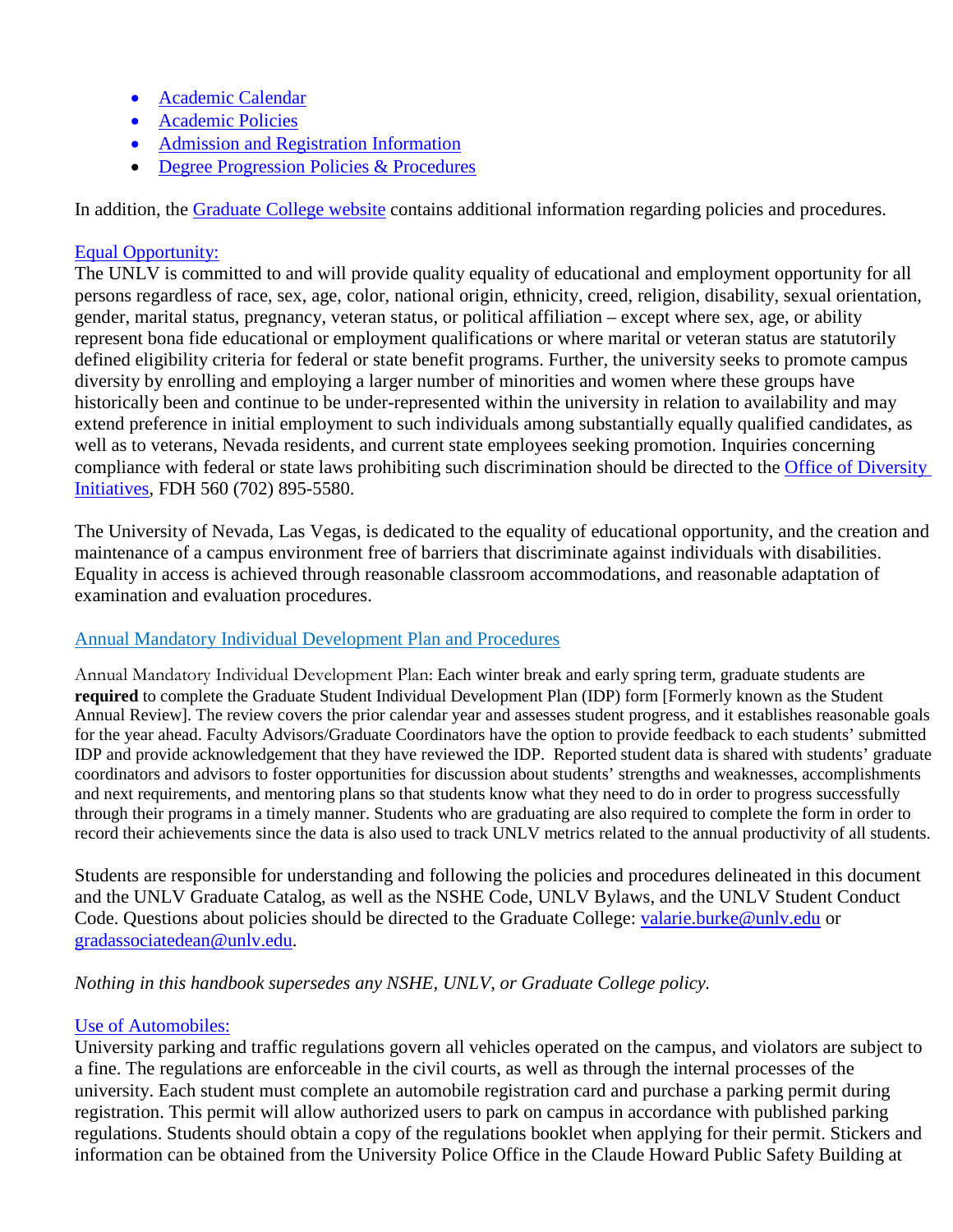times other than the registration period as well. Students attending classes one-to-three times per semester can purchase day parking passes at the Claude Howard Public Safety Building.

#### SON Transportation Requirement:

Students are required to provide their own transportation to clinical sites.

#### [Alcoholic Beverages:](https://catalog.unlv.edu/content.php?catoid=23&navoid=4689)

The storage, possession, and/or use of alcoholic beverages, is not allowed on the university campus or other university property unless prior approval is obtained in writing from the University President. The President will only grant this authorization upon being satisfied that proper supervision is provided in the dispensing of alcoholic beverages.

#### [Change of Address:](https://www.unlv.edu/sites/default/files/page_files/3/Change-of-Address-Flyer.pdf)

Any change of address should be reported immediately to [MyUNLV](https://my.unlv.nevada.edu/) and to the School of Nursing. Any correspondence from the university mailed to the last address provided by the student to MyUNLV will discharge all university responsibility for notification.

#### [Use of University Facilities:](https://catalog.unlv.edu/content.php?catoid=23&navoid=4689)

University facilities including campus grounds are provided primarily for the support of the regular educational functions of the university and the activities necessary for the support of these functions. The university's functions take precedence over any other activities in the use of university facilities. Freedom to speak and to hear will be maintained for students, faculty and staff, and university policies and procedures will be used to provide a full and frank exchange of ideas. An invitation to speak at the university does not imply that the university endorses the philosophy or ideas presented by the speaker.

Any fund-raising efforts by student organizations off campus must be cleared by the Dean of Student Services.

University facilities may not be used for the purpose of raising monies to aid projects not related to some authorized activity of the university or of university groups, and no efforts at conversion and solicitation by uninvited non-campus groups or individuals will be permitted on campus.

#### [Academic Misconduct:](https://www.unlv.edu/studentconduct/misconduct/policy)

Academic integrity is a legitimate concern for every member of the campus community; all share in upholding the fundamental values of honesty, trust, respect, fairness, responsibility and professionalism. By choosing to join the UNLV community, students accept the expectations of the Academic Misconduct Policy and are encouraged when faced with choices to always take the ethical path. Students enrolling in UNLV assume the obligation to conduct themselves in a manner compatible with UNLV's function as an educational institution.

An example of academic misconduct is plagiarism. Plagiarism is using the words or ideas of another, from the Internet or any source, without proper citation of the sources.

The SON faculty reserves the right to have student papers analyzed by the internet service ["Turnitin"](https://www.turnitin.com/) for plagiarism. For more information about plagiarism please visit the Turnitin website. It is highly recommended that you take the short quiz after you view the short video.

If a student in a particular course is deemed by the instructor to be guilty of academic dishonesty, the student may be assigned a failing grade for the corresponding segment of the course. The instructor may also assign a failing grade for the entire course. In all cases, the instructor is responsible for recording the circumstances and for giving the student an opportunity to reply.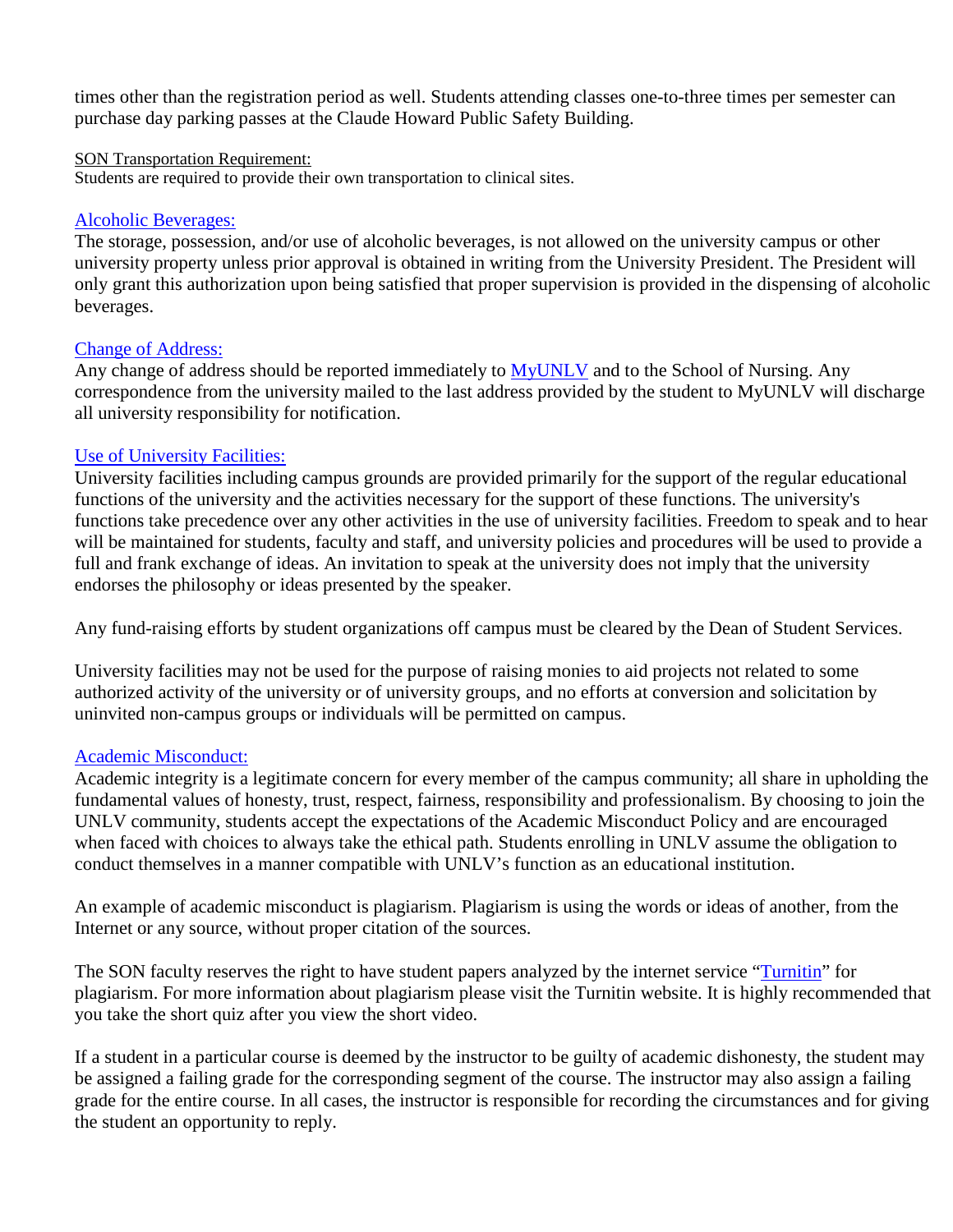If any member of the university community is deemed guilty of academic dishonesty, any other member may bring action under the Rules and Disciplinary Procedures for Members of the University Community. For further information contact the [Office of Student Conduct](https://www.unlv.edu/studentconduct) at (702)895-2308.

#### [Copyright:](http://www.unlv.edu/provost/copyright/)

The University requires all members of the University Community to familiarize themselves with and to follow copyright and fair use requirements. You are individually and solely responsible for violations of copyright and fair use laws. The university will neither protect nor defend you nor assume any responsibility for employee or student violations of fair use laws. Violations of copyright laws could subject you to federal and state civil penalties and criminal liability, as well as disciplinary action under University policies.

#### [Disability Resource Center:](https://www.unlv.edu/drc)

DRC determines accommodations that are "reasonable" in promoting the equal access of a student reporting a disability to the general UNLV learning experience. In so doing, the DRC also balances instructor and departmental interests in maintaining curricular standards so as to best achieve a fair evaluation standard amongst students being assisted. In order for the DRC to be effective it must be considered in the dialog between the faculty and the student who is requesting accommodations. For this reason, faculty should only provide students course adjustment after having received this "Academic Accommodation Plan." If faculty members have any questions regarding the DRC, they should call a DRC counselor.

UNLV complies with the provisions set forth in Section 504 of the Rehabilitation Act of 1973 and the Americans with Disabilities Act of 1990. The DRC is located in the Student Services Complex (SSC-A), Room 143, phone (702) 895- 0866, fax (702) 895-0651.

#### [Religious Holidays Policy:](https://catalog.unlv.edu/content.php?catoid=23&navoid=4683)

Any student missing class quizzes, examinations, or any other class or lab work because of observance of religious holidays shall be given an opportunity during that semester to make up missed work. The make-up will apply to the religious holiday absence only. It shall be the responsibility of the student to notify the instructor no later than the last day of late registration of his or her intention to participate in religious holidays which do not fall on state holidays or periods of class recess. This policy shall not apply in the event that administering the test or examination at an alternate time would impose an undue hardship on the instructor or the university which could have been avoided.

[UNLV Writing Center:](http://writingcenter.unlv.edu/) One-on-one or small group assistance with writing is available free of charge to UNLV students at the Writing Center, located in CDC-3-301. Although walk-in consultations are sometimes available, students with appointments will receive priority. Appointments may be made in person or by calling 895-3908. The student's Rebel ID Card, a copy of the assignment, and two copies of any writing to be reviewed are requested for the consultation.

#### English Composition Skills:

Students should exhibit professional level composition skills. Faculty are expected to award or delete points on papers (essays, examinations, term papers, summaries on the client assessment forms, etc.) for usage of proper grammar and consistency and conciseness of thought. All formal papers written by graduate students in the DNP program should utilize APA format. All students are encouraged to purchase an APA format textbook as a reference.

#### [Rebelmail:](https://rebelmail.unlv.edu/)

By policy, faculty and staff should email students' Rebelmail accounts only. Rebelmail is UNLV's official email system for students. It is one of the primary ways students receive official university communication such as information about deadlines, major campus events, and announcements. All UNLV students receive a Rebelmail account after they have been admitted to the university. Students' email prefixes are listed on class rosters. The suffix is always @unlv.nevada.edu.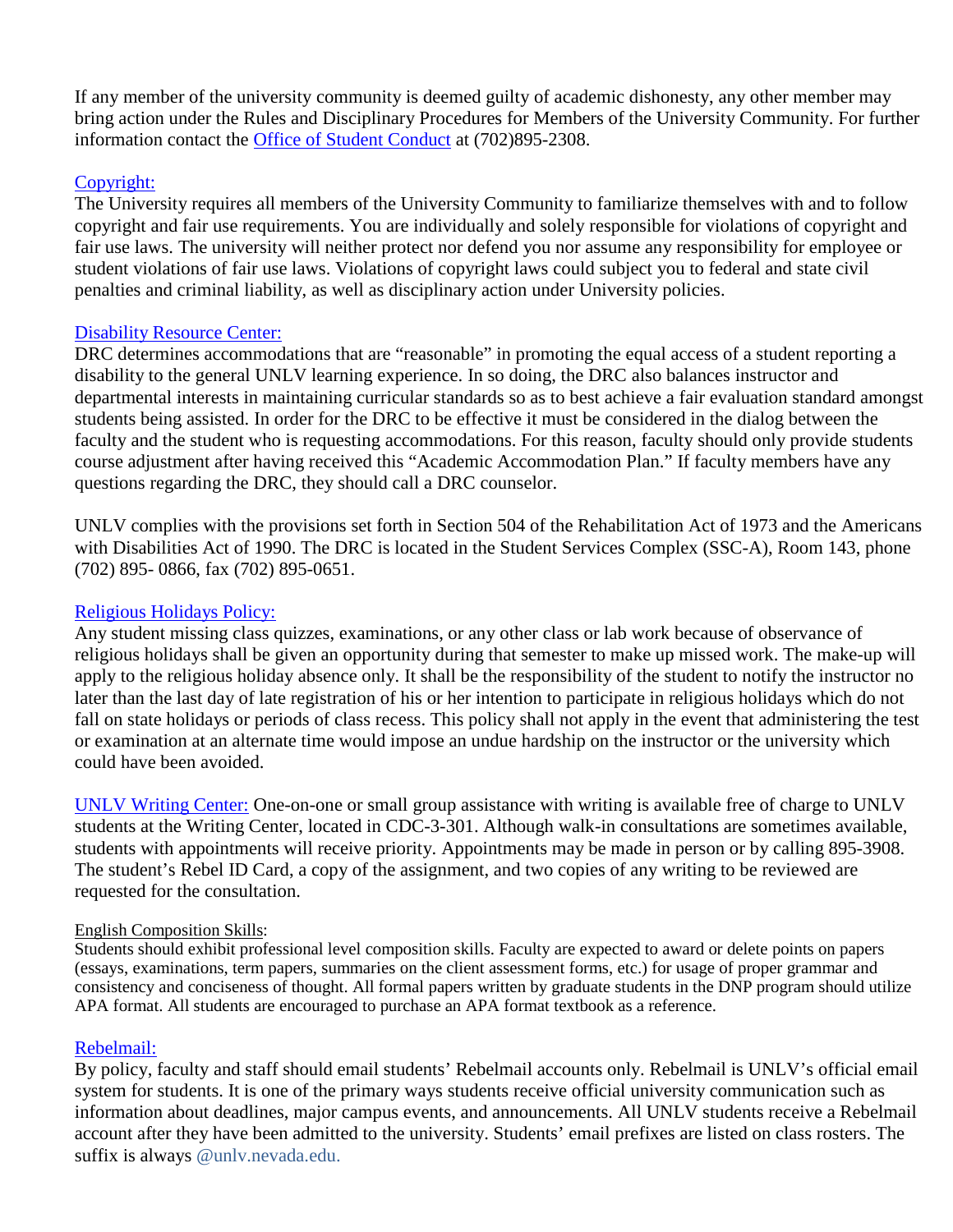#### [ADA Accommodations:](http://www.unlv.edu/compliance/ada)

For all faculty and staff (professional and classified) ADA accommodation determinations, please contact EEO/AA Compliance Office, located in Flora Dungan Humanities (FDH), Room 512, (702) 895-3656.

#### [Consensual Relationships:](http://www.unlv.edu/hr/policies/consensual)

UNLV prohibits romantic or sexual relationships between members of the university community when one of the individuals involved has direct professional influence or direct authority over the other.

#### Final Examinations:

UNLV requires that final exams given at the end of a course occur at the time and on the day specified in the class schedule.

#### General Classroom Procedures:

Faculty members are expected to hold class meetings that are:

- Consistent with the course schedule. When faculty members must miss an occasional class (e.g., for professional meetings, due to sickness, or for the observance of a religious holiday), they are expected to reschedule that class meeting or to arrange for a replacement, or provide alternative instruction or assignments (see complete Missed Classes policy [here\)](https://www.unlv.edu/sites/default/files/assets/provost/policies-forms/Missed-Classes-for-Teaching-Staff-Procedures.pdf);
- Maintain a predictable number of office hours which shall be posted and the faculty shall be available to students, colleagues, and others;
- Evaluate academic performance fairly;
- Counsel students;
- Carry through with their workload commitment in accordance with UNLV, college/school, and department/unit bylaws. Faculty members should have prior approval from their supervisor before missing/rescheduling classes and/or missing other scheduled duties, with the exception of emergencies;
- Continue their professional development; and
- Meet their obligations to the university community.

## [Missed Class\(es\)/Student:](https://catalog.unlv.edu/content.php?catoid=4&navoid=164)

As a general rule, a student missing a class or laboratory assignment because of observance of a religious holiday shall have the opportunity to make up missed work. Students must notify the instructor of anticipated absences by the last day of late registration to be assured of this opportunity. Faculty may give students an additional week but are encouraged to set a clear deadline.

NOTE: Students who represent UNLV at any official extracurricular activity shall also have the opportunity to make up assignments, but the student must provide official written notification to the instructor no less than one week prior to the missed class(es).

This shall not apply in the event that completing the assignment or administering the examination at an alternate time would impose an undue hardship on the instructor or the university that could reasonably have been avoided.

There should be a good faith effort by both faculty and student to come to a reasonable resolution. When disagreements regarding this policy do arise, they can be appealed to the department chair/unit director, college/school dean, and/or the Faculty Senate Academic Standards Committee.

For purposes of definition, extracurricular activities may include, but are not limited to: band, drama, intercollegiate athletics, recruitment, and any other activity sanctioned by a college/school Dean, and/or the Executive Vice President and Provost.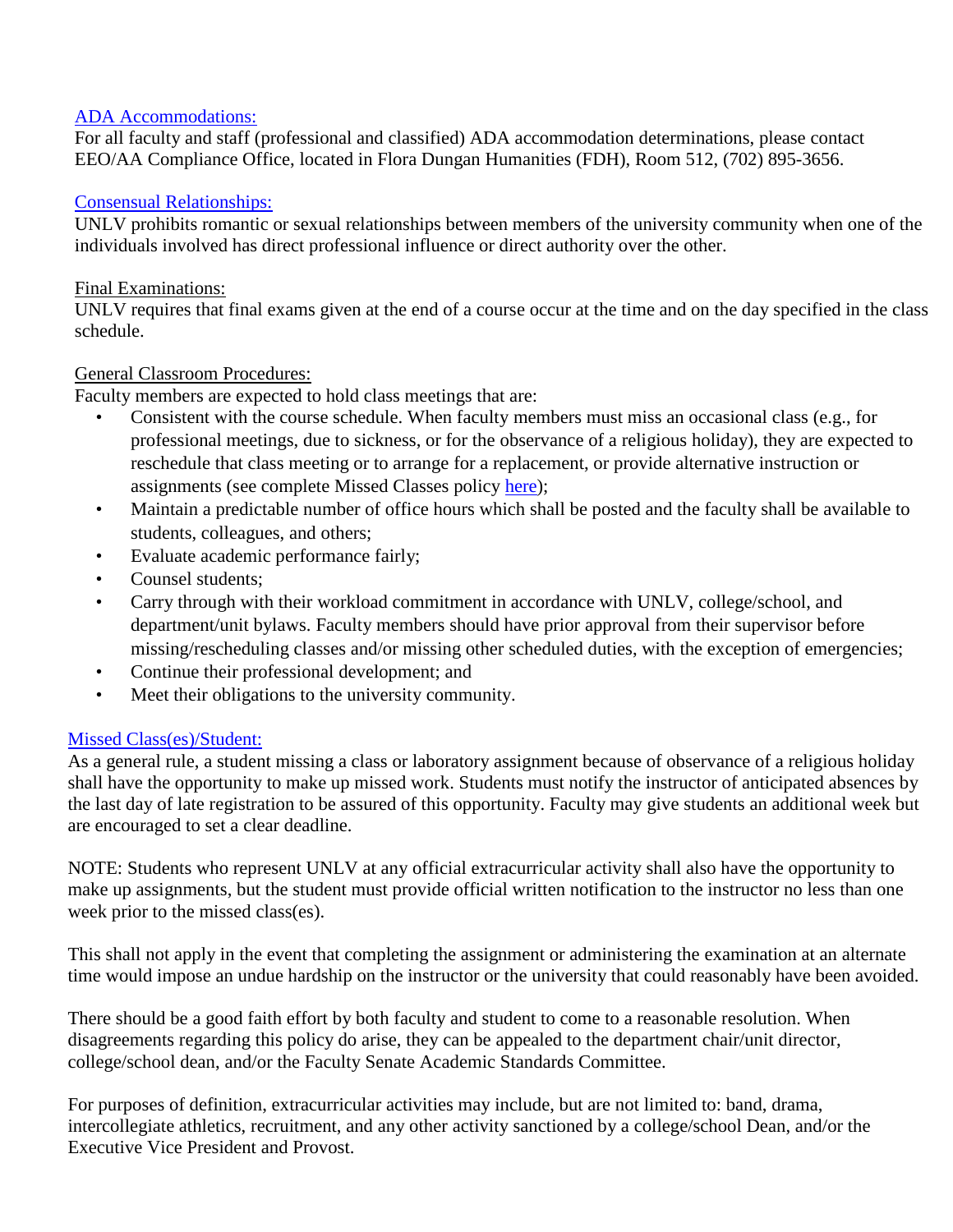#### [Saturday Classes Holiday Schedule:](http://www.unlv.edu/assets/provost/policies-forms/FS-SAT_CLASS_HOLIDAY_POLICY_9-14-05.pdf)

In general, if a holiday falls on a Monday, then Saturday classes meet. If a holiday falls on a Friday, then Saturday classes do not meet. To review the Faculty Senate policy detailing when Saturday classes are considered holidays, please see "Saturday Classes Holiday Policy" in the alphabetical listing.

#### [Teaching Evaluations:](http://www.unlv.edu/assets/provost/policies-forms/Minimum-Standards-for-Teaching-Evals-8.17.2011-signed.pdf)

In order to evaluate the effectiveness of teaching at UNLV, course evaluations are required to be administered at the end of each course. Teaching evaluations are a very important piece of assessment data and it is important that the reliability, validity, and legitimacy of these instruments be maintained. The minimum standards for administering these evaluations (Anonymity, Objectivity and Post-Evaluation Procedures) are outlined in the document "Minimum Standards for Teaching Evaluation by Students". This document has been approved unanimously by the Academic Council of Deans and the Executive Vice President and Provost as reflecting the minimum standards that apply to all departments/schools/units when administering student evaluations of teaching.

#### [Faculty Information](https://www.unlv.edu/nursing/directory/faculty)

All Nursing Faculty are listed at [https://www.unlv.edu/nursing/directory/faculty.](https://www.unlv.edu/nursing/directory/faculty)

## **UNIVERSITY GRADING SCALE AND SYMBOLS**

Within the university system an instructor has the right to provide final grades utilizing either a 4-point scale (A through F) or a plus and minus system.

| A   | Superior      |   | <b>Below Average</b> | Incomplete        |
|-----|---------------|---|----------------------|-------------------|
| - B | Above Average | F | Failing              | Satisfactory      |
|     | Average       |   | AD Audit             | <b>Hold Grade</b> |

## **Grading Scale of UNLV**

|             | 93-100 | B- | 80-82 | D+ | 68-69    |
|-------------|--------|----|-------|----|----------|
| A-          | 90-92  |    | 78-79 |    | 63-67    |
| $_{\rm B+}$ | 88-89  | ◡  | 75-77 | D- | $60-62$  |
|             | 83-87  | С- | 70-74 | F  | Below 59 |

#### **IMPORTANT NOTE:** *A passing grade for students taking graduate degree courses (600 or 700 level) is 83% (B) or above***.**

Grade Recorded when a student does not pass the clinical portion of the course:

The clinical portion of the course is graded on a pass/fail basis. Because the clinical portion of the course is an integral portion of the course, if the student does not successfully complete the clinical portion of the course, a grade of "F" will be recorded for the course.

#### Grades (posting):

When posting grades via Canvas, students will have access to their grades in a confidential way. Grade reports are also distributed to the Associate Dean for Graduate Affairs in the SON and are available to advisors/Mentors and counselors.

#### INCOMPLETE:

An incomplete grade can be granted in content/lecture type courses, designed to be completed within one semester, and where the student has failed to complete all of the requirements. The instructor is responsible for determining if the reason for noncompletion is satisfactory. An "I" grade is given only when a minor part of the course work remains incomplete and the major portion has been completed at a level which is clearly passing. Graduate students receiving an "I" grade in 600 or 700 level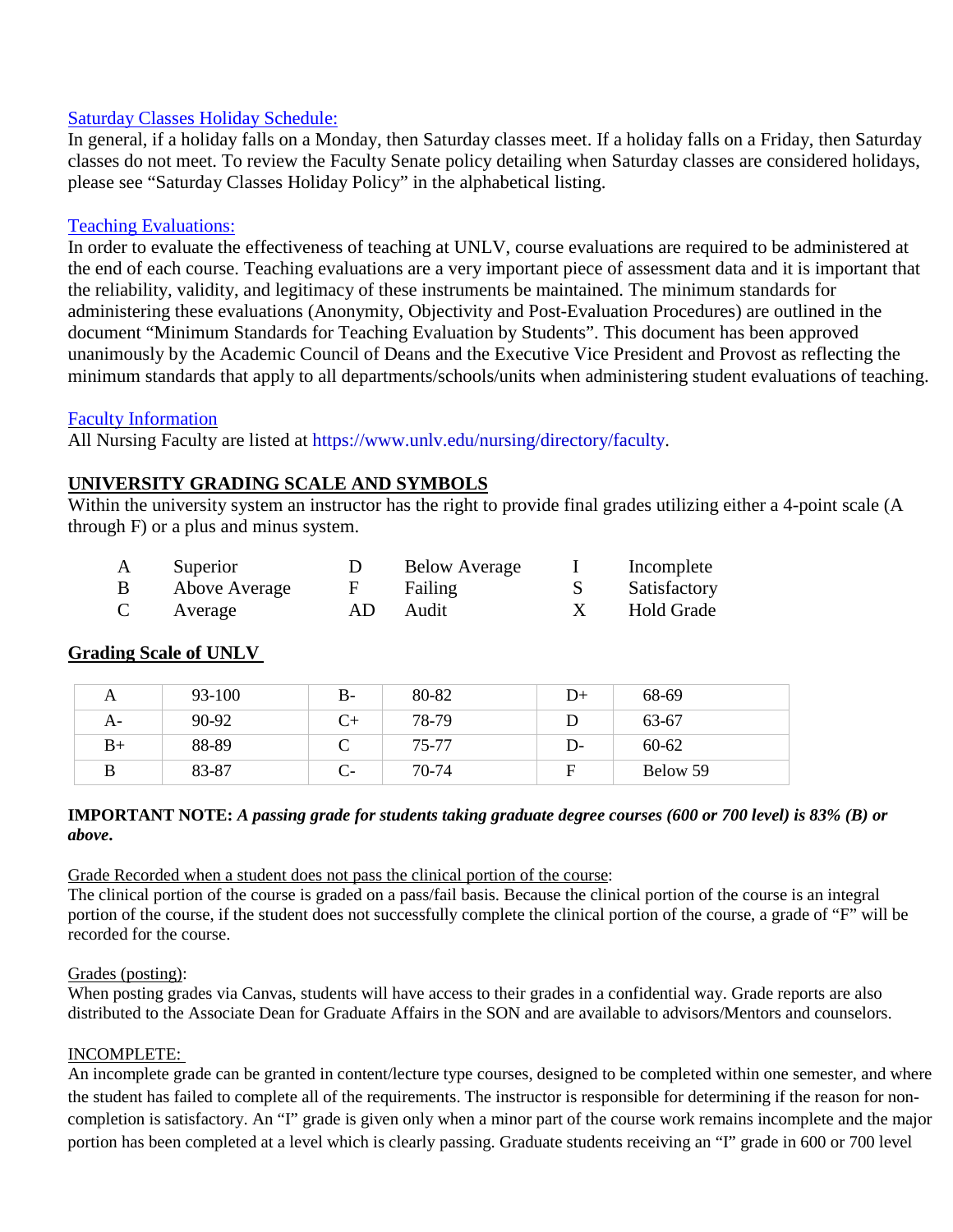courses have up to one calendar year to complete all requirements and remove the "I" grade; however, the instructor, at their sole discretion, may require that the Incomplete be made up in less time. The SON students must complete the requirements prior to enrollment in any classes in which the incomplete course is a prerequisite course. If course requirements are not completed within the time frame indicated by the instructor or within one year, a grade of "F" will be recorded and the Grade Point Average will be re-computed accordingly. Students who are making up an incomplete grade do not re-register for the course, but make individual arrangements with the instructor who assigned the "I."

The student and instructor must complete the form "Contract for Completion of Incomplete" and distribute a copy to the student, the instructor and the student's file. The form specifies requirements to be completed and date of required completion. Once the specified requirements are completed, it is the instructor's responsibility to fill out the Incomplete Removal Form and file the form with the Office of the Registrar. The Graduate College guidelines and policy on the grade of "Incomplete" can be found [here.](http://catalog.unlv.edu/content.php?catoid=15&navoid=2524#Grade_Point_Average)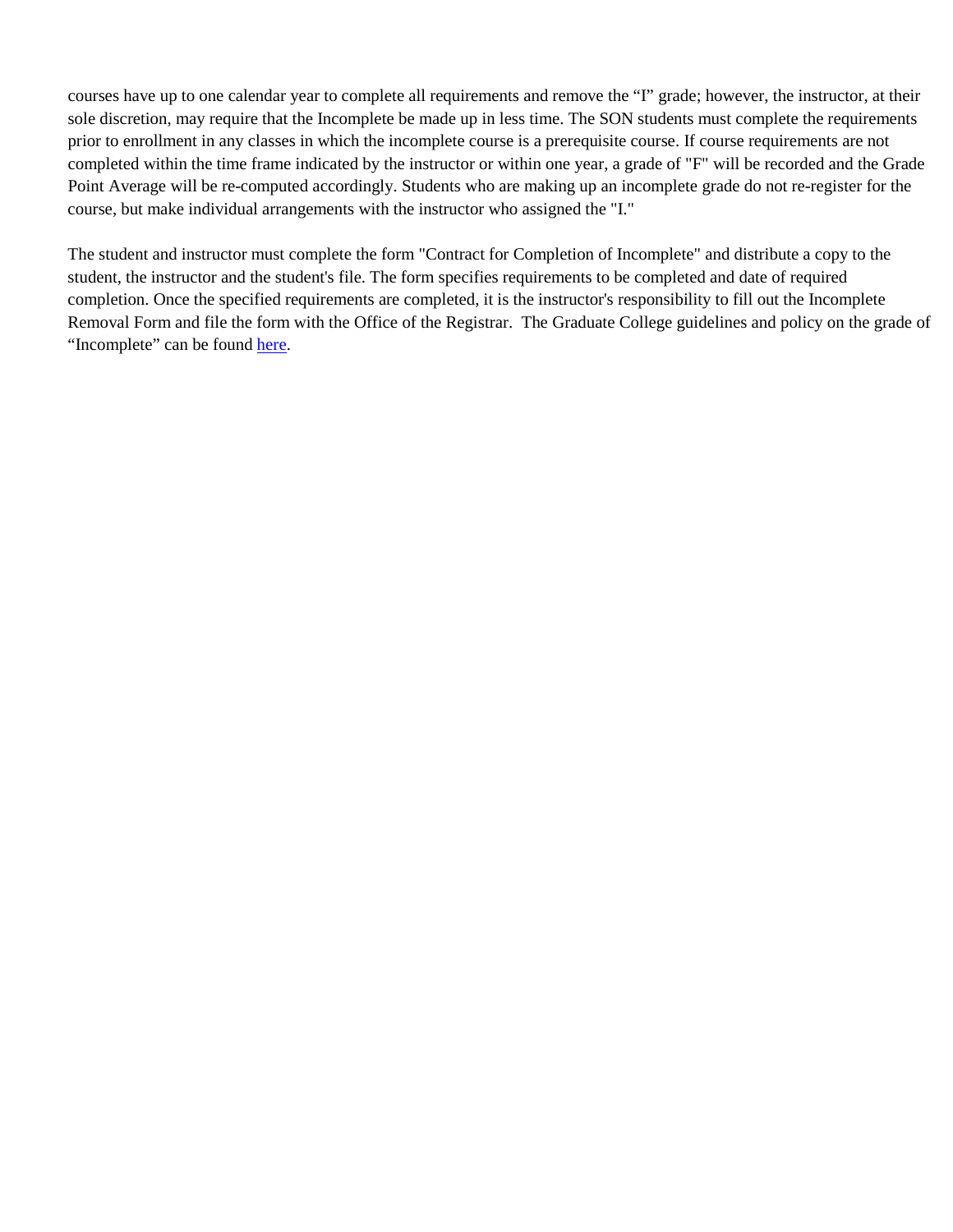# **CHAPTER II**

# **SCHOOL OF NURSING MISSION, PURPOSE, AND PROGRAM OUTCOMES**

# <span id="page-17-0"></span>SCHOOL OF NURSING MISSION and VISION STATEMENTS:

The SON is a partner in the Division of Health Sciences, which is comprised of the schools of Dental Medicine, Nursing, Public Health, and Integrated Health Sciences. Guided by a mission that demands that UNLV serves its community, the Division is using research, education, training, and service to form unique public and private partnerships. These partnerships are helping provide quality health care to the underserved, educating future professionals, and exploring ways to improve the health and well-being of our citizens. Taken together, UNLV is helping build a foundation for a healthier and more vibrant Nevada.

The *Mission* of the SON is "…to educate nurses at the undergraduate and graduate levels to meet health care needs in Nevada and beyond. The School of Nursing promotes, improves, and sustains human health through evidence-based education and advances in research and practice." The mission is supported by the *SON Vision Statement* which is to "Shape the future of nursing education, research, and practice" and the *SON motto*, "Nurse leaders begin here", adopted in 2014.

# <span id="page-17-1"></span>PhD in NURSING GOAL STATEMENT:

Our goal is to prepare PhD scholars to advance nursing science and practice through rigorous research, evidence-based education, and dynamic leadership.

# American Association of Colleges of Nursing (AACN) statement:

The Doctor of Philosophy (PhD) represents the highest level of formal education for a career in research and the scholarship of discovery. It prepares scholars for the expression and communication of the knowledge base in the profession. The PhD graduate develops the science, stewards the profession, educates the next generation of nurses, defines its uniqueness, and maintains its professional integrity.

## PHILOSOPHY OF THE PhD IN NURSING PROGRAM:

The program of study builds on the premise that students learn best when faculty model and exemplify what is taught. Faculty and students collaboratively seek to demonstrate the creativity and flexibility inherent in the teaching enterprise. We believe that all participants have unique abilities and values which collectively enrich the program.

A program wide commitment to mutual respect for diversity of talents, viewpoints, experiences, and abilities shape the interactions of the program and serve as a yardstick for success. Innovation is inherent to the process of education and embraced as a program cornerstone. We further believe that education can enhance the lives of faculty members, students, and patients served.

Modeling effective teaching requires faculty have a capacity to serve as participant and learner in the process of education. Conversely, the student serves not merely as a recipient, but as a collaborator in the educational process. Faculty members are responsible for creating the conditions for students to build competence and confidence in meeting program objectives. Students are responsible for their own learning: both choices made and consequences emergent from those choices.

Located in the State of Nevada, the program attempts to express the values of the citizens of the state: pragmatism, independence, and self-development. As graduates become leaders in nursing and healthcare, they impact quality of care delivery and healthcare systems. As nurse researchers/scholars, graduates contribute to the body of nursing knowledge benefiting the discipline, communities, families, and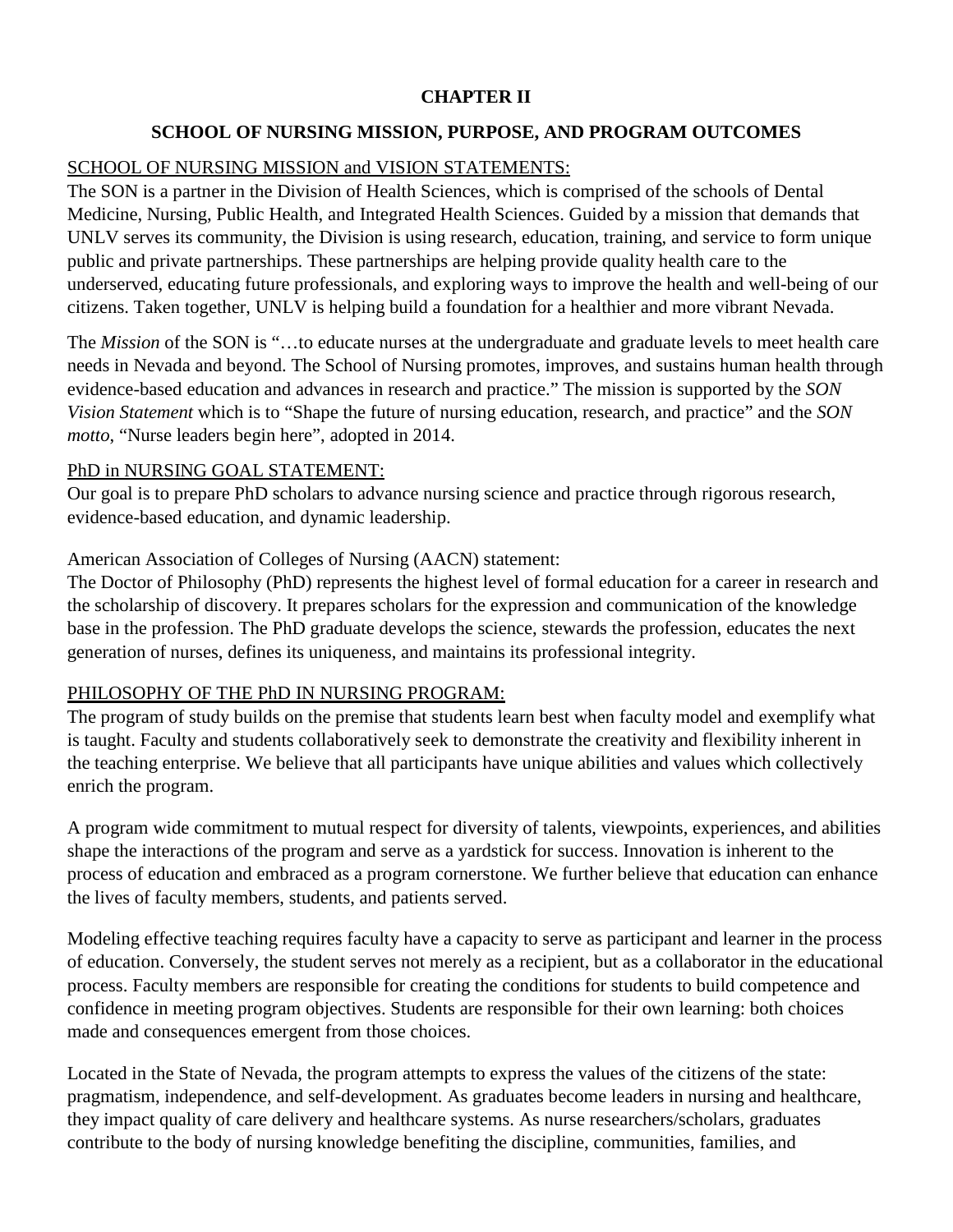individuals. As educators, graduates enhance the competencies of the students they teach, and ultimately the quality of care provided by graduate nurses.

# <span id="page-18-0"></span>OUTCOMES OF THE PhD IN NURSING PROGRAM:

Individuals who complete the PhD in Nursing Program will be prepared for roles as leader, researcher/scholar, and educator in academia, the health care industry, or government and private organizations focused on health care.

Graduates will fulfill the following program outcomes:

- Provide leadership for the advancement of nursing as a scientific and practice discipline through the conduct of culturally competent scholarship and identification of implications for policy, discipline and the profession.
- Conduct and communicate original research that generates new knowledge.
- Develop, implement and evaluate innovative approaches to teaching and learning.

The UNLV SON PhD program is aligned with the AACN's Task Force on Research-Focused Doctoral Education in Nursing. Students are encouraged to review the position paper found on the AACN website.

# SCHOOL OF NURSING DEFINITION OF CIVILITY:

The University of Nevada, Las Vegas School of Nursing defines civility by respecting others and honoring differences to provide a safe and supportive learning and work environment. Civility encompasses behaviors expected by the profession of nursing, which includes students, faculty, and staff members.

# <span id="page-18-1"></span>NURSING STANDARDS:

The American Nurses Association has defined standards and codes by which all nurses practice. As a professional program it is expected that students will demonstrate behaviors that reflect the defined standards of nursing throughout their academic experience. Students in the specialty areas will also be guided by published standards appropriate to their specialty.

American Nurses Association Standards of Nursing Practice

- 1. The collection of data about the health status of the client/patient is systematic and continuous. The data are accessible, communicated, and recorded.
- 2. Nursing diagnoses are derived from health status data.
- 3. The plan of nursing care includes goals derived from the nursing diagnoses.
- 4. The plan of nursing care includes priorities and the prescribed nursing approaches or measures to achieve the goals derived from the nursing diagnoses.
- 5. Nursing actions provide for client/patient participation in health promotion, maintenance and restoration.
- 6. Nursing actions assist the client/patient to maximize his health capabilities.
- 7. The client's/patient's progress or lack of progress toward goal achievement is determined by the client/patient and the nurses.
- 8. The client's/patient's progress or lack of progress toward goal achievement directs reassessment, reordering of priorities, new goal setting and revision of the plan of nursing care.

# <span id="page-18-2"></span>CODE OF ETHICS:

The graduate program also adheres to the Code of Ethics for Nurses as published by the American Nurses Association (2015).

1. The nurse practices with compassion and respect for the inherent dignity, worth, and unique attributes of every person.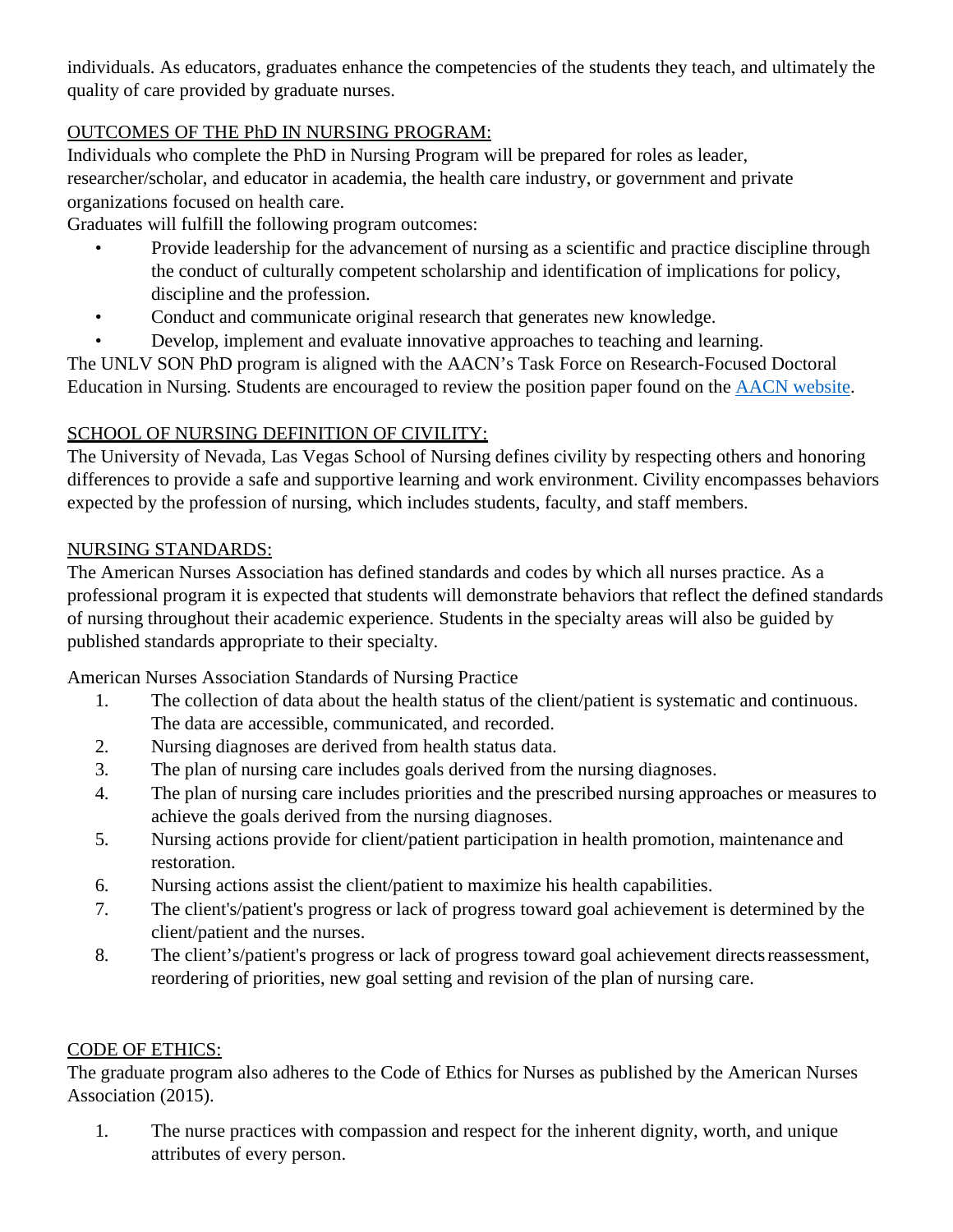- 2. The nurse's primary commitment is to the patient, whether an individual, family, group, community, or population.
- 3. The nurse promotes, advocates for, and protects the rights, health, and safety of the patient.
- 4. The nurse has authority, accountability, and responsibility for nursing practice; makes decisions; and takes action consistent with the obligation to provide optimal care.
- 5. The nurse owes the same duties to self as to others, including the responsibility to promote health and safety, preserve wholeness of character and integrity, maintain competence, and continue personal and professional growth.
- 6. The nurse, through individual and collective effort, establishes, maintains, and improves the ethical environment of the work setting and conditions of employment that are conducive to safe, quality health care.
- 7. The nurse, in all roles and settings, advances the profession through research and scholarly inquiry, professional standards development, and the generation of both nursing and health policy.
- 8. The nurse collaborates with other health professionals and the public to protect human rights, promote health diplomacy, and reduce health disparities.
- 9. The profession of nursing, collectively through its professional organizations, must articulate nursing values, maintain the integrity of the profession, and integrate principles of social justice into nursing and health policy.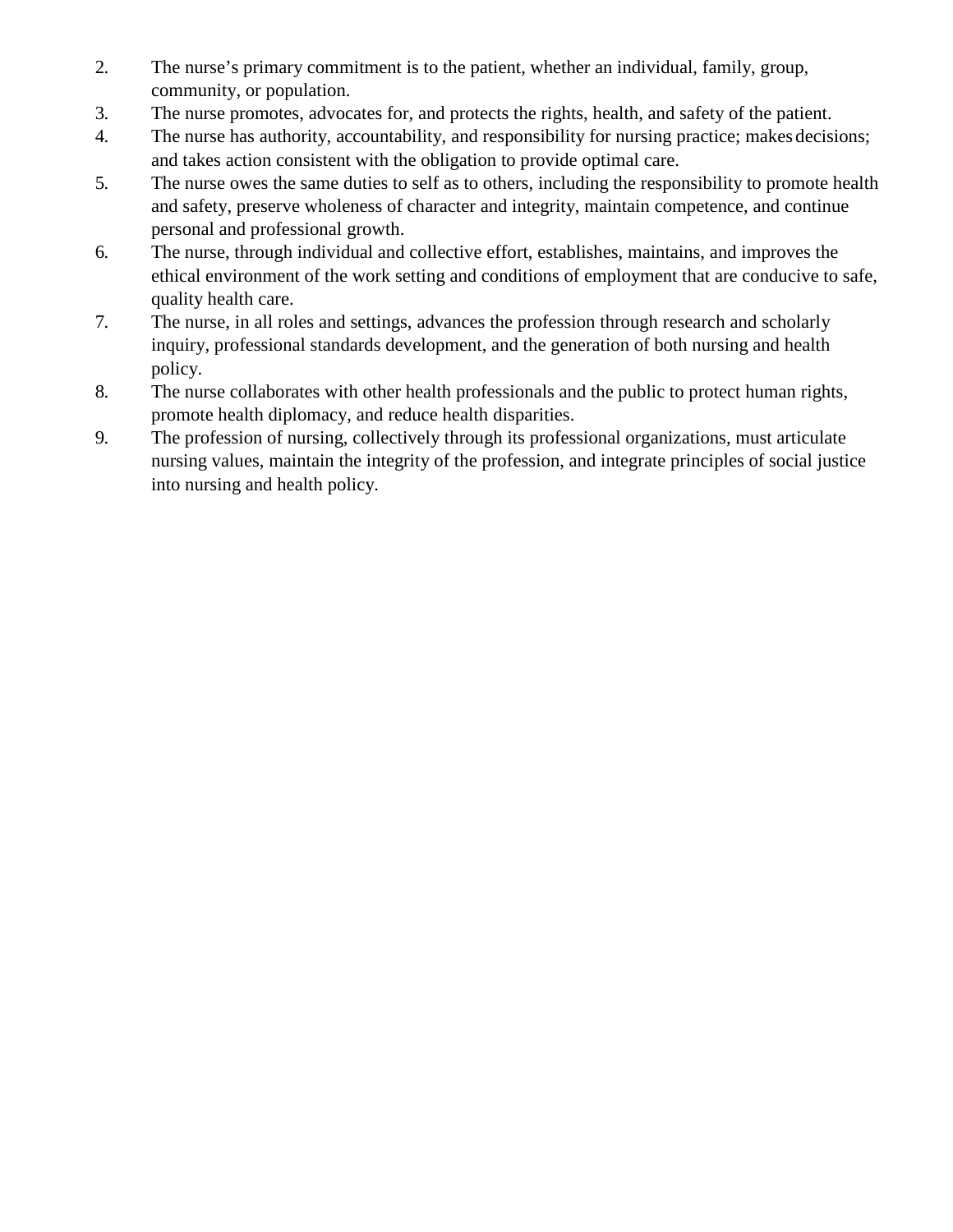# **CHAPTER III**

# **REGISTRATION REQUIREMENTS & ORIENTATION**

#### <span id="page-20-0"></span>Notice of Acceptance:

Once students are notified by the Graduate College of their acceptance, the SON sends the new student important information regarding the online program. Students must do the following prior to the start of their first semester.

#### <span id="page-20-1"></span>Orientation:

Students are required to attend School of Nursing New Graduate Student Orientation prior to starting their program. Lack of attendance in orientation without prior notice can lead to loss of placement in fall enrollment and separation (dismissal) from the university.

## Computer Hardware/Software Needed by Each Student:

Since the majority of courses are taught online, you will need the following hardware/software for your home computer or readily available to you for use in the PhD Program:

- 1. Computer/Laptop
- 2. CD/DVD player (internal or external)
- *3.* Scanner *(scanner should be compatible with your operating system)*
- 4. High-speed Internet connectivity that is consistent and reliable.
- 5. The following required software can be downloaded online from UNLV's Student Computing Support Center: a) Microsoft IE (*browser*), b) RealPlayer (*plug-in for video/audio*), and c) Adobe Acrobat Reader (*web browser plugin which enables users to open .PDF files*). For questions regarding downloading and for technical support, contact UNLV's Student Computing Support Center at 702-895-0777.
- 6. Microsoft Office can be purchased by UNLV students at a discounted rate. More information here.
- 7. File Compression software (e.g. WinZip-PC, ZipIt-Mac)

## <span id="page-20-2"></span>UNLV Accounts Students Need to Activate:

There are three UNLV accounts you will need to activate prior to orientation.

- 1. The first account is your UNLV Rebelmail. *IMPORTANT! Please use this account for all your UNLV correspondence.* If you do not activate this account, you will not get any UNLV-wide student announcements or be able to participate in the graduate listserv dialog. You can activate this account by going to: https://rebelmail.unlv.edu and following the online instructions.
- 2. The second account to activate is your ACE account. ACE accounts are created for students upon admission to UNLV. Students will receive an email to their personal email account with their ACE credentials and account setup instructions. The ACE account will grant access to various campus resources once a student has enrolled in a course.
- *3.* The third account to activate is your UNLV Canvas account. For additional information, click on "First time logging in?" under students on the right panel. (*Note: Once you've completed the registration process, the course(s) you registered for will automatically be added to your Canvas account the following night. You will not be able to log into Canvas until 24 hours after registering and no earlier than the first week before classes.*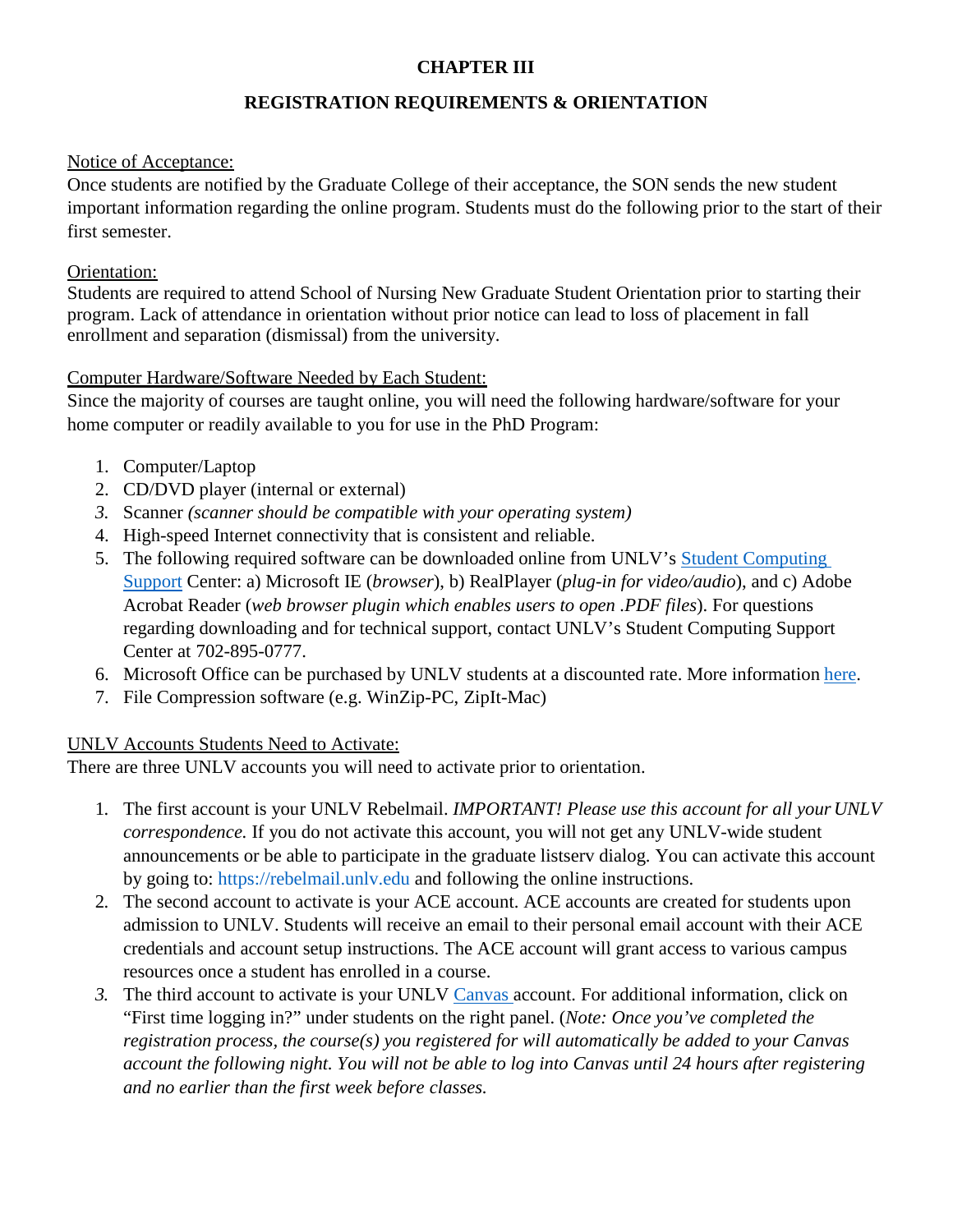# **CHAPTER IV**

# **FEES, EXPENSES AND FINANCIAL ASSISTANCE**

#### <span id="page-21-1"></span><span id="page-21-0"></span>[Tuition and Fees:](http://www.unlv.edu/graduatecollege/financing)

Detailed information concerning tuition and fees is found on the Graduate College web site at: <http://www.unlv.edu/graduatecollege>

#### [Financial Assistance:](https://www.unlv.edu/finaid)

Students should check with the Financial Aid & Scholarships Office for specific scholarships/loans available. The Financial Aid & Scholarships Office can provide the necessary forms to be submitted. This office is located in the Student Services Complex, Room 232 (702-895-3424). To facilitate application the student should complete the [Free Application for Federal Student Aid](https://fafsa.ed.gov/) (FAFSA)

#### [Graduate Assistantships:](https://www.unlv.edu/graduatecollege/ga)

Graduate assistantships are available in the SON. A graduate assistant (GA) may be employed to teach or assist faculty involved in research and other scholarly activities. A limited number of graduate assistantships are available. For more information about Graduate Assistantships, visit the following websites:

- Information from the Graduate College about becoming a GA can be found [here](https://www.unlv.edu/graduatecollege/ga)
- Information about becoming a GA for the School of Nursing can be found here
- Apply to be a Graduate Assistant through Grad Rebel Gateway

#### Scholarships available to graduate students in all disciplines:

Scholarships for which all graduate students on campus may apply are identified in the Graduate Catalog. Students should check with the [Graduate College web page](https://www.unlv.edu/graduatecollege/financing) for the latest information on Graduate Scholarships and Fellowships.

#### [Scholarships available to students enrolled in the Graduate Program in Nursing:](http://www.unlv.edu/nursing/student-resources/scholarships)

A number of scholarship and fellowship opportunities are available through the SON. Please review the School website for upto-date information on these opportunities. Below is a description of some of these opportunities.

#### Tish M Smyer Nursing Dissertation Award:

*Dr. Patricia "Tish" M. Smyer served as the UNLV School of Nursing's Associate Dean for Academic Affairs from 2006 – 2015 and played a critical role in the School of Nursing's academic success. Under her leadership, online graduate programs were ranked 6th by US News and World Report for 2014. Dr. Smyer also served as President of the Nevada State Board of Nursing*  and under her leadership the Board received the Regulatory Achievement Award from the National Council of State Boards of *Nursing in 2014. She was incredibly passionate about Nursing and Nursing Education.* 

#### **Award Criteria:**

- Must be enrolled in UNLV SON PhD program and be in good standing
- Must have a PhD proposal approved by an advisory committee
- Must have received approval or notice of exemption from the university's Institutional Review Board for the Protection of Human Subjects at the time the award is made

#### **Requirements:**

- Application form (See Appendix A Contact Office of Research and Scholarship for budget assistance.)
- Project Abstract (approximately 400 words) addressing the following sections
	- o Purpose
	- o Background, Rationale, and Significance
	- o Methods (includes Data Analysis
	- o Implications for nursing education, science, or practice
	- Letter of support from the Dissertation Chair

All materials should be addressed to the PhD Dissertation Award Committee and forwarded to SON Research office at: SON\_ORS@unlv.edu

#### Yaffa Dahan Nursing Education Fund:

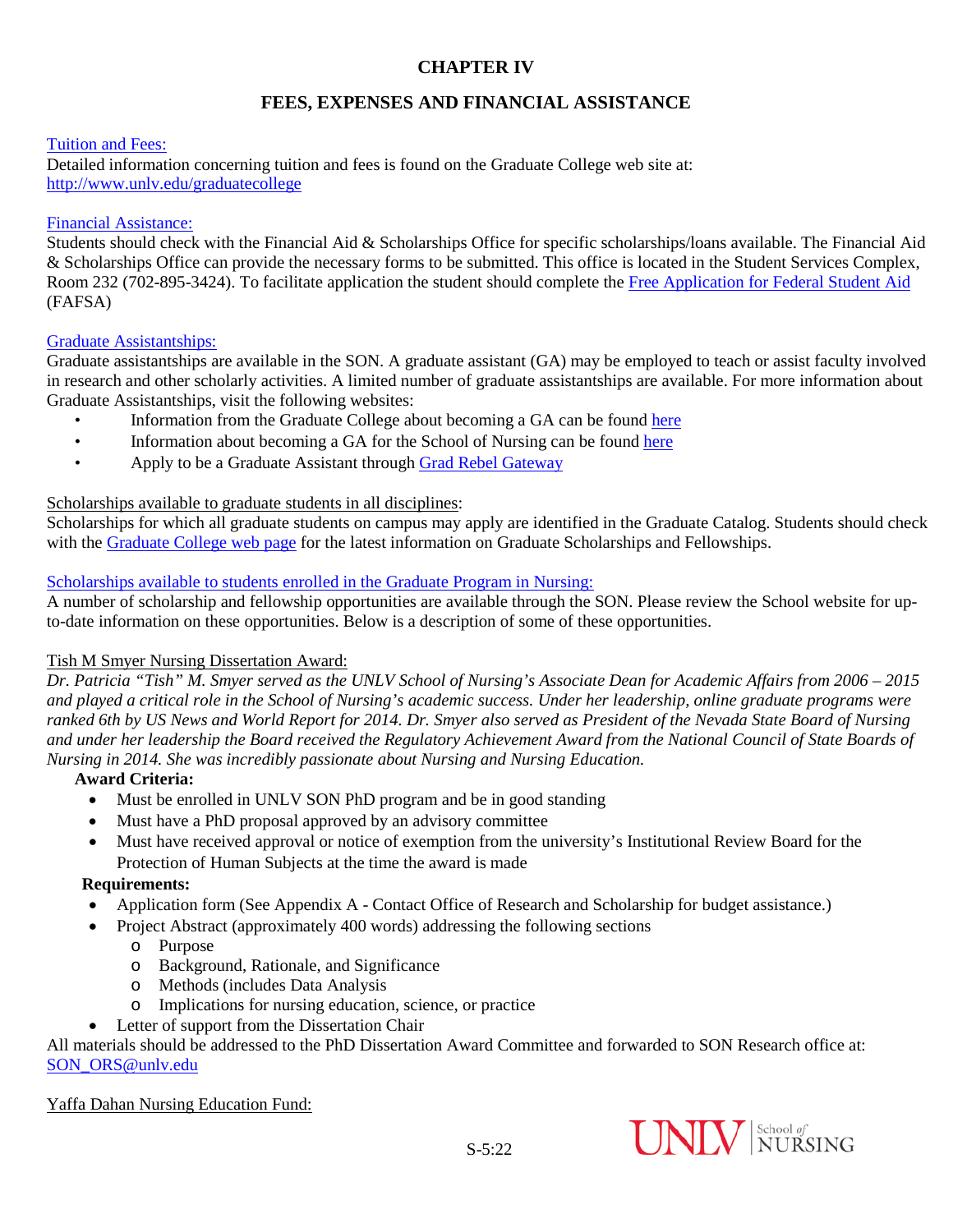*Yaffa Dahan was born on December 29, 1954 in Morocco and was raised in a small town in Israel. After marrying David Dahan in Israel at age 20, Yaffa moved to Las Vegas to start a family and a new life. Dedicated to education, Yaffa was ambitious in pursuing educational opportunities and a career in nursing. Her educational journeys lead her to earn an MBA in Business Management and a PhD in Administrative Healthcare. She became a registered nurse, which she practiced for more than 28 years. She was a member of the Honors Society in Nursing at UNLV and was honored as an outstanding alumna. She was a wonderful, dedicated spirit who touched all those who crossed her path. In honor of her memory, the Yaffa Dahan Nursing Education Fund was established in 2007 at UNLV to assist outstanding doctoral nursing students in their dissertation or project research.*

# **Award Criteria:**

- Must be enrolled in UNLV SON PhD program and be in good standing
- Must have a PhD proposal approved by an advisory committee
- Must have received approval or notice of exemption from the university's Institutional Review Board for the Protection of Human Subjects at the time the award is made

#### **Requirements:**

- Application form (See Appendix A Contact Office of Research and Scholarship for budget assistance.)
- Project Abstract (approximately 400 words) addressing the following sections
	- o Purpose
	- o Background, Rationale, and Significance
	- o Methods (includes Data Analysis
	- o Implications for nursing education, science, or practice
- Letter of support from the Dissertation Chair

All materials should be addressed to the PhD Dissertation Award Committee and forwarded to SON Research office at: SON\_ORS@unlv.edu

#### PhD Student Project Award:

*The purpose of the PhD Student Dissertation Award is to support the PhD Dissertation of a student enrolled in our PhD program. If funding is available, the award amount may be up to \$2,000 per award. The School of Nursing (SON) wishes to support successful completion of the Dissertation of PhD students in the SON.*

#### **Award Criteria**

- Must be enrolled in UNLV SON PhD program and be in good standing
- Must have a PhD proposal approved by an advisory committee
- Must have received approval or notice of exemption from the university's Institutional Review Board for the Protection of Human Subjects at the time the award is made

#### **Application Process**

- Those meeting the above criteria may apply for this award. The application includes:
- Application form (See Appendix A Contact Office of Research and Scholarship for budget assistance.)
- Dissertation abstract (400 words maximum) addressing the following sections:
	- o Purpose
	- o Background, Rationale, and Significance
	- o Methods (includes Data Analysis) or Procedure/Process
	- o Implications for nursing education, science, or practice
- Letter of support from the student's PhD Chair

All materials should be addressed to the PhD Project Award Committee and forwarded to SON Research office at: SON\_ORS@unlv.edu

#### [Zeta Kappa Chapter at UNLV of Sigma Theta Tau International Research Scholarships:](http://zetakappa.nursingsociety.org/home)

Competitive awards provided to members of the honor society for completion of research projects or as awards for winning the research poster competition. Information may be obtained from the Zeta Kappa Chapter of Sigma Theta Tau International website.

[Nurse Faculty Loan Program:](https://bhw.hrsa.gov/fundingopportunities/?id=bd03570b-3eb6-4a77-a1e3-4326ce292907)

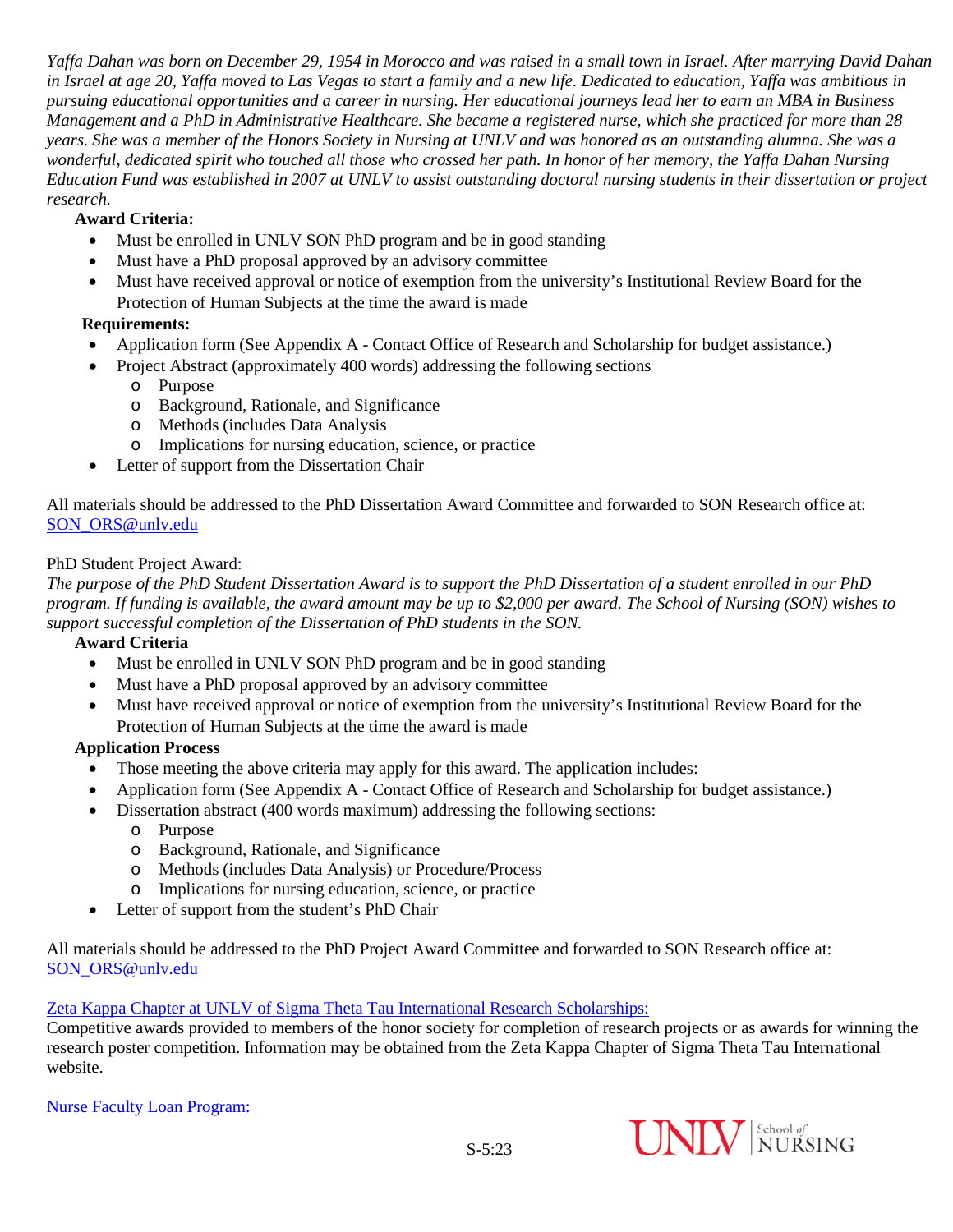This is a federal forgiveness loan program for individuals pursuing an advanced degree in nursing education. Tuition, fees and books are covered by this loan. A student may obtain this loan for up to 5 years as long as the student is enrolled. Within 12 months of graduation the student must find full-time employment teaching in a school of nursing or two part-time positions in a school of nursing that equal full-time employment. At the end of each of the first three years 20% of the loan is forgiven and at the end of the 4th year of employment teaching in a school of nursing another 25% of the loan is forgiven. A call for applications will be sent via the list serve when the School of Nursing is notified of award.

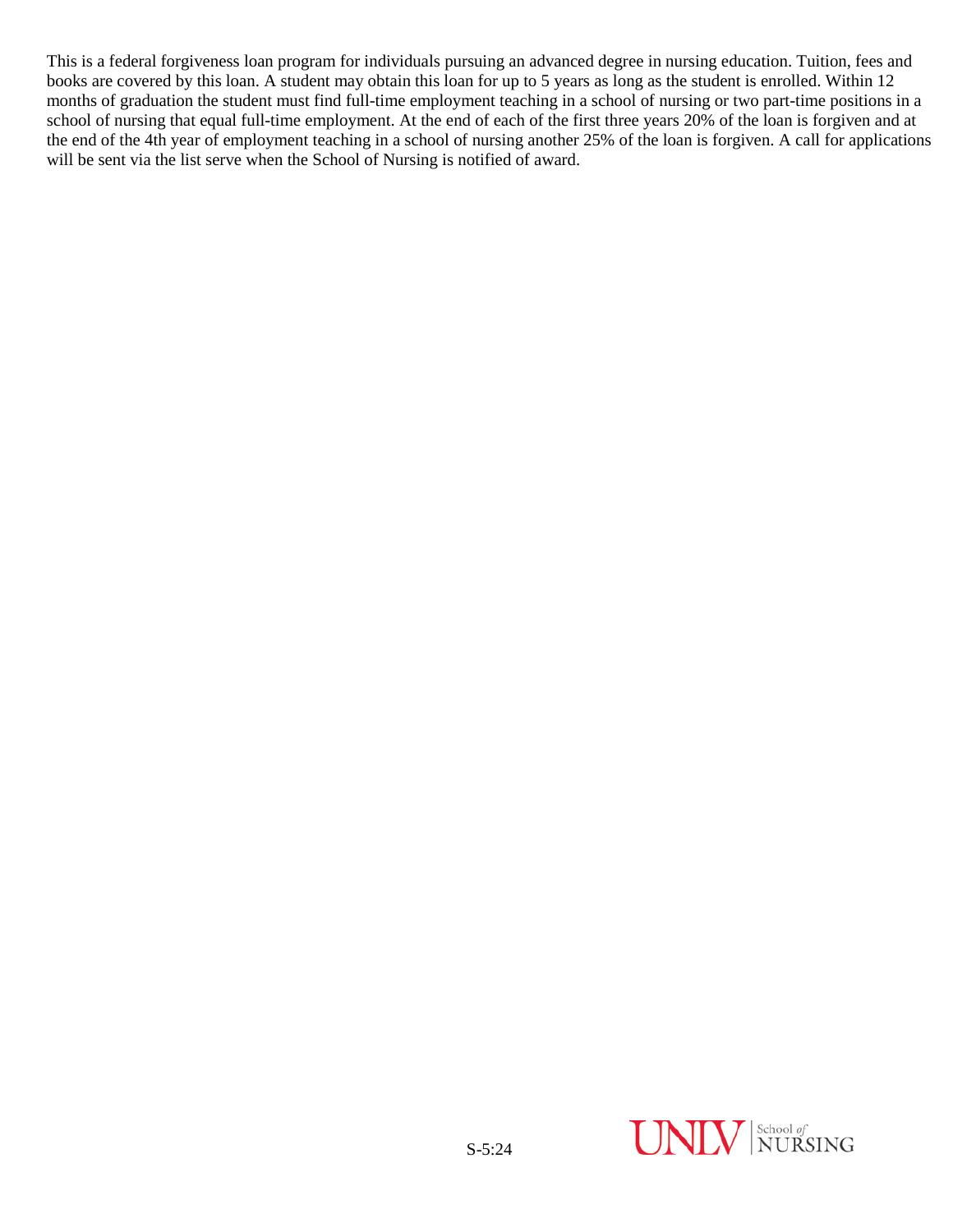# **CHAPTER V**

# **INFORMATION SPECIFIC TO THE SCHOOL OF NURSING**

#### Advisement:

Students admitted to the School of Nursing will be assigned an advisor/chair upon admission. Failure to consult with the advisor/chair when requested may result in separation (dismissal) from the SON. Then the student retains that faculty advisor/chair for the duration of the nursing program but may change if requested. Faculty advisors/chairs will contact their assigned students at least once per semester. Student progress in general is discussed. Consultation concerning progression in course activities is completed with the instructor of each course and the appropriate Program Director.

Student Responsibilities:

- 1. Respond promptly to advisor communications by e-mail, mail, or telephone.
- 2. Attend in-person, phone/video conferencing meetings scheduled by advisor.
- 3. Make appointments with advisor to discuss academic difficulties, such as failing exams or unsatisfactory progress in clinical areas.
- 4. Review the student handbook and policies and procedures periodically.
- 5. Seek help from student support services as appropriate.

#### **RECOMMENDATIONS FOR SUPPORT**

| <b>Support</b>                               | <b>Location</b>                                      |
|----------------------------------------------|------------------------------------------------------|
| School of Nursing Web Page                   | UNLV - School of Nursing Homepage                    |
|                                              | www.unlv.edu/nursing                                 |
| <b>Writing Center</b>                        | https://writingcenter.unly.edu/virtual-consultations |
| Reviews Paper - gives general feedback       | 895-2908                                             |
| Student Counseling & Psychological           | Reynolds Student Service Complex, Room 201           |
| <b>Services</b>                              | Drop in or Appointments                              |
| (Anxiety, Stress, Personal problems, testing | Free of Charge - except for testing                  |
| for test anxiety, etc.)                      | 895-3627                                             |
|                                              | https://www.unlv.edu/caps/services                   |

Disclosure of Student Education Records and Directory Information

The [Family Educational Rights and Privacy Act](https://www.unlv.edu/registrar/ferpa) (FERPA) is a Federal law that protects the privacy of student educational records of both current and former students. Each NSHE institution is required to comply fully with the law. The Act makes a distinction between a student's education record and information classified as directory information. FERPA gives parents certain rights with respect to their children's education records. These rights transfer solely to the student when they reach the age of 18 or attends a school beyond the high school level. Students to whom the rights have transferred are defined as eligible students in the Act.

The Nevada System of Higher Education Policies and Procedures Guidelines Manual concerning "Disclosure of Student Education Records and Directory Information", Chapter 6, Section 14, pp. 23-24, Reviewed December 2016, is available [here](http://system.nevada.edu/tasks/sites/Nshe/assets/File/BoardOfRegents/Procedures/PGMCH06ACADEMICPROCEDURES(1).pdf)

UNLV Policies on FERPA, "Student Rights under FERPA", and "Directory and Non-Directory Information" policies are available [here](https://www.unlv.edu/registrar/ferpa)

Please review [SON section of UNLV Catalog](https://catalog.unlv.edu/content.php?catoid=34&navoid=8812)

## <span id="page-24-0"></span>GRADUATION REQUIREMENTS:

Please see the [Graduate Catalog](https://www.unlv.edu/graduatecollege/graduatecatalog) for graduation requirements.

1. **Residency Credits**: Each track has a differing credit requirement, and the current catalog should be consulted. No more than three courses (maximum of seven internal or six external credits) may be transferred into the program. Transfer credit must be approved by the Program Director. Transfer

School of<br>NURSING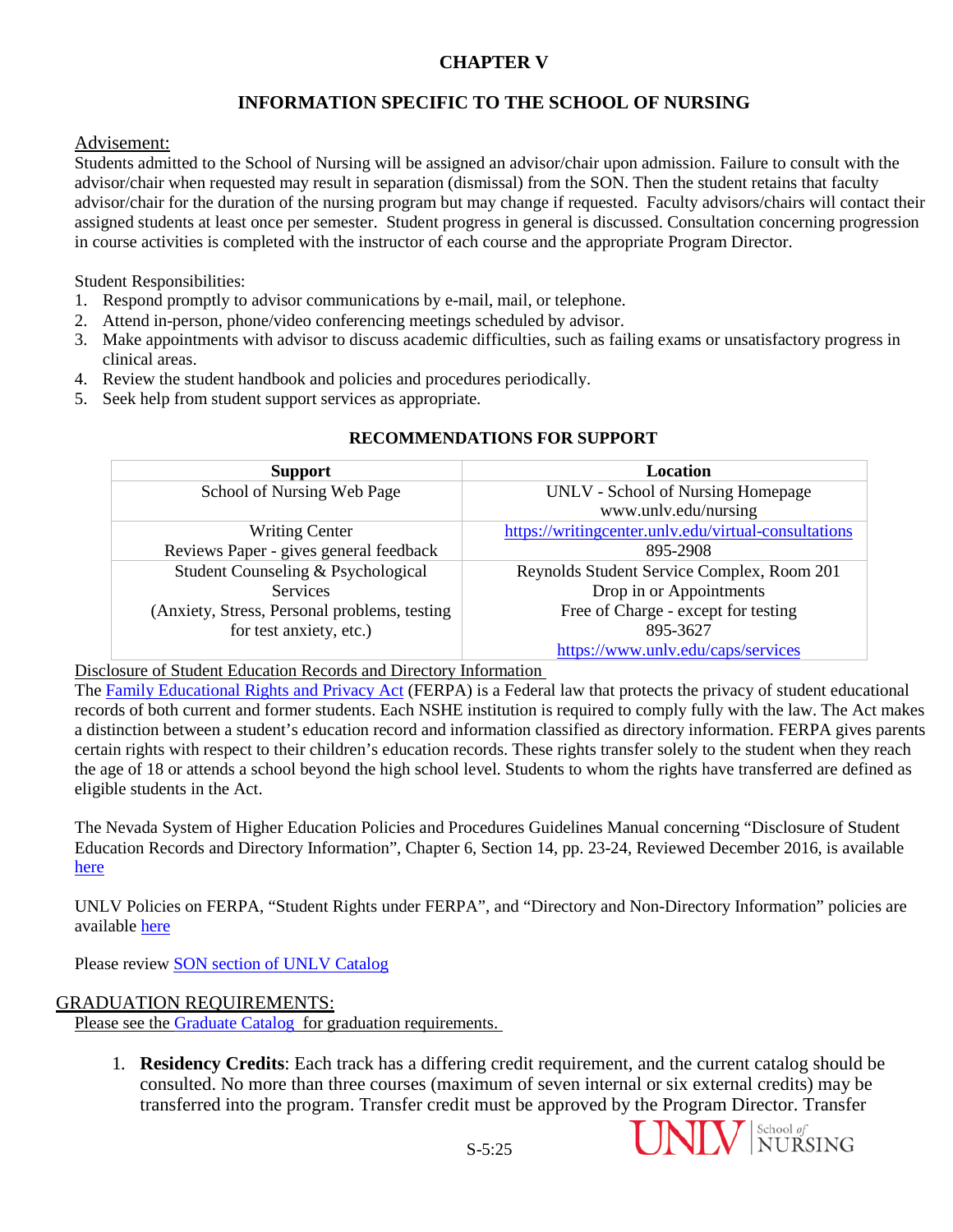students with seven or more credits will be unable to attend UNLV as a "graduate special" and prior to admission must be admitted into one of the program tracks.

- 2. **Credit by Challenge Examination**: Graduate courses (with a 600 or 700 number or above) may not be challenged for credit.
- 3. **Six- or Eight-year Completion Rule**: All doctoral degree requirements must be completed within six (6) calendar years for post-master's students or eight (8) calendar years for post-bachelor's doctoral students from the date of matriculation. No credit may be used in an advanced degree program for course work completed more than six (6) calendar years immediately preceding the term in which all degree requirements are completed.
- 4 **Graduation Requirements**: Students have a choice of the catalog under which they wish to graduate. They may choose between: 1) the year of official matriculation, or 2) the year of graduation. Students are encouraged to meet the requirements of the current catalog.

## PROCESS TO APPLY FOR GRADUATION:

- 1. An application for graduation is obtained from MyUNLV on the "Student Center" page. The form must be submitted via MyUNLV during the first week of the semester in which the student plans to graduate (check the class schedule for exact date).
- 2. After the application form is completed, the student must pay a graduation fee online.
- 3. Degrees are awarded in May, August, and December. University Commencement is held in May and December. All students are encouraged to participate in the commencement exercises. The SON's Commencement/Recognition Ceremony is held in April, August, and December.

Official Transcripts: Official transcripts of recorded work (credits) completed at UNLV bear the seal of the University and the signature of the Registrar. Upon written request from eligible students, the Office of the Registrar will issue official UNLV transcripts. Transcripts of work from other institutions will not be issued. Transcripts are not issued for any student having a delinquent indebtedness to the university.

Work in progress does not appear on the transcript and is not entered until the semester or registration period officially ends. Transcripts are not prepared during the periods of official examinations, grade recording, and registration.

## <span id="page-25-0"></span>Attendance:

Individual instructors have the authority to set attendance requirements for classes. Requirements will be published in the course syllabus. It is the student's responsibility to notify the instructor of absences in accordance with the stated policy.

## Bloodborne Pathogen Exposure:

The following protocol outlines a regimen for providing safe and appropriate care to students who have sustained a bloodborne exposure through a contaminated needle stick and/or body fluid exposure during a clinical experience.

1. If the student sustains an exposure to blood and/or body fluids they must immediately report, within 10 minutes, this exposure to the clinical instructor and the preceptor. If the student is unable to immediately contact the instructor, contact the SON office (702) 895-3360.

The student should then go to the nearest Emergency Department or laboratory service and ask for baseline lab testing for HIV and a Hepatitis B titer. It should be noted that the institution or agency where the student sustained the exposure has no responsibility to provide any testing or treatment related to the exposure. The person to whom the student has been exposed (the source patient) should be tested for Hepatitis B surface antigen, Hepatitis B core and surface antibodies, Hepatitis C antibody and HIV antibody. The agency with which the student is working (as a student) may or may not pay for the cost of the lab draw on the source patient.

2. When indicated, the Centers for Disease Control and Prevention (CDC) recommends initiating post-<br>S-5:26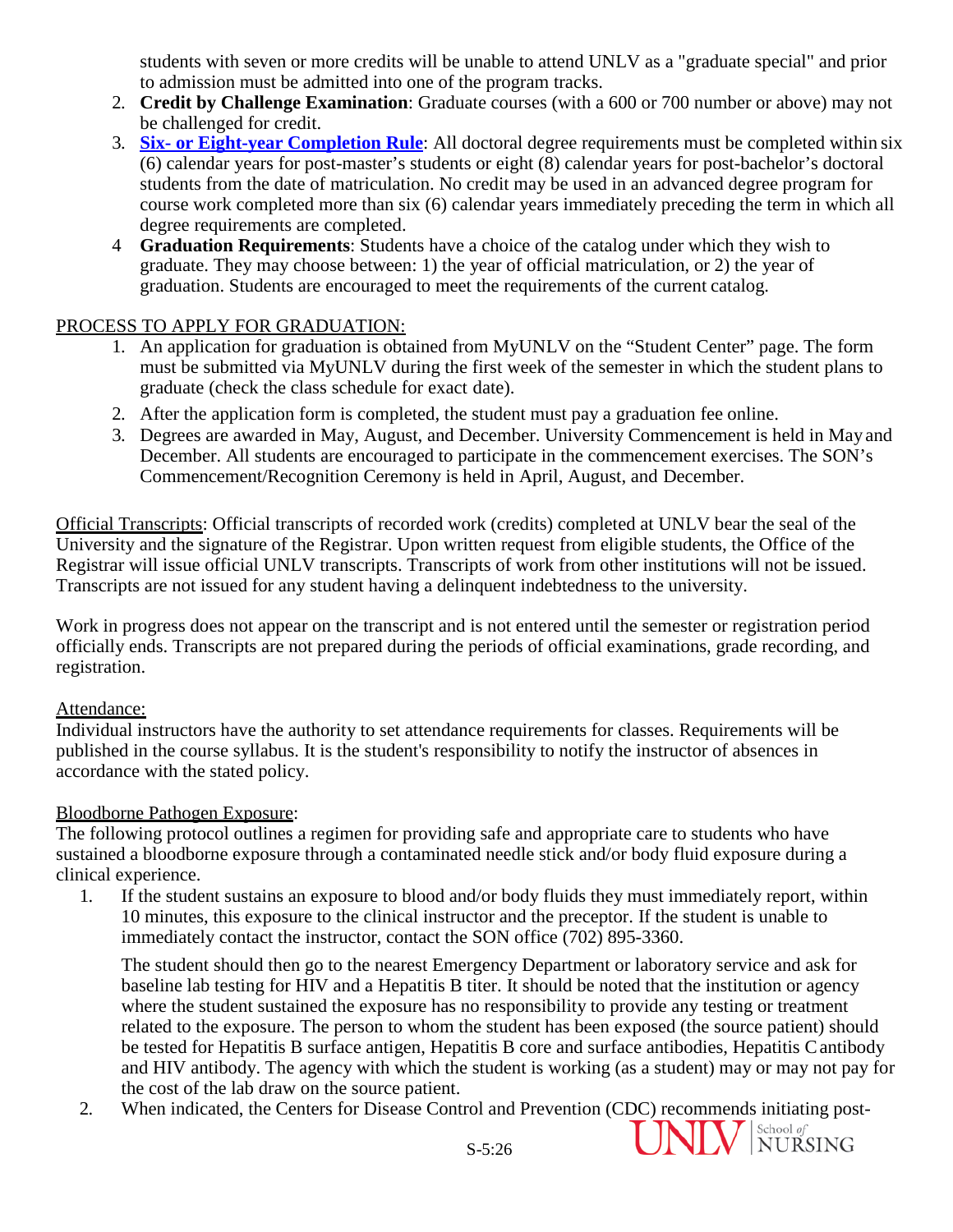exposure prophylaxis against HIV as close to the time of exposure as possible, ideally within one hour and continuing for 4 weeks.

#### Bloodborne Pathogen and HIPAA Training:

All PhD students are required to complete training prior to matriculation into the program and yearly thereafter. This requirement is necessary to document proof of understanding of these regulations as preceptors may require this prior to beginning clinical rotations.

#### Basic Life Support Skills Validation:

Students are required to maintain currency of Basic Life Support (BLS)Skills. Testing is done every two years. The student's card must have been renewed within the last two calendar years and must not expire before the semester ends. If a clinical agency requests validation of BLS, students are required to comply with proof by providing a photocopy or scanned copy

#### Cancellation of a Class:

The SON reserves the right to cancel any elective course in which the enrollment is insufficient to warrant offering the course. In case of cancellation the student should drop the course electronically; a refund will be processed after the drop is filed.

#### Change in Class Schedule:

The SON reserves the right to amend the information published in the Class Schedule. Changes which may occur are day, time, clinical instructor or clinical agency.

#### Children in Class:

Neither students nor faculty shall bring babies or small children into the classroom or clinical practice area. Babies and children in the classroom are disruptive, even when the visitors are quiet. Faculty may be placed in a position in which they must deny individual students the opportunity to attend class if they bring babies or children. Students should plan for childcare when on campus classes are scheduled.

## Confidentiality:

An important part of nursing ethics is maintaining the client's confidentiality. Therefore, written work submitted to the instructor must never contain the client's full name. Clients' problems must not be discussed with family or friends. If the SON ascertains that a client's confidentiality has been violated, the student violating the confidence will be subject to disciplinary action. HIPAA regulations require each student to sign a Student Confidentiality Statement prior to attending a clinical rotation in a clinical facility. The signed form is then given to the faculty member for placement in the student's file.

#### Drug Screening:

Certain clinical facilities require that students prior to a clinical experience demonstrate they are drug free by a drug screen. The screen is only required prior to enrollment in the program, if the student maintains continuous enrollment and behaviors do not suggest the use of drugs. If the student leaves the program and subsequently returns or his/her behaviors suggest that drug usage may be occurring, repeat testing will be required indicating negative results for the student to continue in the nursing program or the clinical facility.

If there is probable cause, the student must submit to an immediate drug screen at the nearest contracted laboratory. If the results of the test are positive, the cost of the screen will be the responsibility of the student. If the screen is negative, the cost for this screening will be borne by the clinical agency or the University. Any follow up care is the financial responsibility of the student.

## English Composition Skills:

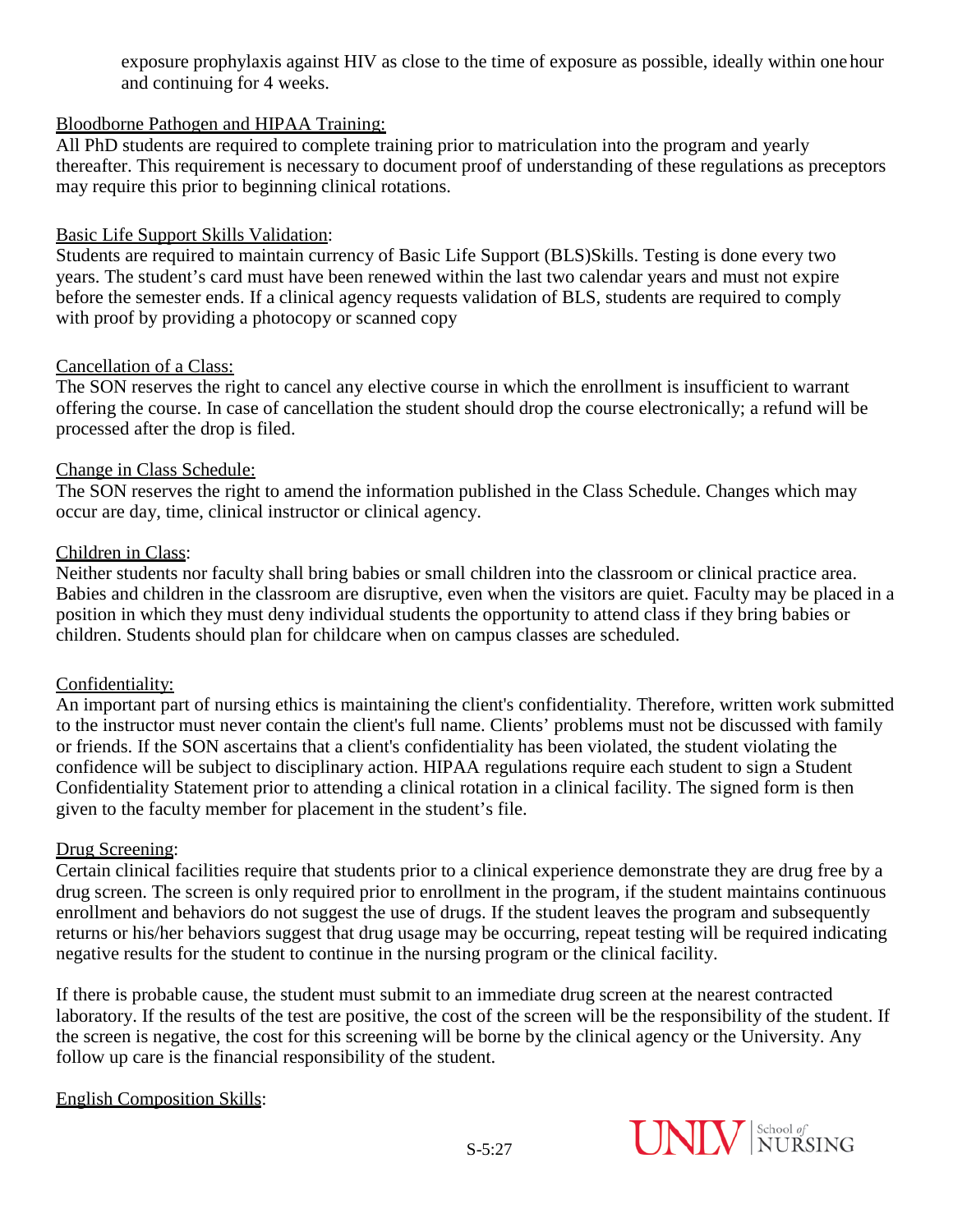Students should exhibit professional level composition skills. Faculty are expected to award or delete points on papers (essays, examinations, term papers, summaries on the client assessment forms, etc.) for usage of proper grammar and consistency and conciseness of thought. All formal papers written by graduate students in the PhD program should utilize APA format. All students are encouraged to purchase an APA format textbook as a reference.

# Essential Tasks:

The SON has formulated a list of essential tasks related to observation, communication, motor abilities, conceptual-integrative and quantitative abilities, and behavioral and social attributes in which applicants and students within the nursing program should be able to engage in a reasonably independent manner, with or without reasonable accommodations. Students should review the demands of the program as a means to compare their own capabilities against the identified demands.

- Students must be able to read, write, speak and understand English at a level consistent with successful course completion and development of positive patient-nurse relationships. Students must complete readings, assignments and other activities outside of class hours. Students must gather decision-making pieces of information during patient assessment of research activities in class or in the clinical setting without the use of an intermediary such as a classmate or other nurses.
- Students may perform assessment activities in class or in the clinical setting by direct performance or by instruction and supervision of intermediaries.
- Students must apply critical thinking processes to their work in the course and the clinical setting, must exercise sound judgment in the course and in the clinical setting, and must follow safety procedures established for each course and clinical site.
- Students must have interpersonal skills as needed for productive course discussion, respectful interaction with classmates and faculty, and development of appropriate nurse-patient relationships.
- Students must maintain personal appearance and hygiene conducive to classroom and clinical settings. Students must pass a cardiopulmonary resuscitation course at the health professional level (BLS) every two years.
	- Students must demonstrate appropriate health status prior to enrollment with annual updates on some items: no active tuberculosis as indicated in a QuantiFERON or two-step skin test; mumps, rubella (German measles) and rubeola (measles) immunity, varicella (chickenpox) immunity, tetanus-diphtheria booster within 10 years of anticipated admission, and completion of the hepatitis B vaccine series or titer or written declination.
- Students must follow standards and policies specified in the Student Handbook, the Letter of Understanding (contract between university and clinical sites), and the Clinical Preceptor Handbook.
- Students must present evidence of a negative drug screen at the time of admission to clinical course work. The drug screen will be requested again if the student withdraws and is then readmitted to the program or if behaviors of the student suggest probable cause for follow-up. If probable cause exists, a student will be asked to complete another drug test immediately, which must provide negative results to remain in the clinical experience.

Typical Skills Used to Complete Essential Tasks

- Students typically attend classes at least once and up to three times per semester during each academic semester, particularly when enrolled in FNP clinical courses. Classes consist of a combination of lecture, discussion, laboratory, and clinical activities.
- In the practice setting, students typically sit from one to two hours daily, stand from two to four hours daily, and walk two to four hours daily.
- Students frequently lift less than 10 pounds and occasionally lift weights between 10 and 100 pounds.
- Students occasionally carry up to 25 pounds while walking up to 50 feet.
- Students frequently exert 75 pounds of push/pull forces to objects up to 50 feet and occasionally exert 150

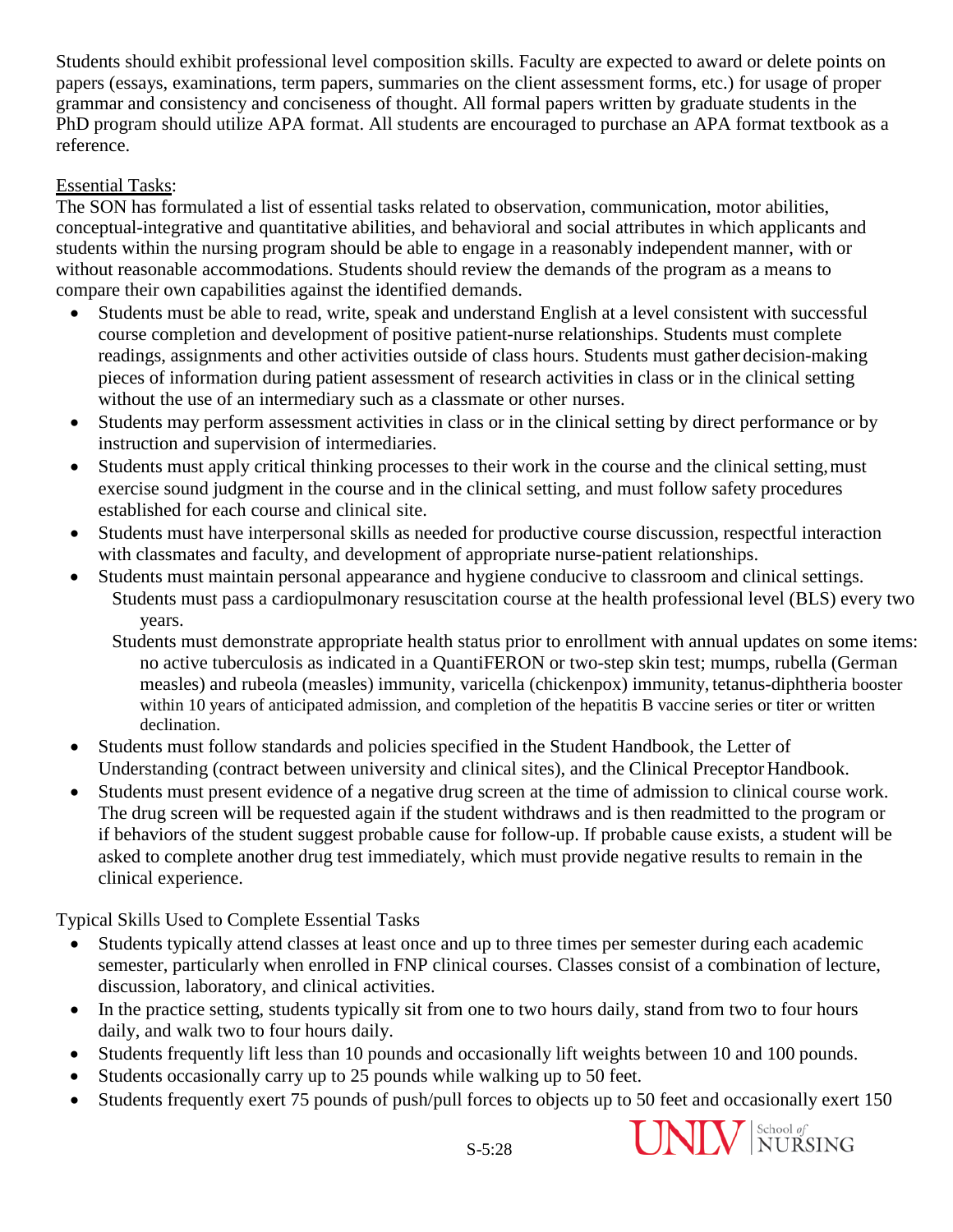pounds of push/pull forces for this distance.

- Students frequently twist, bend, and stoop.
- Students occasionally squat, crawl, climb stools, reach above shoulder level, and kneel.
- Students frequently move from place to place and position to position and must do so at a speed that permits safe handling of patients.
- Students frequently stand and walk while providing support to an infirmed patient. Students occasionally climb stairs or negotiate uneven terrain.
- Students continuously use their hands repetitively with a simple grasp and frequently use a firm grasp and manual dexterity skills.
- Students frequently coordinate verbal and manual activities with gross motor activities. Students use auditory, tactile, and visual senses to receive instruction and to assess, intervene, and evaluate patients.

# Examinations During the Semester:

It is expected that students take examinations on the date and at the time scheduled. It is the student's responsibility to notify the instructor prior to the exam time if they will not be able to take the exam as scheduled. Make-up exams will be at the discretion of the instructor. If a student misses an examination without prior approval by the instructor, a grade of "F" will be recorded for the examination.

It is the instructor's responsibility to make known the tentative dates of examinations, the weighing of examinations, and method of final grade calculation at the beginning of the semester.

# Final Examination:

Final examinations will be held at the end of the semester at the time specified in the class schedule. The faculty must follow the class schedule during final exam week for the purpose of giving the final examination. Faculty should remind students to complete the course evaluation which is sent via the student's rebel mail address. Some faculty may choose to give the final exam on campus.

# Examinations Review:

Students who wish to review examinations should make appointments with the instructor to do so within two weeks of the examination date. After that period of time, the instructor will not make adjustments in the exam grade due to miscalculations (consult individual class outlines for specific information).

# Evaluations:

Particularly when enrolled in FNP clinical courses, students are offered the opportunity of a formal mid-term evaluation. Students must have a formal final evaluation in clinical, and at that time the students are to be told their final grade. The faculty is responsible for filing the student's final grade via the Canvas Grade Book prior to leaving campus for the semester.

| A    | 93-100 | $B-$           | 80-82     | $D+$ | 68-69     |
|------|--------|----------------|-----------|------|-----------|
| A-   | 90-92  | $C+$           | 78-79     | D    | 63-67     |
| $B+$ | 88-89  | $\overline{C}$ | $75 - 77$ | $D-$ | $60 - 62$ |
| B    | 83-87  | $C-$           | 70-74     | F    | Below 59  |

Grading Policies: Grading Scale of the School of Nursing

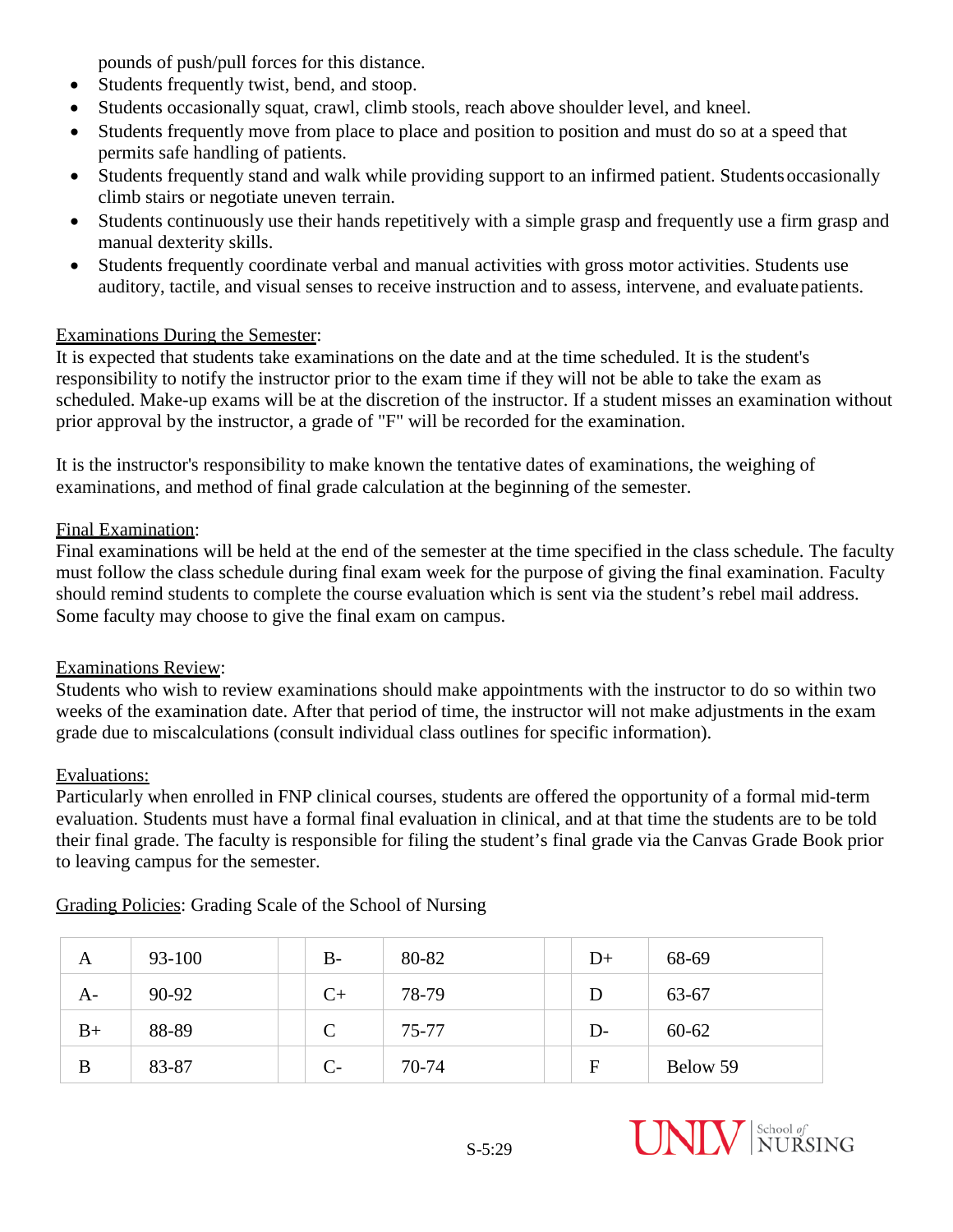# **IMPORTANT NOTE:** *A passing grade for students taking graduate degree courses (600 or 700 level) is 83% (B) or above***.**

#### Grade Recorded when a student does not pass the clinical portion of the course:

The clinical portion of the course is graded on a pass/fail basis. Because the clinical portion of the course is an integral portion of the course, if the student does not successfully complete the clinical portion of the course, a grade of "F" will be recorded for the course.

#### Grades (posting):

When posting grades via Canvas, students will have access to their grades in a confidential way. Grade reports are also distributed to the Associate Dean for Graduate Affairs in the SON and are available to advisors and counselors.

#### Health Insurance Validation:

It is a requirement of the SON and a requirement within contracts with clinical agencies that students who practice in those facilities have health insurance. Thus, students are required to maintain current health insurance coverage. The student must present verification of health insurance to the Graduate Studies Administrative Assistant prior to registering for their first graduate courses. If students do not have proof of health insurance they will not be allowed to be in clinical rotations. The student is responsible to determine that their health insurance coverage includes provisions for emergency room visits in the event of a needle stick or other high- risk exposure in the clinical setting, as well as the costs of anti-HIV drugs if the physician determines the medications are warranted.

#### Injury in Clinical Area:

- 1. Clinical instructor assesses the extent of the injury to determine if the student can remain in the clinical area.
- 2. If the clinical instructor determines that the student should seek medical care, the student is referred to their private physician.
- 3. Student and clinical instructor must complete an incident report if required by the clinical agency and a copy is filed in the student's file.
- 4. Billing of charges will be to the student's insurance company; the clinical agency has no responsibility for treatment charges, this is the reason the student carries medical insurance.

## Lateness of Assignment:

Written work is expected on the date and time indicated in the syllabus or course schedule/calendar. Whether an assignment will be accepted late and the determination of percentage (%) points to be deducted per day will be made at the sole discretion of the instructor. It is the student's responsibility to notify the instructor that an emergency has occurred.

## Two-Step Tuberculin Testing or QuantiFERON:

Students must show proof of current two-step tuberculin testing results or QuantiFERON draw results to the Graduate Studies Administrative Assistant prior to registering for their first graduate courses. Testing must be within one year to be current.

#### [Progression:](https://www.unlv.edu/sites/default/files/page_files/27/StudentPolicy-ProgressionWithdrawalSuspension.pdf)

To progress in the School of Nursing, the student must:

- 1. Maintain a cumulative grade point average of 3.00 (B) or above each semester enrolled.
- 2. Receive a grade of "B" or above in all required nursing courses. If less than a "B" occurs, for example a "B-" is earned, the student must repeat the course. The student may repeat a course only one time.
- 3. Register for any course offered via the student's plan of study only two times. A student who has registered for the same course twice and has withdrawn or received a grade of less than a "B" is ineligible for readmission unless  $\prod_{\alpha} \prod_{\beta} \prod_{\beta}$

**NURSING**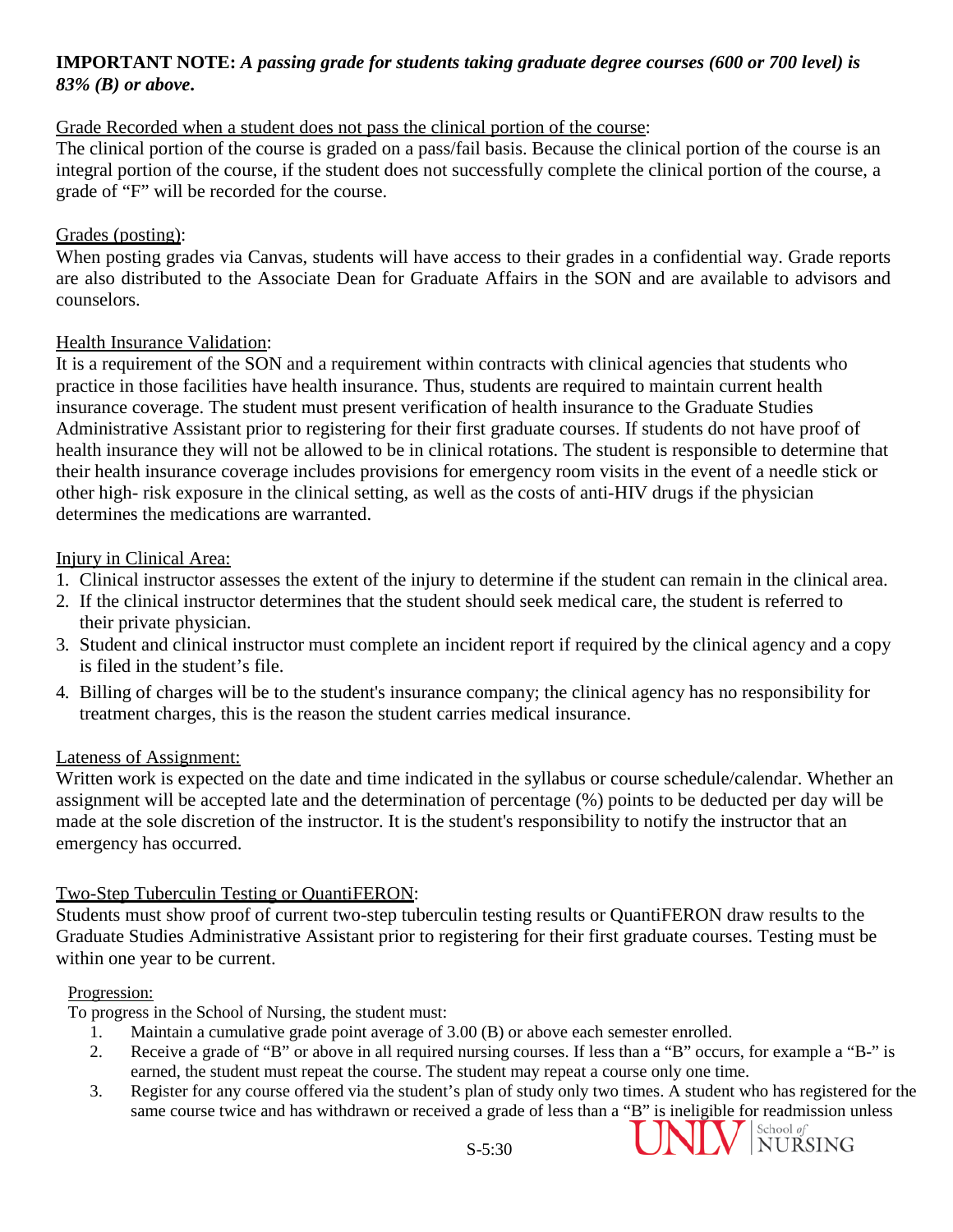approved via appeal by the Graduate College and allowed to continue in the program.

- 4. Complete a minimum of six-degree program credits per calendar year (an average of three credits per semester; calendar year defined as fall and spring semesters).
- 5. Maintain the standards of academic and professional integrity expected in a particular discipline or program.

Note: If a student has not progressed as contracted, for example is not successful in a course, and a curricular change occurs in the interim, the student will be required to take the new course(s) if the other course(s) have been deleted from the curriculum.

#### Appeal:

A student who is denied the privilege of readmission to a course has the right to appeal. The appeal process will follow the outline specified in the UNLV grievance procedure. The first level of appeal will be the SON's PhD Program Director; the second level is the SON's Associate Dean for Academic Affairs. The final level will be the Dean of the Graduate College. If the outcome of the appeal is not to the student's satisfaction, the student may file an appeal with the [Graduate College.](https://www.unlv.edu/graduatecollege)

## <span id="page-30-1"></span><span id="page-30-0"></span>INCOMPLETE:

An incomplete grade can be granted in content/lecture type courses, designed to be completed within one semester, and where the student has failed to complete all of the requirements. The instructor is responsible for determining if the reason for non-completion is satisfactory. An "I" grade is given only when a minor part of the course work remains incomplete and the major portion has been completed at a level which is clearly passing.

Graduate students receiving an "I" grade in 600 or 700 level courses have up to one calendar year to complete all requirements and remove the "I" grade; however, the instructor, at their sole discretion, may require that the Incomplete be made up in less time. The SON students must complete the requirements prior to enrollment in any classes in which the incomplete course is a prerequisite course. If course requirements are not completed within the time frame indicated by the instructor or within one year, a grade of "F" will be recorded and the Grade Point Average will be re-computed accordingly. Students who are making up an incomplete grade do not re-register for the course, but make individual arrangements with the instructor who assigned the "I."

The student and instructor must complete the form "Contract for Completion of Incomplete" and distribute a copy to the student, the instructor and the student's file. The form specifies requirements to be completed and date of required completion. Once the specified requirements are completed, it is the instructor's responsibility to fill out the Incomplete Removal Form and file the form with the Office of the Registrar. The Graduate College guidelines and policy on the grade of "Incomplete" can be found here.

## <span id="page-30-2"></span>STUDENT RIGHTS:

**Please review the entire Student Conduct Code at:** https:/[/www.unlv.edu/sites/default/files/page\\_files/27/StudentConduct-Code.pdf](http://www.unlv.edu/sites/default/files/page_files/27/StudentConduct-Code.pdf)

## <span id="page-30-3"></span>DISCLOSURE OF STUDENT EDUCATION RECORDS AND DIRECTORY INFORMATION

The Family Educational Rights and Privacy Act (FERPA) is a Federal law that protects the privacy of student educational records of both current and former students. Each NSHE institution is required to comply fully with the law. The Act makes a distinction between a student's education record and information classified as directory information. FERPA gives parents certain rights with respect to their children's education records.

These rights transfer solely to the student when they reach the age of 18 or attends a school beyond the high school level. Students to whom the rights have transferred are defined as eligible students in the Act.

The Nevada System of Higher Education Policies and Procedures Guidelines Manual concerning "**Disclosure of Student Education Records and Directory Information**", Chapter 6, Section 14, pp. 23- 24, Reviewed December 2016, is available here

UNLV Policies on FERPA, "Student Rights under FERPA", and "Directory and Non-Directory Information" policies are available here

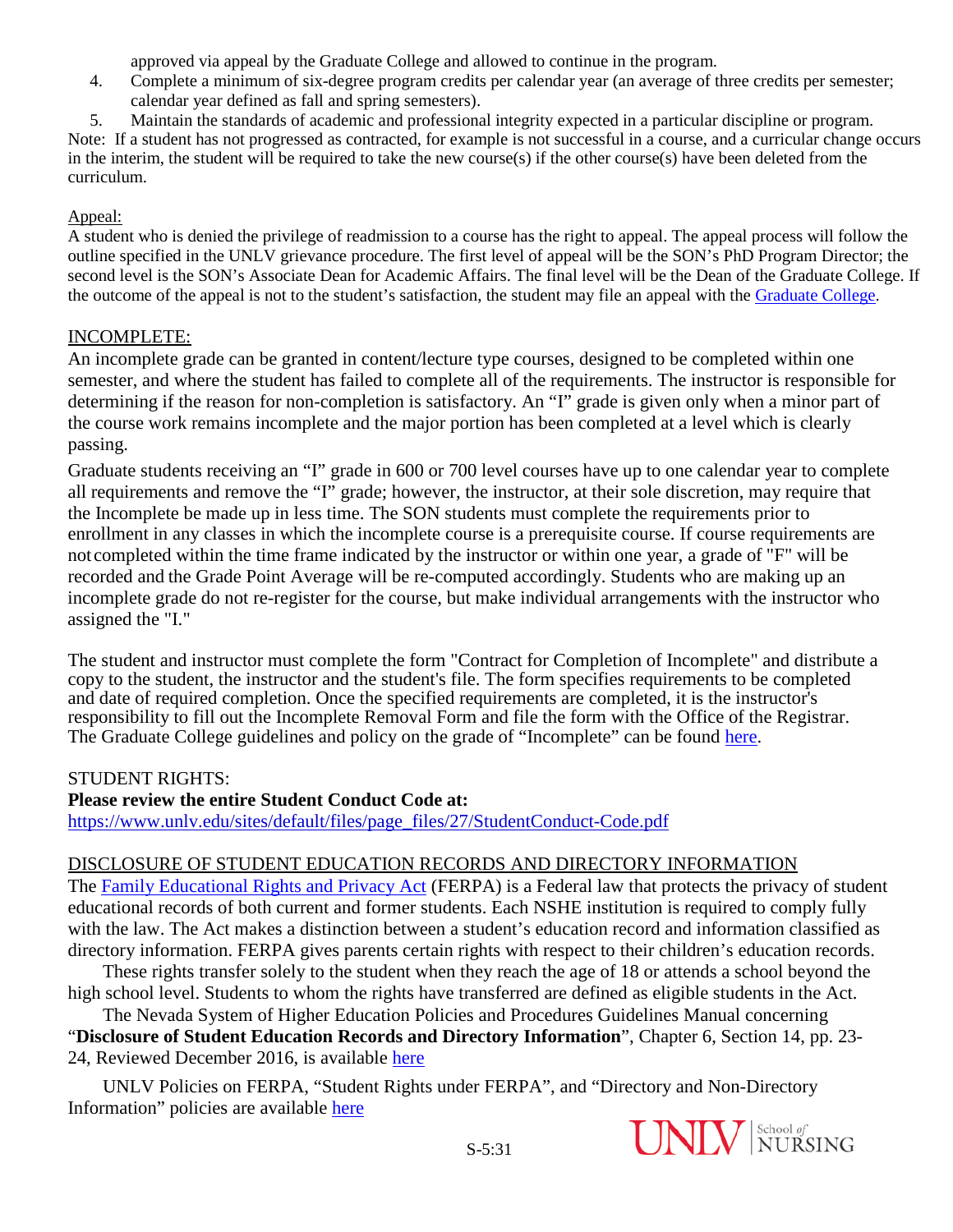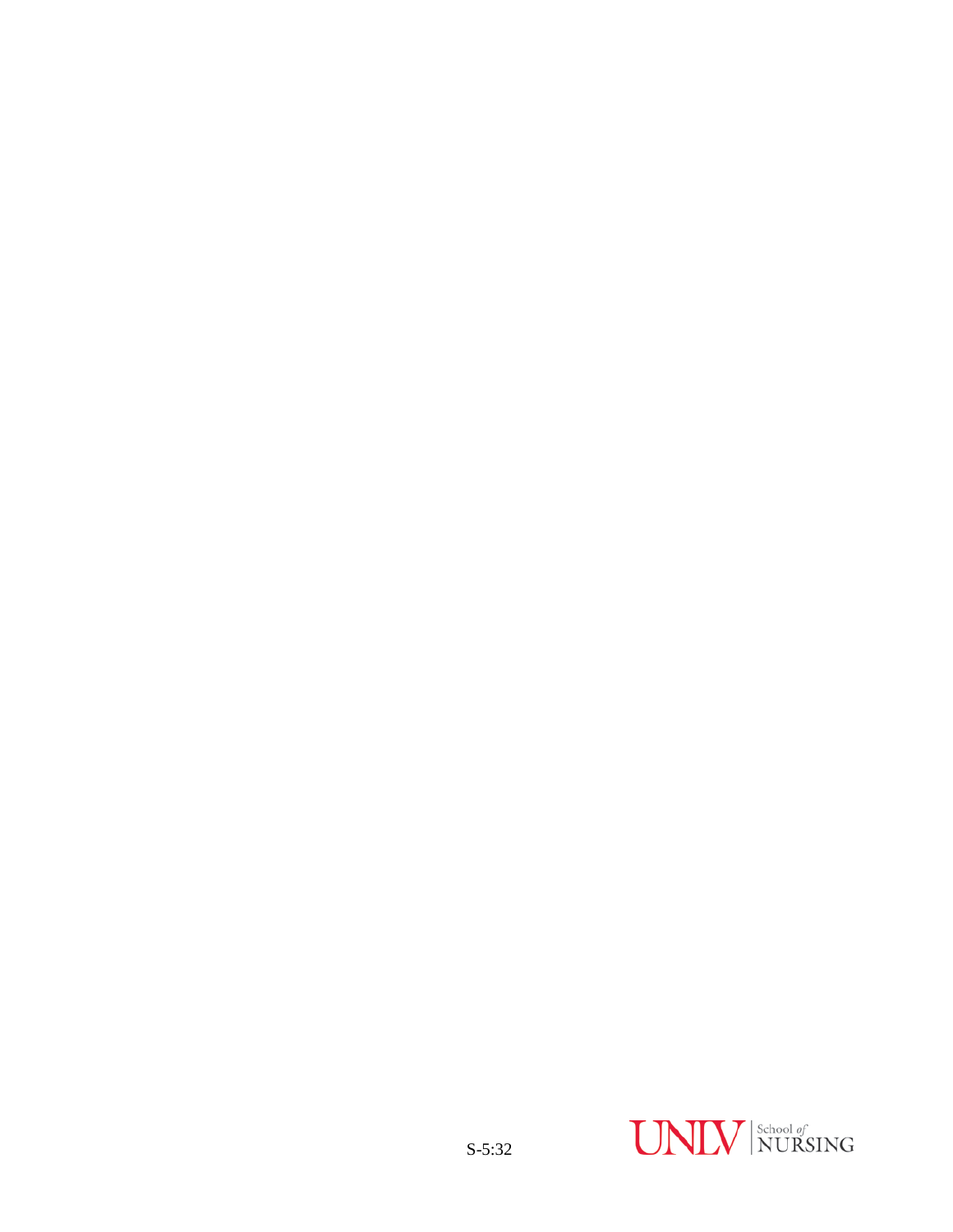# **CHAPTER VI**

# **PROGRAM COURSEWORK AND PROGRESSION**

#### <span id="page-32-0"></span>**DEGREE REQUIREMENTS**

#### **Official Requirements are listed in the [Graduate Catalog](https://www.unlv.edu/graduatecollege/graduatecatalog)**

#### **SAMPLE COURSES OF STUDY FOR FULL-TIME AND PART-TIME STUDY**

#### **("Nursing Education" Track)**

#### Sample Course of Study: Full-Time Student – Total (62 credits) Program

The following is a typical schedule for students enrolled in the program, assuming a full-time course load of 9 credits per semester and continuous enrollment throughout the year.

| Course #        | <b>Course Title</b>                                                         | <b>Term to</b><br>be taken | <b>Credit</b>  |
|-----------------|-----------------------------------------------------------------------------|----------------------------|----------------|
| <b>NURS 709</b> | Teaching and Learning in Nursing Education                                  | Year $1 - FA$              | 3              |
| <b>NURS 771</b> | Theory Development in Nursing                                               | Year $1 - FA$              | 3              |
| <b>NURS 780</b> | Quantitative Methods in Nursing                                             | Year $1 - FA$              | 3              |
| <b>NURS 710</b> | Course Level Evaluation Strategies for Nurse Educators                      | Year $1 - SP$              | 3              |
| <b>NURS 774</b> | Educational Theory & Philosophy for Nursing                                 | Year $1 - SP$              | 3              |
| <b>NURS 781</b> | Qualitative Research Methods in Nursing                                     | Year $1 - SP$              | 3              |
| <b>NURS 724</b> | Developing & Evaluating Curriculum for Nursing Education                    | Year $1 - SU$              | $\overline{4}$ |
| <b>NURS 748</b> | <b>Interdisciplinary Team Science</b>                                       | Year $1 - SU$              | 3              |
| <b>NURS 772</b> | The Nurse as Leader                                                         | Year $1 - SU$              | 3              |
|                 | PDM1                                                                        | Year $1 - SU$              |                |
| <b>NURS 770</b> | Knowledge Development in Nursing                                            | Year $2 - FA$              | 3              |
| <b>NURS 775</b> | Statistical Methods for Nursing Research I:<br><b>Univariate Methods</b>    | Year $2 - FA$              | 3              |
| <b>NURS 785</b> | Special Topics in Nursing Research                                          | Year $2 - FA$              | 3              |
|                 | PDM <sub>2</sub>                                                            | Year $2 - FA$              |                |
| <b>NURS 733</b> | <b>Nursing Education Practicum I</b>                                        | Year $2 - SP$              | $\overline{2}$ |
| <b>NURS 776</b> | Statistical Methods for Nursing Research II:<br><b>Multivariate Methods</b> | Year $2 - SP$              | 3              |
| <b>NURS 779</b> | Writing a Research Grant Application                                        | Year $2 - SP$              | 3              |
|                 | PDM3                                                                        | Year $2 - SP$              |                |
| <b>NURS 789</b> | Independent Study(Elective Course in Research)                              | Year $2 - SU$              | 3              |
| <b>NURS 790</b> | <b>Independent Teaching Practicum Seminar</b>                               | Year $2 - SU$              | 1              |
| <b>NURS 791</b> | <b>Independent Teaching Practicum</b>                                       | Year $2 - SU$              | 1              |
|                 | <b>Comprehensive Examination</b>                                            | Year $2 - SU$              |                |
| <b>NURS 797</b> | Dissertation                                                                | Year $3 - FA$              | 6              |
|                 | *minimum of 12 credits in dissertation are required                         | Year $3 - SP$              | 6              |
|                 | Third semester is 'if needed'                                               | Year $3 - SU$              | 3              |

**Total credits required for degree 62** 

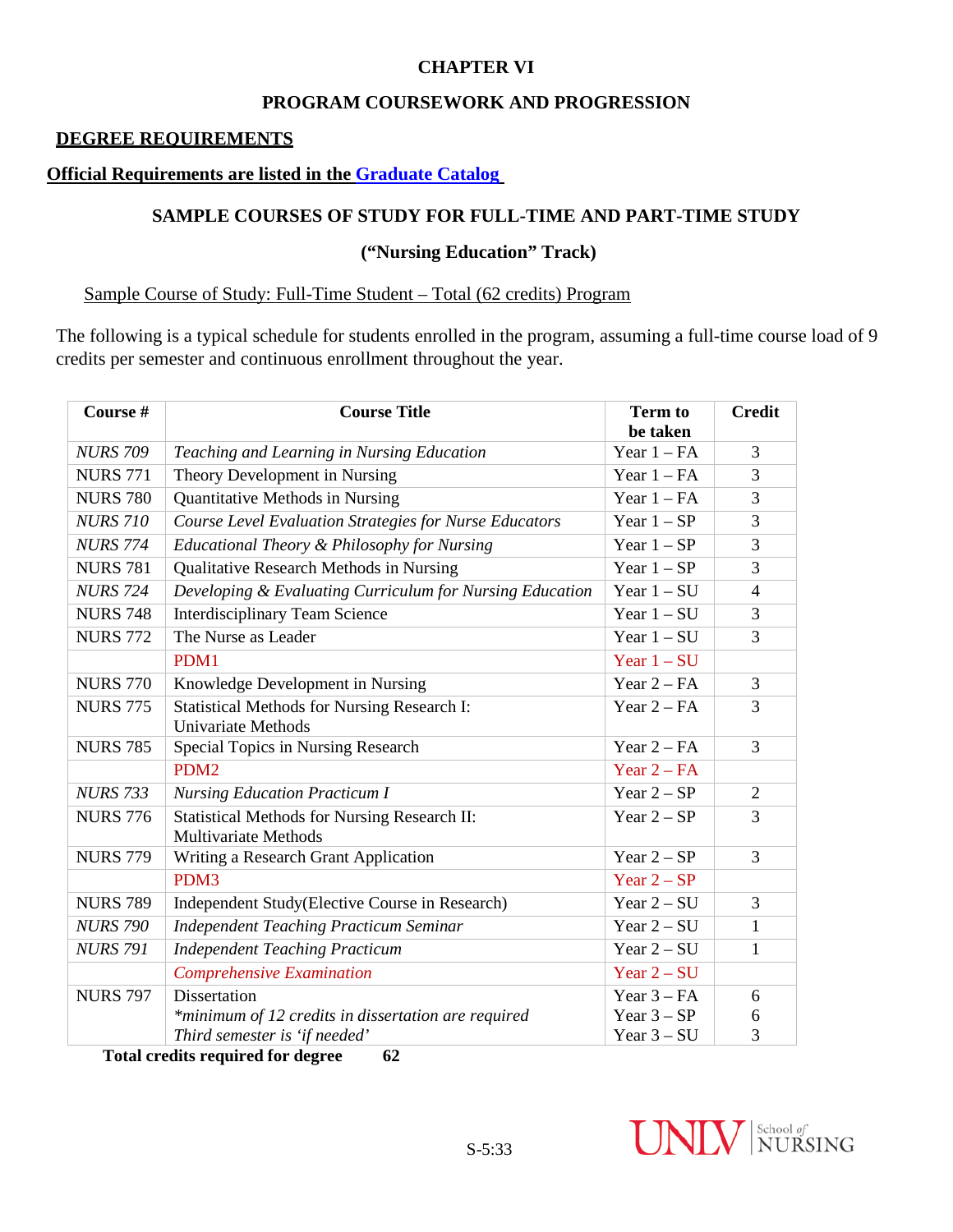# Sample Course of Study: Full-Time Student – Total (50 credits) Program

Students who have completed master's or post-master's courses in nursing education (NURS 709, NURS 710, NURS 724, and NURS 733) at UNLV or equivalents prior to enrollment in the PhD in Nursing Program would follow the Post-MSN Nursing Education Accelerated Track, a 50 credit plan of study.

| Course #        | <b>Course Title</b>                                                         | <b>Term to</b><br>be taken | <b>Credit</b> |
|-----------------|-----------------------------------------------------------------------------|----------------------------|---------------|
| <b>NURS 770</b> | Knowledge Development in Nursing                                            | Year $1 - FA$              | 3             |
| <b>NURS 771</b> | Theory Development in Nursing                                               | Year $1 - FA$              | 3             |
| <b>NURS 780</b> | Quantitative Methods in Nursing                                             | Year $1 - FA$              | 3             |
| <b>NURS 774</b> | Educational Theory & Philosophy for Nursing                                 | Year $1 - SP$              | 3             |
| <b>NURS 781</b> | Qualitative Research Methods in Nursing                                     | Year $1 - SP$              | 3             |
|                 | PDM1                                                                        | Year $1 - SP$              |               |
| <b>NURS 748</b> | <b>Interdisciplinary Team Science</b>                                       | Year $1-SU$                | 3             |
| <b>NURS 772</b> | The Nurse as Leader                                                         | Year $1 - SU$              | 3             |
|                 | PDM <sub>2</sub>                                                            | Year $1 - SU$              |               |
| <b>NURS 775</b> | <b>Statistical Methods for Nursing Research I:</b><br>Univariate Methods    | Year $2$ – FA              | 3             |
| <b>NURS 785</b> | Special Topics in Nursing Research                                          | Year $2 - FA$              | 3             |
| <b>NURS 790</b> | <b>Independent Teaching Practicum Seminar</b>                               | Year $2$ – FA              | 1             |
| <b>NURS 791</b> | <b>Independent Teaching Practicum</b>                                       | Year $2$ – FA              | 1             |
|                 | PDM3                                                                        | Year $2 - FA$              |               |
| <b>NURS 776</b> | Statistical Methods for Nursing Research II:<br><b>Multivariate Methods</b> | Year $2 - SP$              | 3             |
| <b>NURS 779</b> | Writing a Research Grant Application                                        | Year $2 - SP$              | 3             |
| <b>NURS 789</b> | Independent Study(Elective Course in Research)                              | Year $2 - SP$              | 3             |
|                 | <b>Comprehensive Examinations</b>                                           | Year $2 - SP$              |               |
| <b>NURS 797</b> | <b>Dissertation</b>                                                         | Year $2 - SU$              | 6             |
|                 | *minimum of 12 credits in dissertation are                                  | Year $3 - FA$              | 6             |
|                 | required<br>Third semester is 'if needed'                                   | Year $3 - SP$              | 3             |

Total Credits required for degree 50

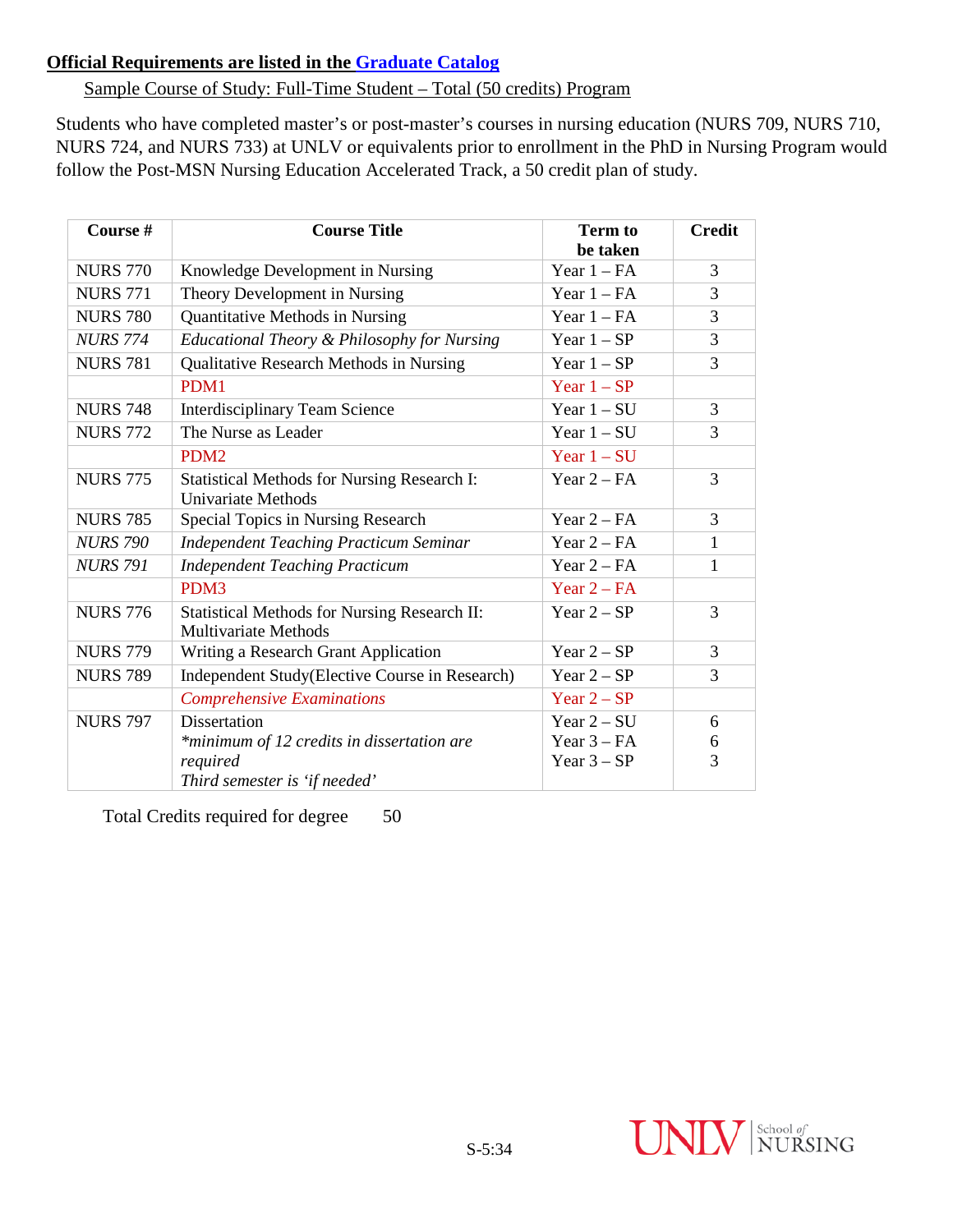Sample Course of Study: Part-Time Student – Total (62 credits) Program

Since courses are offered only once a year, those students enrolling part-time would spread courses over three (3) to four (4) years prior to candidacy. The following is a typical part-time plan of study for these students.

| Course #        | <b>Course Title</b>                                                         | <b>Term to</b><br>be taken | <b>Credit</b>  |
|-----------------|-----------------------------------------------------------------------------|----------------------------|----------------|
| <b>NURS 709</b> | Teaching and Learning in Nursing Education                                  | Year $1 - FA$              | $\overline{3}$ |
| <b>NURS 771</b> | Theory Development in Nursing                                               | Year $1 - FA$              | 3              |
| <b>NURS 710</b> | Course Level Evaluation Strategies for Nurse<br>Educators                   | Year $1 - SP$              | 3              |
| <b>NURS 774</b> | Educational Theory & Philosophy for Nursing                                 | Year $1 - SP$              | 3              |
| <b>NURS 724</b> | Developing & Evaluating Curriculum for Nursing<br>Education                 | Year $1 - SU$              | $\overline{4}$ |
| <b>NURS 772</b> | The Nurse as Leader                                                         | Year $1-SU$                | 3              |
| <b>NURS 770</b> | Knowledge Development in Nursing                                            | Year $2 - FA$              | 3              |
| <b>NURS 780</b> | Quantitative Methods in Nursing                                             | Year $2 - FA$              | 3              |
| <b>NURS 733</b> | <b>Nursing Education Practicum I</b>                                        | Year $2 - SP$              | $\overline{2}$ |
| <b>NURS 781</b> | Qualitative Research Methods in Nursing                                     | Year $2 - SP$              | 3              |
| <b>NURS 748</b> | <b>Interdisciplinary Team Science</b>                                       | Year $2 - SU$              | $\overline{3}$ |
|                 | PDM1                                                                        | Year $2 - SU$              |                |
| <b>NURS 775</b> | Statistical Methods for Nursing Research I:<br>Univariate Methods           | Year $3 - FA$              | $\overline{3}$ |
| <b>NURS 785</b> | Special Topics in Nursing Research                                          | Year $3 - FA$              | $\overline{3}$ |
|                 | PDM <sub>2</sub>                                                            | Year $3 - FA$              |                |
| <b>NURS 776</b> | <b>Statistical Methods for Nursing Research II:</b><br>Multivariate Methods | Year $3 - SP$              | $\overline{3}$ |
| <b>NURS 779</b> | Writing a Research Grant Application                                        | Year $3 - SP$              | $\overline{3}$ |
|                 | PDM3                                                                        | Year $3 - SP$              |                |
| <b>NURS 789</b> | Independent Study(Elective Course in Research)                              | Year $3 - SU$              | 3              |
| <b>NURS 790</b> | Independent Teaching Practicum Seminar                                      | Year $3 - SU$              | $\mathbf{1}$   |
| <b>NURS 791</b> | <b>Independent Teaching Practicum</b>                                       | Year $3 - SU$              | $\mathbf{1}$   |
|                 | Comprehensive Examination                                                   | Year $3 - SU$              |                |
| <b>NURS 797</b> | <b>Dissertation</b>                                                         | Year $4 - FA$              | 6              |
|                 | *minimum of 12 credits in dissertation are required                         | Year $4 - SP$              | 6              |
|                 | Third semester is 'if needed'                                               | Year $4 - SU$              | 3              |

Total Credits required for Degree 62

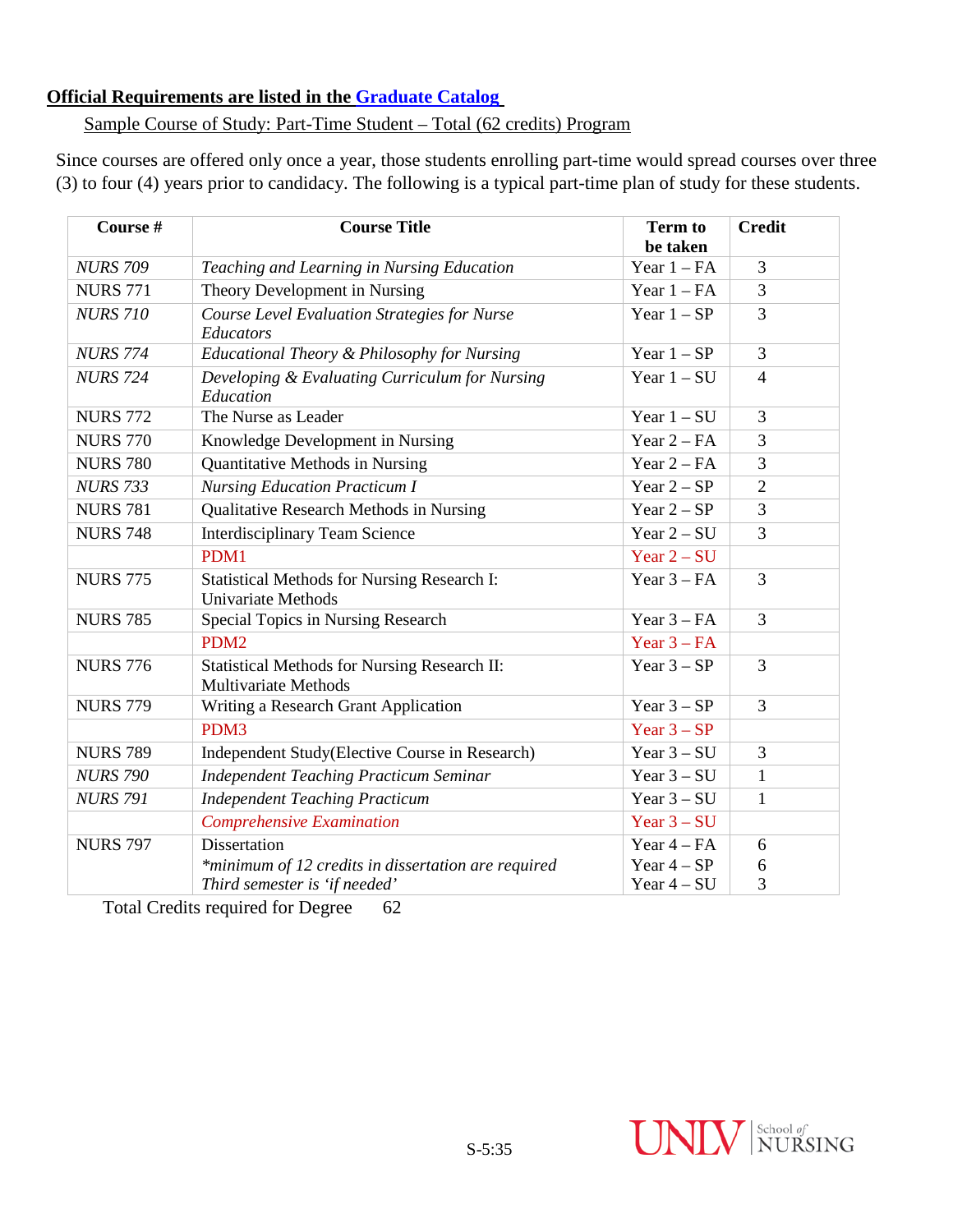Sample Course of Study: Part-Time Student – Total (50 credits) Program

Since courses are offered only once a year, those students enrolling part-time in the program's Post-MSN Nursing Education Accelerated Track, 50 credit option would follow a comparable plan of study, but would spread this over three (3) to four (4) years of course work prior to candidacy. The following is a typical parttime plan of study for these students.

| Course #        | <b>Course Title</b>                                                         | <b>Term to</b><br>be taken | <b>Credit</b> |
|-----------------|-----------------------------------------------------------------------------|----------------------------|---------------|
| <b>NURS 771</b> | Theory Development in Nursing                                               | Year $1 - FA$              | 3             |
| <b>NURS 780</b> | Quantitative Methods in Nursing                                             | Year $1 - FA$              | 3             |
| <b>NURS 774</b> | Educational Theory & Philosophy for Nursing                                 | Year $1 - SP$              | 3             |
| <b>NURS 781</b> | Qualitative Research Methods in Nursing                                     | Year $1 - SP$              | 3             |
| <b>NURS 748</b> | <b>Interdisciplinary Team Science</b>                                       | Year $1-SU$                | 3             |
| <b>NURS 772</b> | The Nurse as Leader                                                         | Year $1 - SU$              | 3             |
| <b>NURS 770</b> | Knowledge Development in Nursing                                            | Year $2 - FA$              | 3             |
| <b>NURS 775</b> | <b>Statistical Methods for Nursing Research I:</b><br>Univariate Methods    | Year $2 - FA$              | 3             |
|                 | PDM1                                                                        | Year $2 - FA$              |               |
| <b>NURS 779</b> | Writing a Research Grant Application                                        | Year $2 - SP$              | 3             |
| <b>NURS 776</b> | Statistical Methods for Nursing Research II:<br><b>Multivariate Methods</b> | Year $2 - SP$              | 3             |
|                 | PDM <sub>2</sub>                                                            | Year $2 - SP$              |               |
| <b>NURS 790</b> | <b>Independent Teaching Practicum Seminar</b>                               | Year $2-SU$                | $\mathbf{1}$  |
| <b>NURS 791</b> | <b>Independent Teaching Practicum</b>                                       | Year $2 - SU$              | 1             |
|                 | PDM3                                                                        | Year $2-SU$                |               |
| <b>NURS 785</b> | Special Topics in Nursing Research                                          | Year $3 - FA$              | 3             |
| <b>NURS 789</b> | Independent Study(Elective Course in Research)                              | Year $3 - FA$              | 3             |
|                 | <b>Comprehensive Examinations</b>                                           | Year $3 - FA$              |               |
| <b>NURS 797</b> | Dissertation                                                                | Year $3 - SP$              | 6             |
|                 | *minimum of 12 credits in dissertation are required                         | Year $3 - SU$              | 6             |
|                 | Third semester is 'if needed'                                               | Year $4 - FA$              | 3             |

Total Credits required for Degree 50

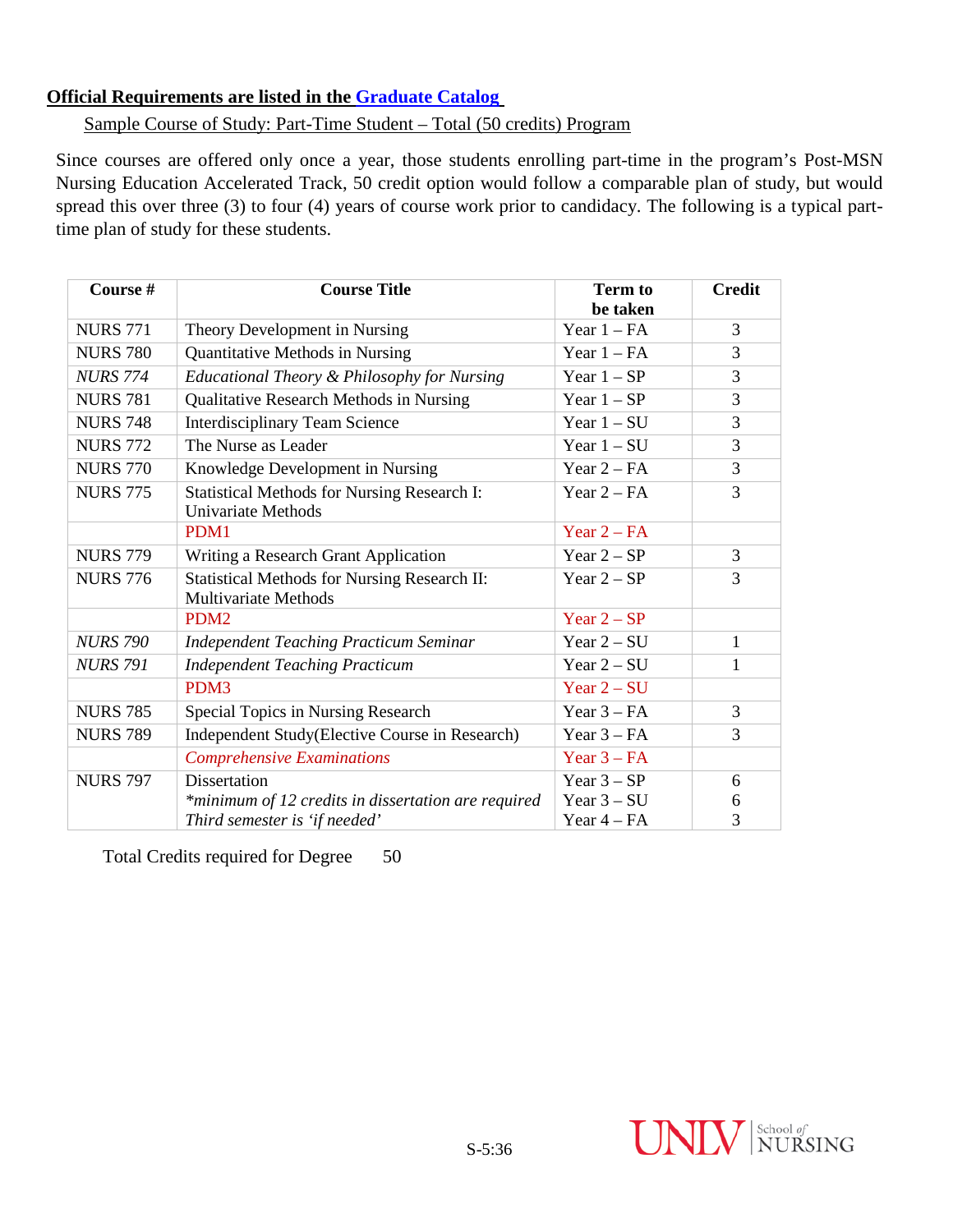# **SAMPLE COURSES OF STUDY FOR FULL-TIME AND PART-TIME STUDY**

# **("Post DNP to PHD" Option)**

#### Sample Course of Study: Full-Time Student

The following is a typical schedule for students enrolled in the program, assuming a full-time course load of 9 credits per semester and continuous enrollment throughout the year.

| Course #        | <b>Course Title</b>                                 | <b>Term to</b> | <b>Credit</b> |
|-----------------|-----------------------------------------------------|----------------|---------------|
|                 |                                                     | be taken       |               |
| <b>NURS 771</b> | Theory Development in Nursing                       | Year $1 - FA$  | 3             |
| <b>NURS 775</b> | Statistical Methods for Nursing Research I:         | Year $1 - FA$  | 3             |
|                 | Univariate Methods                                  |                |               |
| <b>NURS 780</b> | Quantitative Methods in Nursing                     | Year $1 - FA$  | 3             |
|                 | PDM1                                                | Year $1 - FA$  |               |
| <b>NURS 776</b> | Statistical Methods for Nursing Research II:        | Year $1 - SP$  | 3             |
|                 | <b>Multivariate Methods</b>                         |                |               |
| <b>NURS 779</b> | Writing a Research Grant Application                | Year $1 - SP$  | 3             |
| <b>NURS 781</b> | Qualitative Research Methods in Nursing             | Year $1 - SP$  | 3             |
|                 | PDM <sub>2</sub>                                    | Year $1 - SP$  |               |
| <b>NURS 748</b> | <b>Interdisciplinary Team Science</b>               | Year $1-SU$    | 3             |
| <b>NURS 789</b> | Independent Study (Elective Course in Research)     | Year $1 - SU$  | 3             |
|                 | PDM3                                                | Year $1-SU$    |               |
| <b>NURS 770</b> | Knowledge Development in Nursing                    | Year $2 - FA$  | 3             |
| <b>NURS 777</b> | Individualized Study / Dissertation Seminar         | Year $2 - FA$  | 3             |
| <b>NURS 785</b> | Special Topics in Nursing Research                  | Year $2 - FA$  | 3             |
|                 | Comprehensive Examination                           | Year $2 - FA$  |               |
| <b>NURS 797</b> | Dissertation                                        | Year $2 - SP$  | 6             |
|                 | *minimum of 12 credits in dissertation are required | Year $2 - SU$  | 6             |
|                 | Third semester is 'if needed'                       | Year $3 - FA$  | 3             |
|                 |                                                     | <b>Total</b>   | 45            |

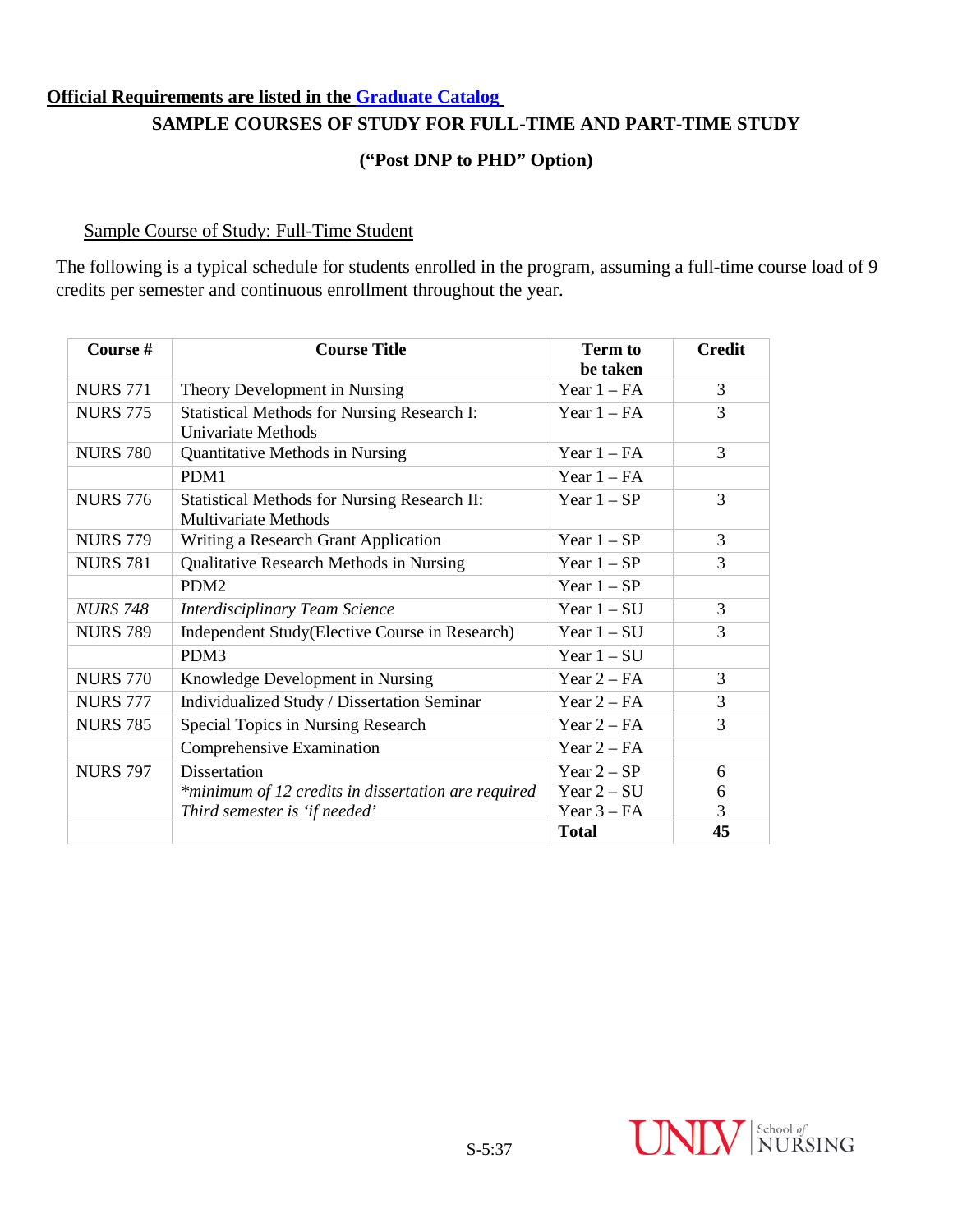# Sample Course of Study: Part-Time Student

Since courses are offered only once a year, those students enrolling part-time would spread courses over three (3) to four (4) years prior to candidacy. The following is a typical part-time plan of study for these students.

| Course #        | <b>Course Title</b>                                                      | <b>Term to</b><br>be taken | <b>Credit</b> |
|-----------------|--------------------------------------------------------------------------|----------------------------|---------------|
| <b>NURS 771</b> | Theory Development in Nursing                                            | Year $1 - FA$              | 3             |
| <b>NURS 780</b> | Quantitative Methods in Nursing                                          | Year $1 - FA$              | 3             |
| <b>NURS 781</b> | <b>Qualitative Research Methods in Nursing</b>                           | Year $1 - SP$              | 3             |
| <b>NURS 789</b> | Independent Study(Elective Course in Research)                           | Year $1 - SP$              | 3             |
| <b>NURS 748</b> | <b>Interdisciplinary Team Science</b>                                    | Year $1 - SU$              | 3             |
| <b>NURS 770</b> | Knowledge Development in Nursing                                         | Year $2 - FA$              | 3             |
| <b>NURS 775</b> | <b>Statistical Methods for Nursing Research I:</b><br>Univariate Methods | Year $2 - FA$              | 3             |
|                 | PDM1                                                                     | Year $2 - FA$              |               |
| <b>NURS 776</b> | Statistical Methods for Nursing Research II:<br>Multivariate Methods     | Year $2 - SP$              | 3             |
| <b>NURS 779</b> | Writing a Research Grant Application                                     | Year $2 - SP$              | 3             |
|                 | PDM <sub>2</sub>                                                         | Year $2 - SP$              |               |
| <b>NURS 777</b> | Individualized Study / Dissertation Seminar                              | Year $2 - SU$              | 3             |
|                 | PDM3                                                                     | Year $2 - SU$              |               |
| <b>NURS 785</b> | Special Topics in Nursing Research                                       | Year $3 - FA$              | 3             |
|                 | Comprehensive Examination                                                | Year $3 - FA$              |               |
| <b>NURS 797</b> | <b>Dissertation</b>                                                      | Year $3 - SP$              | 6             |
|                 | *minimum of 12 credits in dissertation are required                      | Year $3 - SU$              | 6             |
|                 | Third semester is 'if needed'                                            | Year $4 - FA$              | 3             |
|                 |                                                                          | <b>Total</b>               | 45            |

## <span id="page-37-0"></span>**COURSE DESCRIPTIONS**

Official Course Descriptions are listed in the Graduate Catalog (https://catalog.unlv.edu/index.php?catoid=30).

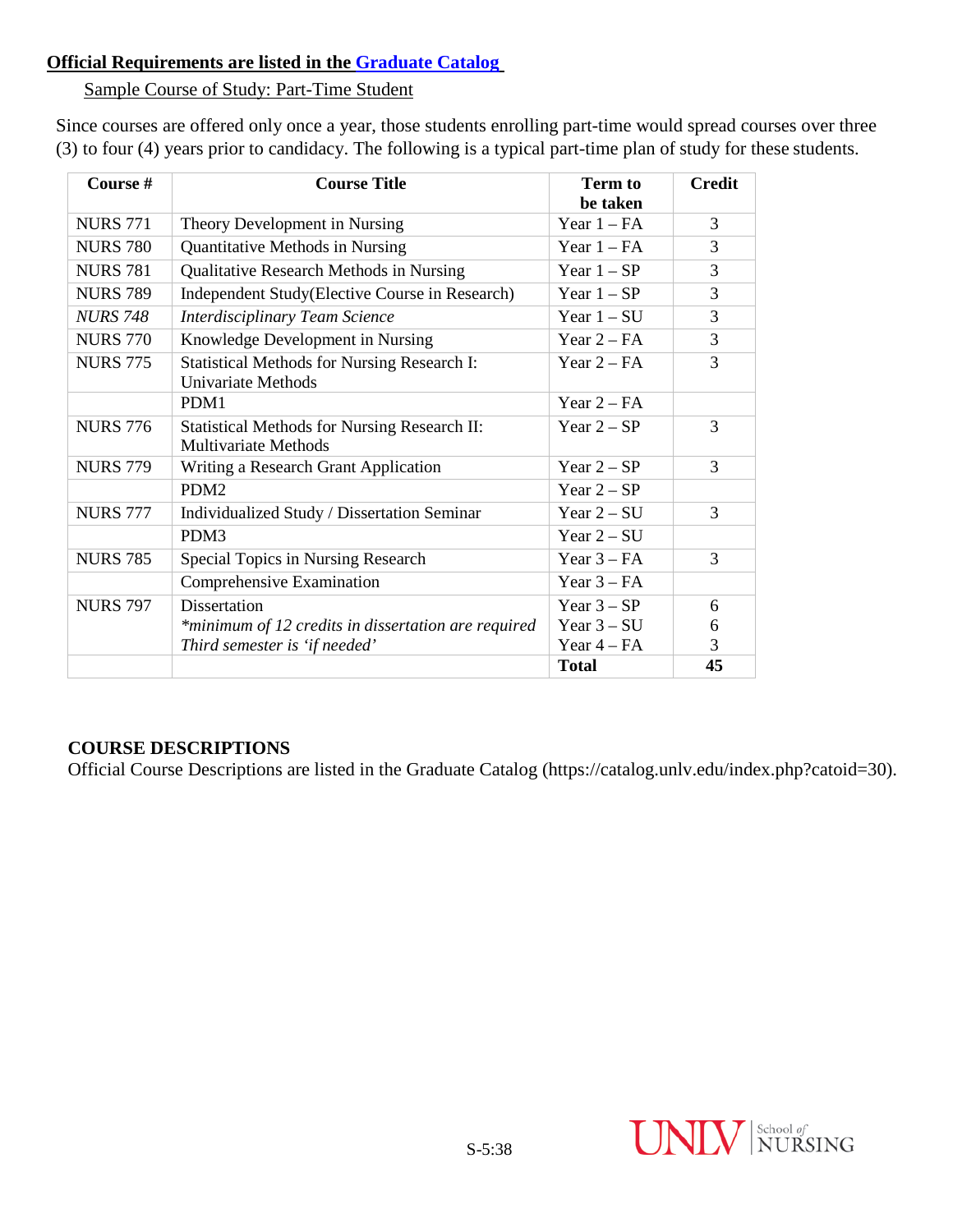# **CHAPTER VII**

# **PATHWAY TO COMPLETION**

# **SAMPLE TIMELINE FROM ADMISSION TO GRADUATION**

# <span id="page-38-0"></span>Credit Hours and Grade Point Average

For the Post-MSN Nursing Education Accelerated Degree Track, students who have completed NURS 709, NURS 710, NURS 724, and NURS 733 (or equivalent) in either their master's or post-master's education at UNLV or have a master's degree or post- master certificate in nursing education from another accredited institution are required to complete a minimum of 50 graduate credit hours. Students who have not completed NURS 709, 710, 724, and 733 or do not have a master's degree or post-master's certificate in nursing education, are required to complete a minimum of 62 graduate credits for the "Nursing Education" option. The Post DNP to PhD program requires a minimum of 45 credit hours. **A grade point average of 3.0 must be maintained in all courses required for the PhD degree; no grade less than B is acceptable for curricular completion of the PhD in Nursing Program**. Each student, upon admission, will be assigned an advisor who may also serve as the chair of the student's Graduate Advisory Committee. The advisor (and later the Graduate Advisory Committee) will plan the student's entire degree program of study and submit it to the Graduate College. The degree program requires the approvals of the student, advisor/chair, the PhD Program Director, the Associate Dean for Academic Affairs, and the Dean.

# Progression and Policies

The SON policies align with the UNLV Graduate College policies and procedures. Students are encouraged to review the [Graduate College Catalog](https://www.unlv.edu/graduatecollege/graduatecatalog) carefully.

The PhD Program Director monitors the student's progress and adherence to all established policies of the Graduate College through the program of study. At any given time, the student can request a change of chair or members of the Graduate Advisory Committee. However, it is the student's responsibility to secure approval of an individual faculty member who agrees to serve as their advisor before changing the original advisor, subject to Graduate College approval. Also, it is the student's responsibility to make sure that their chosen advisor or chair has current full graduate faculty status at UNLV. A list of full graduate faculty can be found [here.](https://www.unlv.edu/sites/default/files/page_files/27/GradCollege-GraduateFacultyStatus.pdf)

Consistent with current Graduate College policies, there is no mechanism in place at this time to "challenge" PhD degree courses either by exam or by portfolio of experiences.

# Comprehensive Examination

Students must take a Comprehensive Examination to assess their readiness to begin the doctoral dissertation. The Comprehensive Examination has written and oral components and occurs during the final semester of required doctoral coursework preceding enrollment in Dissertation (NURS 797). The Comprehensive Examination may be repeated only once. The re-examination must occur between 3-6 months from the date of the initial examination. A student who does not pass the exam on the initial attempt will be placed on probation. If the student fails the second attempt of the written, oral, or both components, the student will be separated from the PhD program. Refer to the section on the Comprehensive Examination for information regarding the specific policy and procedures.

## Dissertation Prospectus

Once the student passes the Written and Oral Comprehensive Exam, they will submit an abstract of their proposal (prospectus) to the entire Graduate Advisory Committee (SON members and Graduate College Rep) for approval. Once the prospectus is approved, the student will advance to candidacy by completing the 'Advance to Candidacy' form found in their Grad Rebel Gateway and is eligible to enroll in

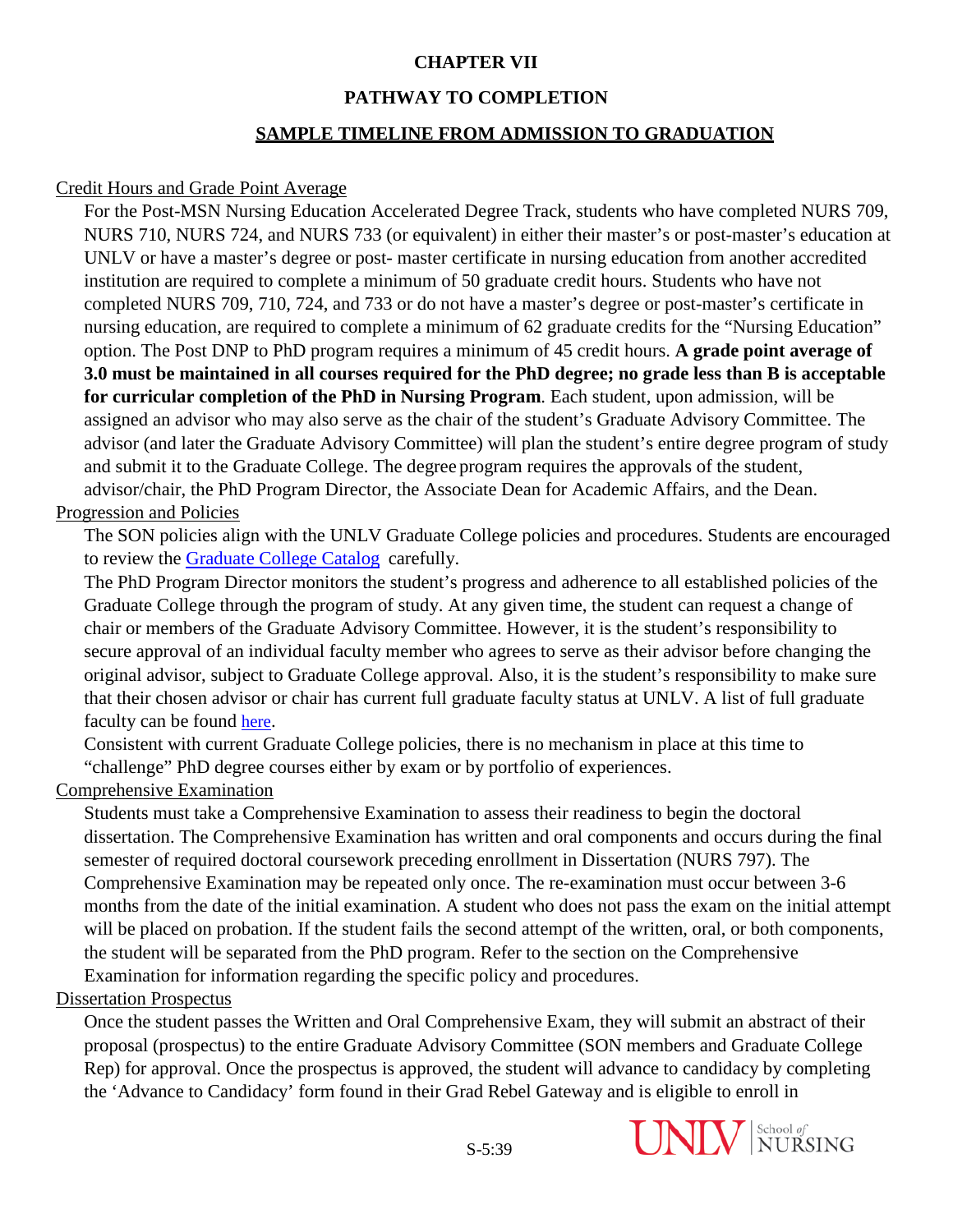Culminating Experience

Upon completion of the dissertation, the student must pass a final oral examination which involves the successful defense of their dissertation study. All Graduate Advisory Committee members must be present for this examination and may question the student following presentation of the study. The defense will be scheduled and conducted in accordance with the [Graduate College's policies for thesis and dissertation.](https://www.unlv.edu/graduatecollege/thesis)

# Graduation Requirements

- 1. **Residency Credits:** Each track has a differing credit requirement, and the current catalog should be consulted. No more than 6 credits may be transferred into the program. Transfer credit must be preapproved by the PhD Program Director.
- 2. **Credit by Challenge Examination:** Graduate courses (with a 600 or 700 number or above) may not be challenged for credit.
- 3. **Six-year Completion Rule:** All degree requirements must be completed within six (6) calendar years from the date of matriculation. No credit may be used in an advanced degree program for course work completed more than six (6) calendar years immediately preceding the term in which all degree requirements are completed.
- 4. **Graduation Requirements:** Students have a choice of the catalog under which they wish to graduate. They may choose between: 1) the year of official matriculation, or 2) the year of graduation. Students are encouraged to meet the requirements of the current catalog.

Process to Apply for Graduation

- 1. An application for graduation is obtained from MyUNLV on the "Student Center" page. The formmust be filed during the first week of the semester in which the student plans to graduate (check the class schedule for exact date).
- 2. After the application form is completed, the student must pay a graduation fee online.
- 3. Degrees are awarded in May, August, and December. Commencement is held in May and December. All students are encouraged to participate in the commencement exercises. The SON's Recognition Ceremony is held in May, August, and December.
- **Official Transcripts:** Official transcripts of recorded work (credits) completed at UNLV bear the seal of the University and the signature of the Registrar. Upon written request from eligible students, the Office of the Registrar will issue official UNLV transcripts. Transcripts of work from other institutions will not be issued. Transcripts are not issued for any student having a delinquent indebtedness to the university. Work in progress does not appear on the transcript and is not entered until the semester or registration period officially ends. Transcripts are not prepared during the periods of official examinations, grade recording and registration.
- **Program Exit Survey:** Following completion of all course requirements, the student will be asked to complete an exit survey related to program outcomes and overall satisfaction. The survey provides feedback to the program faculty and is utilized in curricular revision. The results of the survey are summarized for various accreditation bodies. Graduates are encouraged to provide correct email addresses so the SON can maintain contact for future events and alumni updates.

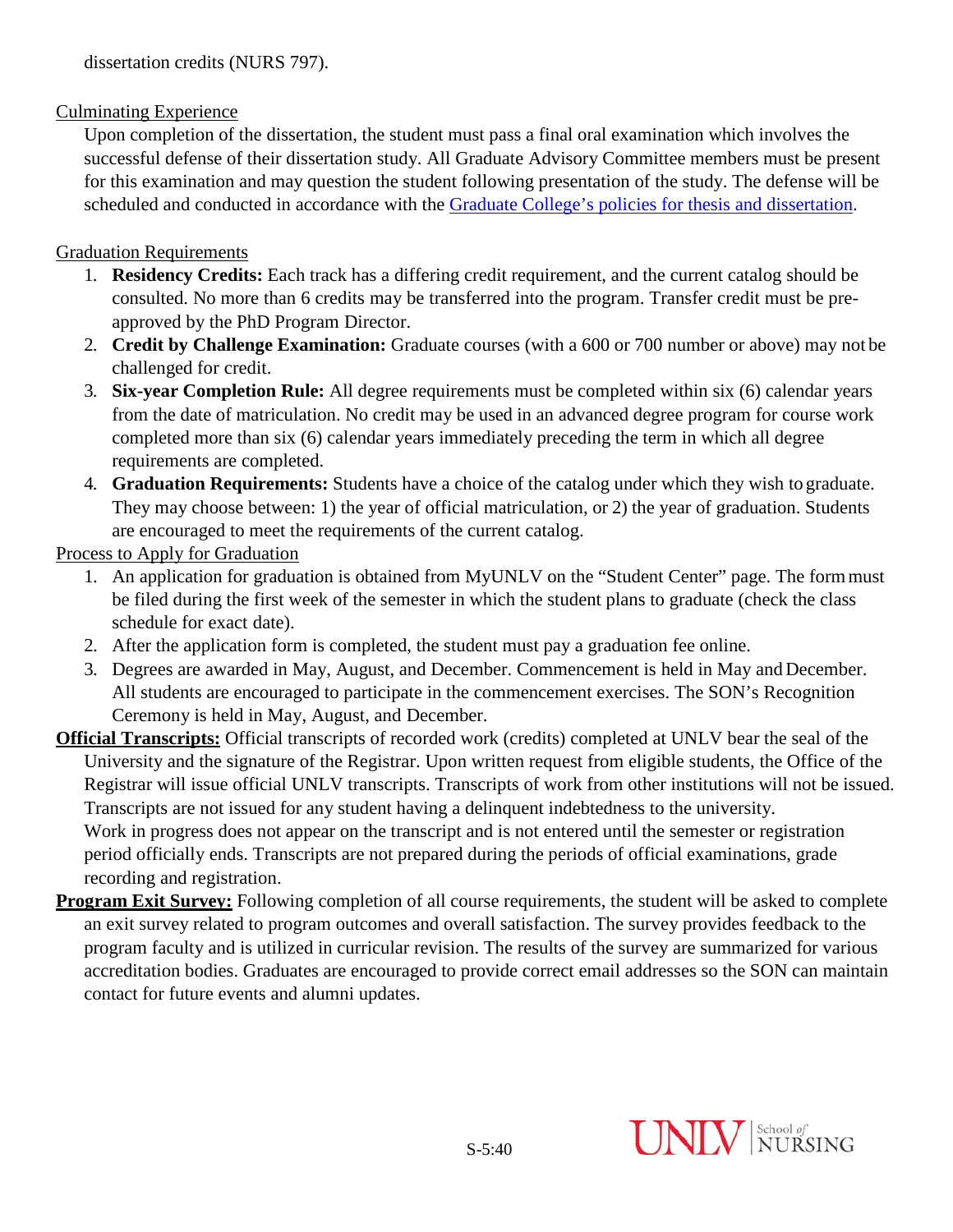# **PATHWAY TO DISSERTATION**

# <span id="page-40-0"></span>**Below is a guide to help you understand the dissertation process**

• **Videos in WebCampus**

#### **COMMITTEE**

**Graduate Advisory Committee Chair** – Students are assigned advisors / chairs upon admission to the PhD program. Please refer to the [Graduate College website](https://catalog.unlv.edu/content.php?catoid=34&navoid=8761) for information on the responsibilities of committee chairs. **Graduate Advisory Committee members –** Students are required to have two committee members from the SON (besides their chair) and a Graduate College Rep who is a faculty from a department outside of the SON

# **RECOMMENDED TIMELINE**

Students are required to meet regularly with their chairs and committee members in order to progress through their program of study. Structured preliminary dissertation meetings are recommended as follows:

**PDM1 (Preliminary Dissertation Meeting 1)** – Students should complete no later than the trimester before PDM2 and three trimesters prior to the Comprehensive Exam. Can be completed in person or through video conference.

**PDM2 (Preliminary Dissertation Meeting 2)** – Students should complete no later than two trimesters prior to the Comprehensive Exam. Can be completed in person or through video conference.

**PDM3 (Preliminary Dissertation Meeting 3)** – Students should complete no later than one trimester prior to the Comprehensive Exam. Can be completed in person or through video conference.

**Note:** Additional PDMs as necessary

**Comprehensive Exam** – Students should complete during the final trimester of required doctoral coursework preceding enrollment in Dissertation (NURS 797). The Oral Comprehensive Exam must be completed in person.

**Dissertation Proposal** – Students should complete during the first trimester of Dissertation (NURS 797). Must complete a presentation of the proposal in person.

**Dissertation Defense** – Students will provide an oral presentation (defense) of their dissertation study once the written dissertation is complete and the committee determines that the student is ready to progress to defense. Must be completed in person.

**Note:** Students have two options for their dissertation – the Traditional Dissertation (typically 5 or 6 chapters) and the Multiple Article Dissertation (three manuscripts). Throughout the PDM process, students should discuss both options with their chair and committee; however, both options include the Dissertation Proposal development and presentation.

## **PROCESS**

## PDM1 (Preliminary Dissertation Meeting 1)

The purpose of the PDM1 is for the student and committee members to discuss the broad dissertation topic the student is interested in pursuing for their dissertation. The student should complete the PDM1 by carrying out the following steps:

- Ask School of Nursing Faculty Members to be on their Graduate Advisory Committee. Although selection of the Graduate College Rep (committee member from outside SON) is not required at this stage, students are encouraged to seek out possible faculty who may serve in this role.
- Prepare a 1 to 2-page document that identifies a phenomenon of interest and related research ideas. The document should broadly identify the research problem, purpose, sample, design, significance and feasibility of the study.

Schedule the PDM1 meeting with the committee members. The meeting may be done in person or by video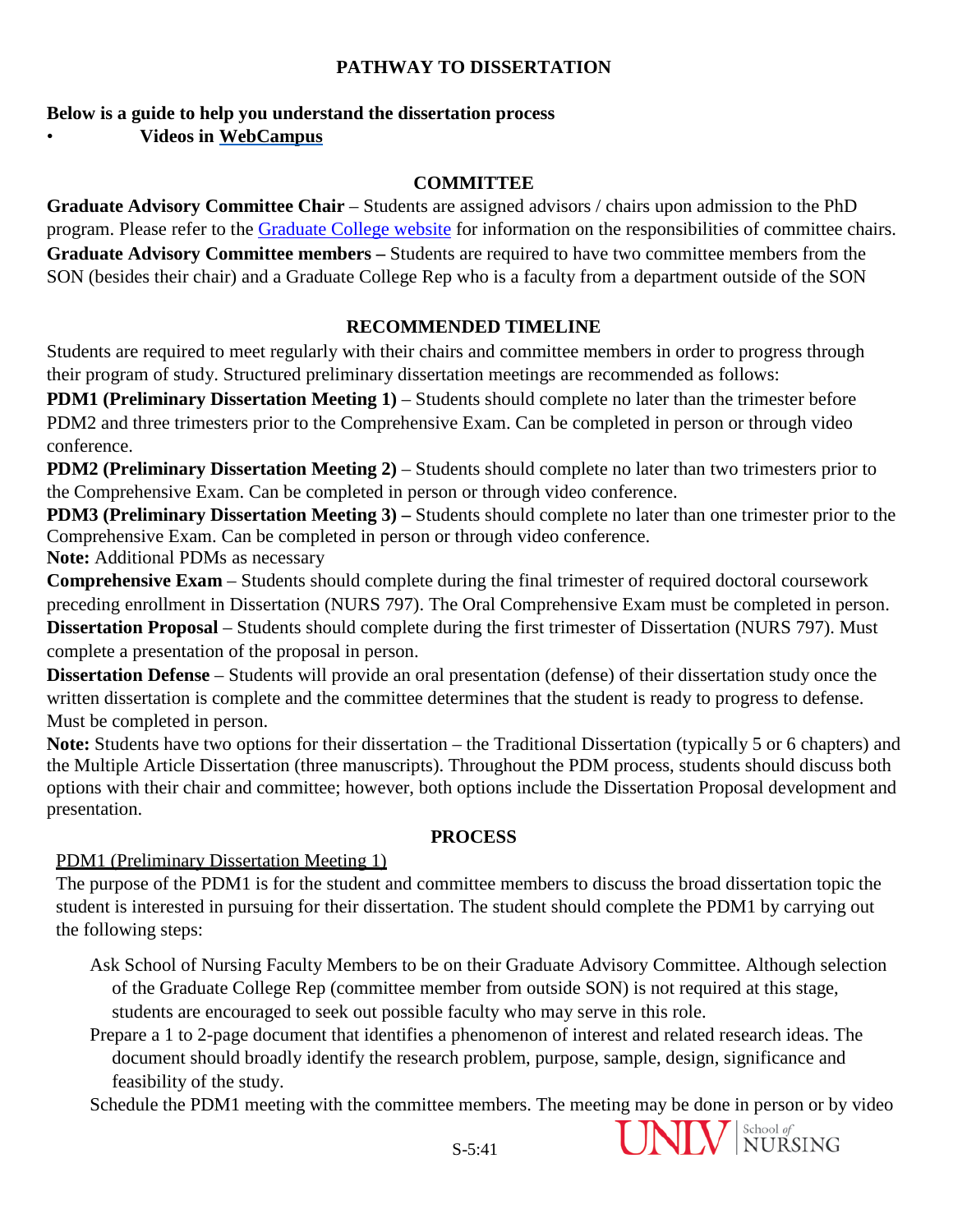conference call (Participation is optional for the Graduate College rep.).

- Once the meeting is scheduled, contact the designated doctoral Administrative Assistant with the meeting details (date, time, location, and committee members).
- The student and committee members will meet to discuss the broad dissertation topic the student has identified. The committee will help the student focus their research topic.
- The committee chair will take notes on the meeting and provide them to the student, committee members, and doctoral Administrative Assistant.

# PDM2 (Preliminary Dissertation Meeting 2)

The purpose of the PDM2 is for the student to refine their research focus and dissertation plan. Two trimesters prior to the Comprehensive Exams, they should schedule and complete the PDM2 by carrying out the following steps:

- Confirm School of Nursing faculty members and Graduate College Rep (outside faculty member) on the committee. Prepare a dissertation plan that integrates the feedback received from the PDM1. The plan should be no more than five pages (Times New Roman, 12-point font, double spaced) and can be a short narrative, a schematic, a table, or an outline that identifies the research problem, purpose, framework, sample design and methods of research.
- Schedule the PDM2 meeting with the committee members. The meeting may be done in person or by video conference call. (The outside member is required to attend).

# Once the meeting is scheduled, contact designated doctoral Administrative Assistant with the meeting details (date, time, location, and committee members).

- The Administrative Assistant will distribute the necessary forms to the student's Chair, committee members, and the PhD Program Director.
- No later than one week prior to the PDM2 meeting, the student must send the committee members their document.
- The committee chair will take notes on the meeting and provide them to the student, committee members, and designated doctoral Administrative Assistant.

# PDM3 (Preliminary Dissertation Meeting 3)

The purpose of the PDM3 is for the student to further refine their research focus and dissertation plan and prepare for the Written Comprehensive Exam. During the trimester prior to the Comprehensive Exams, students should schedule and complete the PDM3 by carrying out the following steps:

- Schedule the PDM3 meeting with the committee members. The meeting may be done in person or by video conference call (The outside member is required to attend).
- Once the meeting is scheduled, contact designated doctoral Administrative Assistant with the meeting details (date, time, location, and committee members).
- No later than one week prior to the PDM3 meeting, the student must send the committee members his/her document. The 8-10-page document may be an outline or written narrative that demonstrates the student is prepared to progress to the Comprehensive Exam.
- The committee chair will take notes on the meeting and provide them to the student, committee members, and designated doctoral Administrative Assistant.
	- At the end of the PDM3, the student should be clear on the expectation for the Comprehensive Exam. The chair and committee members will make a determination regarding the student's progression and if necessary, may request an additional PDM. NOTE: The PDMs are not a test, but an opportunity to allow committee members to ask questions about the topic and to give<br>  $S=5.42$

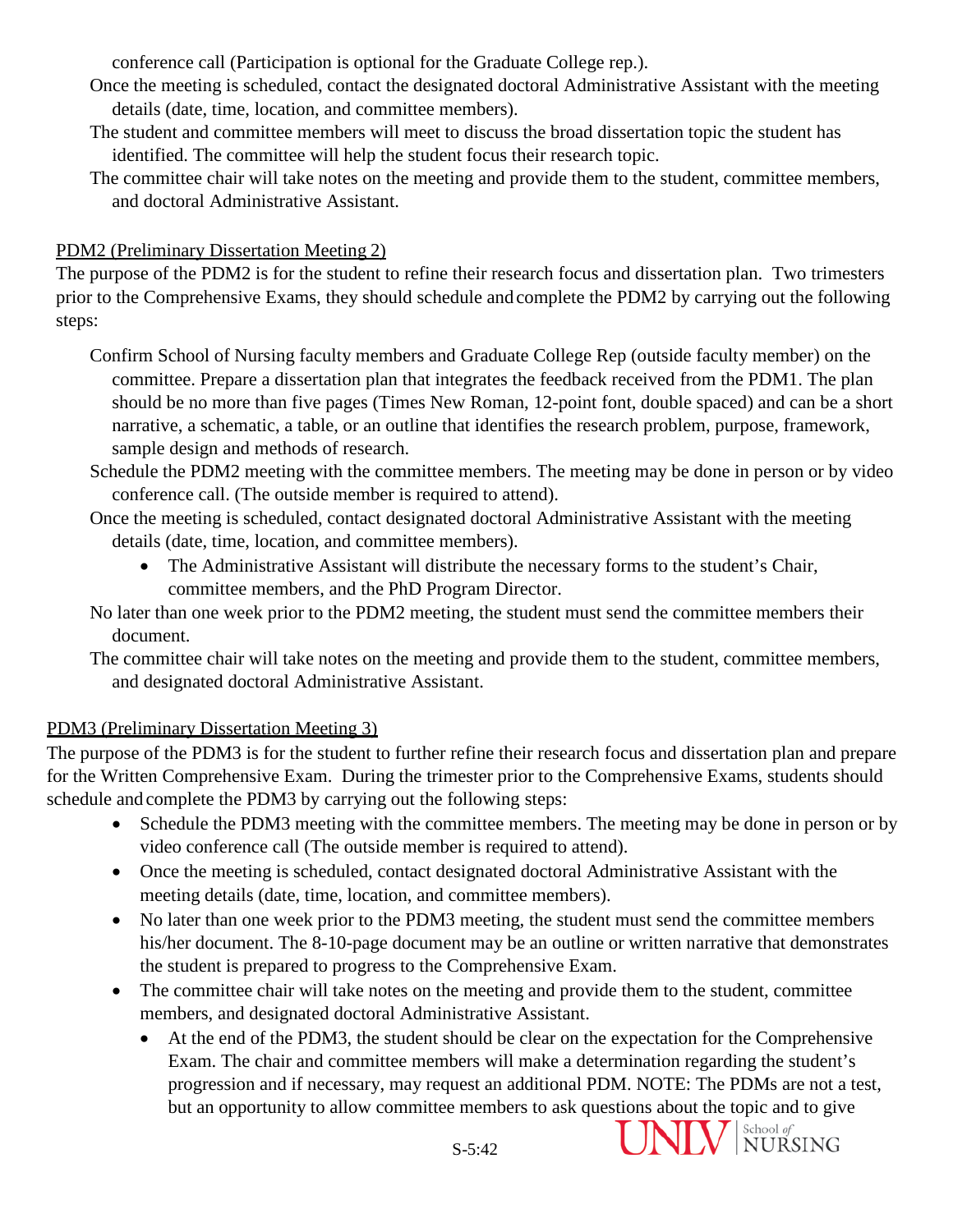suggestions on the purpose, theory, sample design, and methods. The student should be prepared to speak to the points in the plan if the committee asks for more information. Remember this is an opportunity for the committee to guide the student in a direction to be successful in the Comprehensive Exam and help to identify any major flaws in the plan.

# Additional PDMs

Additional PDMs might be necessary at the discretion of the chair and committee. Process and requirements will be discussed individually with students by the committee.

## Comprehensive Exam

During the trimester the student is enrolled in their final coursework (preceding enrollment in NURS 797 Dissertation), they should schedule and complete the Comprehensive Exam by carrying out the following steps:

- 1 By the end of the second week of the trimester, the student is responsible for scheduling a meeting with the Chairperson of their committee to determine the dates for completing their written and oral comps. The three dates to discuss are:
	- 1. The beginning of the three-week independent work period During the independent work period, the student must refrain from discussing the written component of the Comprehensive Examination with all Comprehensive Examination Committee members and all other SON faculty and past or present students as well as seeking any consultation assistance outside of the SON. The independent work period must start no later than week 7 of the trimester
	- 2. Submission of the Written Comprehensive Exam The written component of the Comprehensive Exam must be summited to the committee no later than week 10 of the trimester (three weeks before the oral component of the Comprehensive Exam).
	- 3. The date of the Oral Comprehensive exam The oral component of the Comprehensive Exam must be held no later than week 13 of the trimester.
- Upon identifying tentative dates, the student must contact the two other School of Nursing committee members to confirm their acceptance of these dates. The Graduate College Rep (outside committee member) does not have a role in Comps.
	- o Once the date has been set, it is the student's responsibility to contact the designated doctoral Administrative Assistant to reserve a room for the oral Comps.
	- o The Written Component of the Comprehensive Examination
		- The written component must be completed no later than the  $10<sup>th</sup>$  week of the final semester of required doctoral coursework preceding enrollment in Dissertation (NURS 797).
		- The student will write a dissertation pre-proposal paper following the guidelines described in the **PhD in Nursing Program Guidelines for the Comprehensive Examination** (Appendix B). Once the start date begins, the student must comply with the independent work period activities as described in VB above.
		- The student must deliver via e-mail a completed written component to each Comprehensive Examination Committee member no later than **three weeks** before the date of the oral component. The student must ensure that each committee member has received a copy of the written component. The student is strongly advised to contact each member by e-mail or telephone to verify receipt. A delay in receipt could delay the oral component.
		- If a student is unable to complete the written component of the Comprehensive Examination because of illness or other emergency, the student must notify the chairperson in writing before the scheduled date. The chairperson will notify the other committee members and the PhD Program Director. The student must reschedule the completion date, and possibly, the date of the oral component.

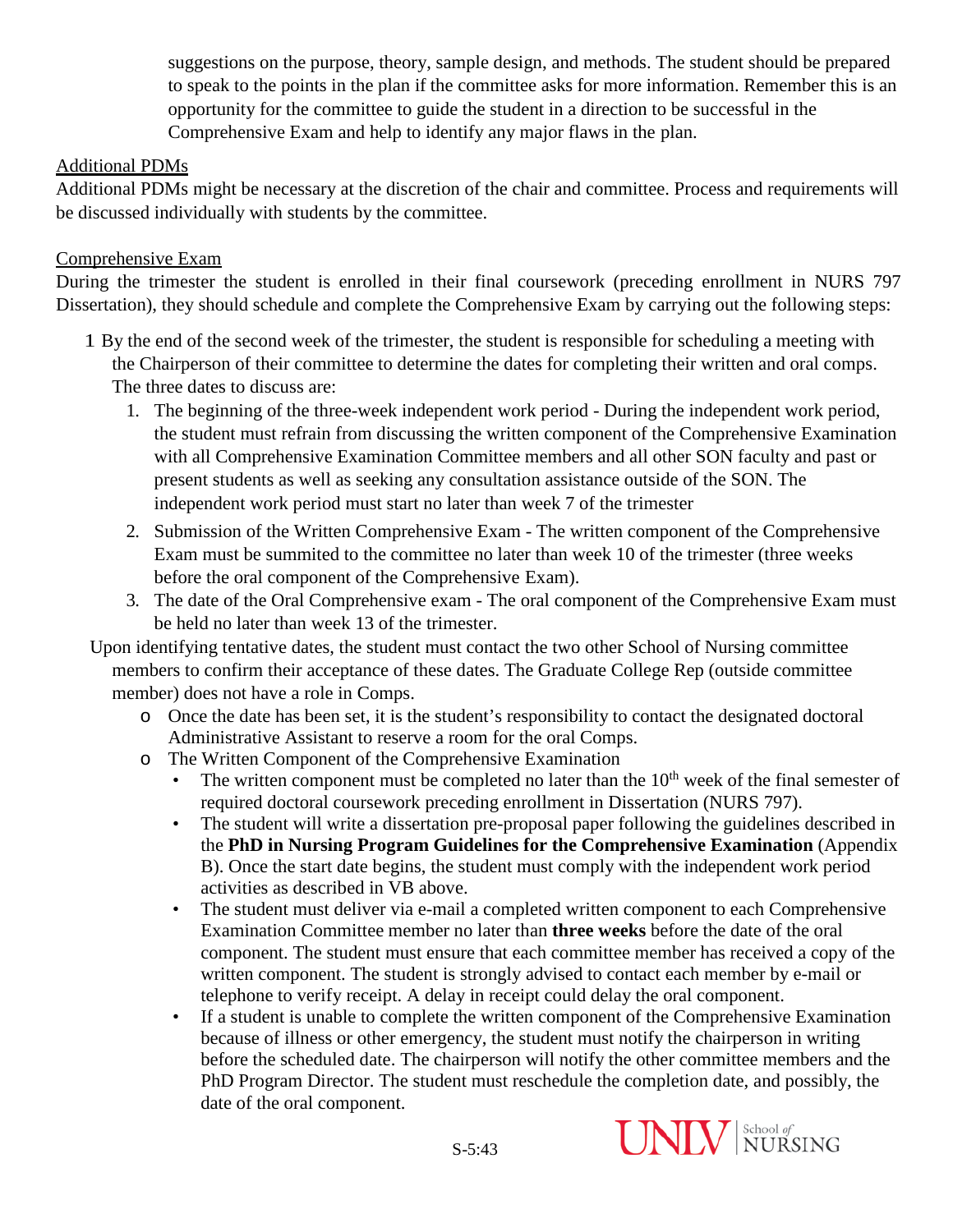- The Comprehensive Committee will **complete their review and evaluation** of the written component by **1 week prior** to the date for the oral component and will submit their evaluation to the chair of the committee using the **Rubric for Evaluation of Written and Oral Comprehensive Examination** (Appendix C). The written component is graded as pass/fail. A passing grade must be unanimous from the Comprehensive Examination Committee members. **No later than 1 week prior to the oral exam**, the committee chair will notify the student whether or not they have passed the written exam. If the student does not pass the written exam, the oral comprehensive exam will not be held. The committee chair will notify the PhD Program Director if the student fails the written exam. The student will receive a copy of the completed **Rubric for Evaluation of Written and Oral Comprehensive Examination** from each committee member, (Attachment #2) for the written exam.
- o The Oral Component of the Comprehensive Examination
	- The student must travel to the UNLV campus for the oral component of the Comprehensive Examination. If circumstances prevent travel, actions will be on a case-by-case basis. The oral component must be held 3 weeks after submission of the written component to the Comprehensive Examination Committee. The 13th week of the final semester of required doctoral coursework preceding enrollment in Dissertation (NURS 797) is the last possible week for the oral component.
	- The student will prepare an informal presentation. The content and format will follow the **PhD in Nursing Program Guidelines for the Comprehensive Examination** (Attachment #2). Following the presentation, Comprehensive Examination Committee members will ask questions concerning the written and oral content.
	- After the question-and-answer session, the chairperson will ask the student to leave the room. In the student's absence, committee members will complete the **Rubric for Evaluation of Written and Oral Comprehensive Examination** (Attachment # 3) for the oral component and submit to the chairperson. Then the chairperson will ask the student to return to the room and then inform the student of the grade of the oral component of the Comprehensive Examination. The student will receive a copy of the **Rubric for Evaluation of Written and Oral Comprehensive Examination** (Attachment #2) for the oral component from each committee member. The student must receive a passing grade from all Comprehensive Examination Committee members for oral component of the comprehensive examination. The committee chair will notify the PhD Program Director if the student fails the oral comprehensive exam. If students fail the oral exam, they will be recommended to be placed on probation to the Graduate College.
	- Once the student passes the Written and Oral Comprehensive Exam, they will submit an abstract of their proposal and Graduate College Prospectus Approval form to the entire Dissertation Committee (SON members and outside member) for approval. Once the abstract is approved and Prospectus Approval form completed with committee signatures, the student will advance to candidacy and is eligible to enroll in dissertation credits (NURS 797). (Prospectus Approval and Advance to Candidacy forms are available on the Graduate College website). https://www.unlv.edu/graduatecollege/forms
	- If the student is unable to complete the oral component because of illness or other emergency, the student must notify the chairperson in writing before the scheduled date. The chairperson will notify the other committee members and the PhD Program Director. The student must reschedule the oral component as soon as possible. If the oral component cannot be rescheduled within 3 weeks of the completion date of the written component, then enrollment in Dissertation (NURS 797) will be delayed accordingly.
- o Passing/Failing the Comprehensive Examination

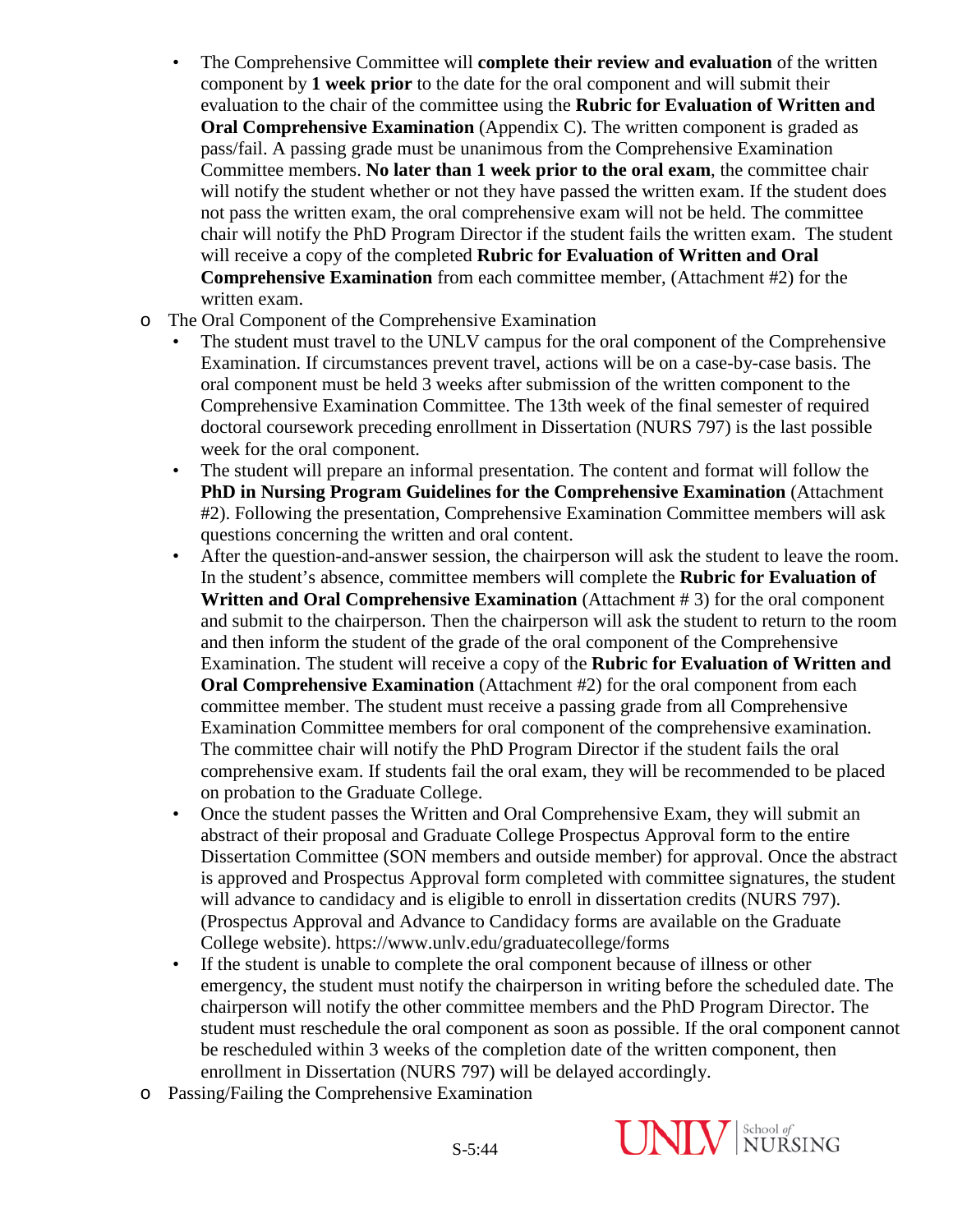- A student receiving a passing grade for both the written and oral components of the Comprehensive Examination may enroll in Dissertation (NURS 797).
- Passing both components of the Comprehensive Examination **does not preclude any changes to the dissertation.** Changes may be made as deemed necessary by the student, the dissertation committee, or both.
- If the student **does not pass the written exam**, **the oral exam will not be held**. The student will be recommended to be placed on probation to the Graduate College.
- A student who does not pass the initial written, oral, or both components must repeat the failed component(s) before enrollment in Dissertation (NURS 797). **The student is responsible for scheduling a re-examination of the failed component(s).**
- If the student **does not pass the written exam**, she/he must schedule the written exam for the second time **no earlier than 3 months and no later than 6 months** after the first attempt and follow the same **semester date deadlines** outlined in III A-E for independent work period, written exam submission and scheduling of written exam. During the time **prior to the independent work period** for the second written exam attempt, the student may work with the chair and committee members to identify weak areas to prepare for the second written attempt.
- If the **student passes the second written exam, they will proceed with the oral exam**. If the **student passes the oral exam**, the committee members will complete the **Rubric for Evaluation of Written and Oral Comprehensive Examination**. A student receiving a passing grade for both the written and oral components of the Comprehensive Examination may enroll in Dissertation (NURS 797).
- **If the student does not pass the written exam second attempt**, they will be **separated** from the program.
- If the student **does not pass the oral exam** after attempting and **passing the second written exam**, the student will follow the steps outlined below when taking the oral exam for a second time. The student will be recommended to be placed on probation to the Graduate College.
- If the student **does not pass the oral exam** after the first attempt, the student must schedule the second oral exam **no earlier than 3 months and no later than 6 months** after the first attempt and follow the same **semester date deadlines** outlined in IV A-E for independent work period, and scheduling of oral exam.
- During the time prior to scheduling the second oral exam attempt the student may work with the chair and committee members to identify weak areas to prepare for the second attempt.
- If the **student passes the second oral exam,** the committee members complete the **Rubric for Evaluation of Written and Oral Comprehensive Examination**. A student receiving a passing grade for both the written and oral components of the Comprehensive Examination may enroll in Dissertation (NURS 797).
- If the student **does not pass the second oral exam** they will be **separated** from the program.

# Dissertation Proposal

- The first trimester the student is enrolled in NURS 797, they will begin developing their dissertation proposal. The student must travel to the UNLV campus to complete the Dissertation Proposal presentation.
	- o Students should strive to complete their dissertation proposal by the end of the first trimester the student is enrolled in NURS 797. The Graduate Advisory Committee chair will establish if the student is making progress toward meeting the established timeline and submitting components of the dissertation in a timely manner. The student will have to schedule a meeting with his/her committee to present their dissertation proposal. The meeting date should be determined and

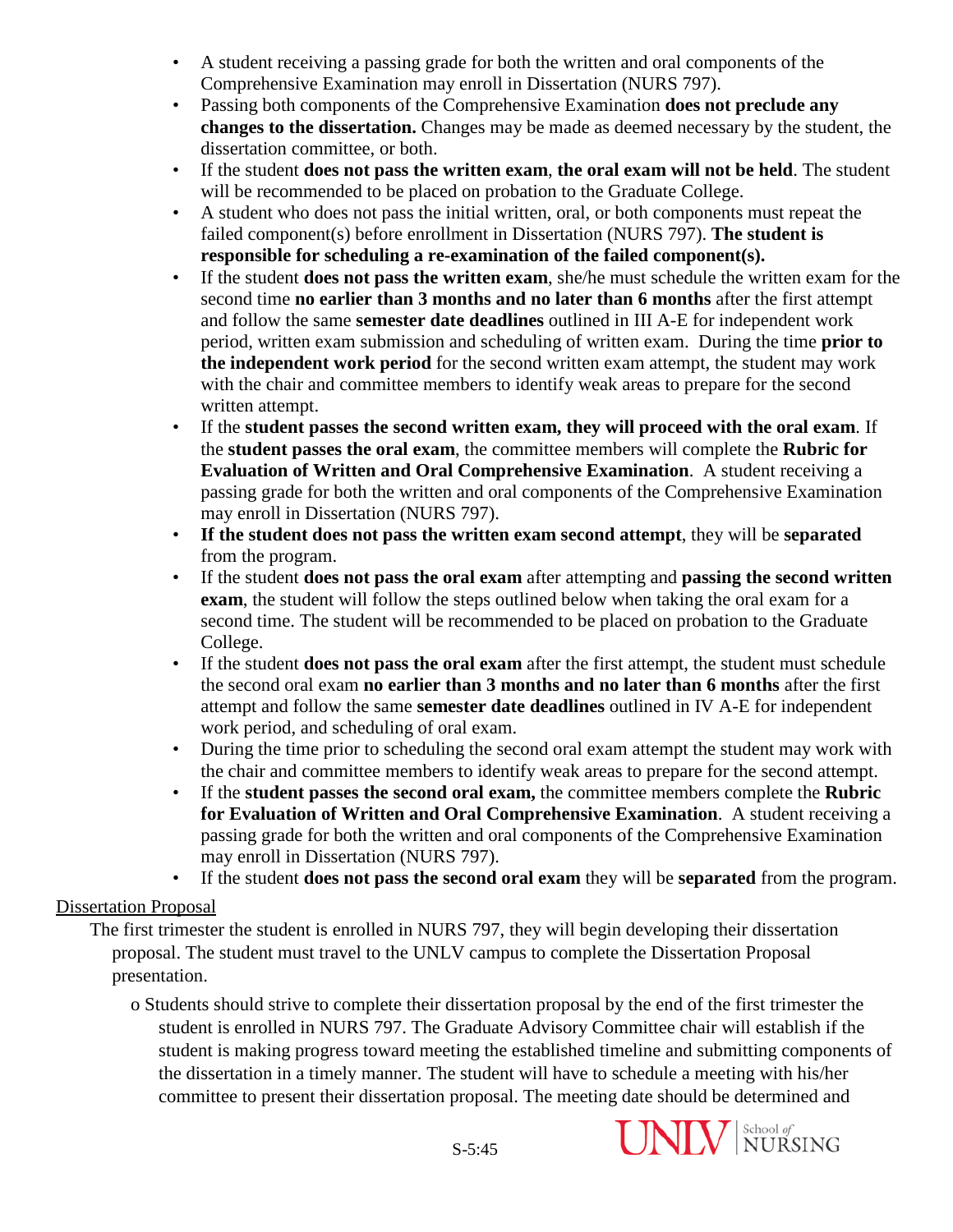scheduled no later than the seventh week of the trimester. Once the date is confirmed, it is the student's responsibility to contact the designated doctoral Administrative Assistant to reserve a room for the dissertation proposal meeting.

The dissertation proposal must be submitted to the chair and committee two weeks prior to the meeting date. It is recommended the student bring an electronic copy to make any edits and submit to the designated doctoral Administrative Assistant after the presentation.

Presentation must be no longer than 20 minutes.

o Expect the proposal discussion process to last 1 to 1 ½ hours.

After the proposal has been approved, the student can begin the IRB process.

# <span id="page-45-0"></span>Multiple Article Dissertation

The Multiple Article Dissertation must include a minimum of three under-review, in-press, or published articles reporting on research or scholarship undertaken as a doctoral student at UNLV (prior research, scholarship, creative activity, articles or publications may not be used in a UNLV dissertation). The culminating experience demonstrates the student's mastery of their research, scholarship, creative abilities, and written and oral communication skills in the chosen discipline. The final document is intended to benefit the student and contribute to the academic discipline or profession. This policy is supplemental to the UNLV Graduate College policies and is specific to the School of Nursing PhD in Nursing Program. Students in the School of Nursing PhD in Nursing Program must adhere to both the Graduate College policies and the School of Nursing policies.

The purpose of the dissertation is to demonstrate research competence as a culminating product of the graduate program. The Multiple Article Dissertation option provides PhD students an alternative to the Traditional Dissertation for their final culminating experience. In addition, it provides students with a structured opportunity to disseminate publications earlier in their professional careers.

Working under the supervision of the Graduate Advisory Committee Chair and members, the student must produce three original, manuscripts to graduate. The Multiple Article Dissertation option is complete when the student:

- 1. Articulates a theoretical framework extending or advancing knowledge or contributing to human/reality understanding of the selected phenomenon of study;
- 2. Completes an investigation of a research question relating to some aspect of nursing science;
- 3. Writes and defends a dissertation including three manuscripts publishable in peer-reviewed journals.
- I. Multiple Article Dissertation Format
	- A. The manuscript option format must follow the UNLV Graduate College requirements and instructions for preparation and submission of Doctoral Dissertation available at the Graduate College Website.
	- B. With the guidance of the Graduate Advisory Committee Chair and Members, students will develop a plan and timeline for completion of the manuscripts for the Multiple Article Dissertation option. An example template form is attached.
	- C. The manuscripts must be part of the work the student performed while attending UNLV School of Nursing PhD Program, be related to the topic of the dissertation, and contribute to a unified work.
	- D. Changes to the dissertation option (Traditional vs. Multiple Article) must be discussed and approved by the student's Graduate Advisory Committee Chair and Members.
- II. Abstract
	- A. The written dissertation will include an abstract describing the full dissertation and be no more than 350 words (not counting title and author's name)
	- B. The abstract structure will be determined by the Graduate Advisory Committee Chair and **Members**
- III. Chapter 1: Introduction

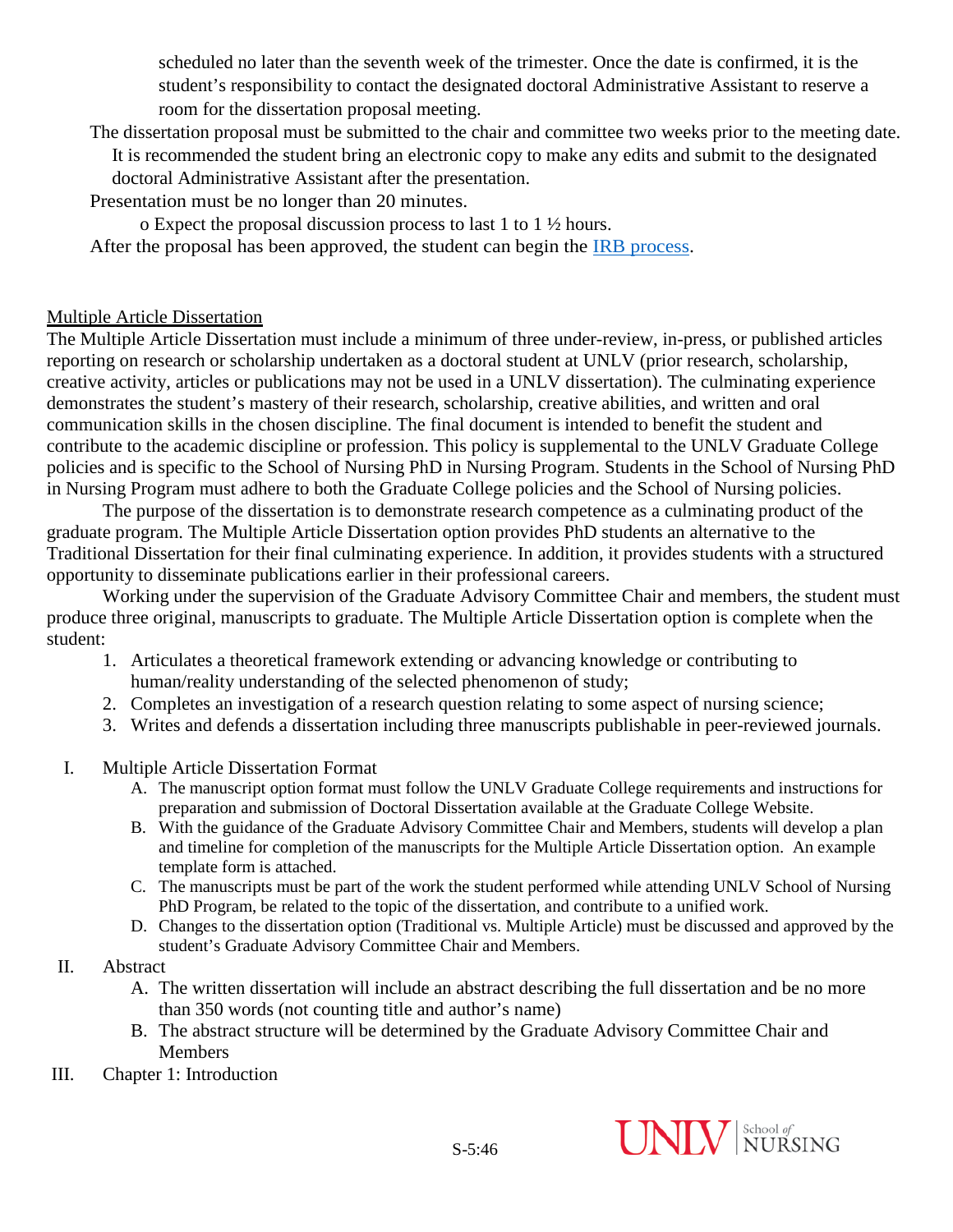- A. The Introduction sets the stage for the three manuscripts to follow (see below) and will include an updated literature review that builds on the review developed as part of the Comprehensive Examination.
- B. The Introduction Chapter should include:
	- i. rationale for the research;
	- ii. discussion of gaps in the literature addressed by the research;
	- iii. identification of the aims of the overall dissertation project; and,
	- iv. description of the proposed manuscripts and explanation of how they are linked to the dissertation topic.

# IV. Chapters 2, 3, & 4

- A. The student will prepare three manuscripts to the Graduate Advisory Committee Chair and Members and then submit for publication to one or more peer-reviewed journals. The student and her/his Graduate Advisory Committee Chair and Members will agree on the nature and topics of the three manuscripts, but all must be clearly linked to the aims established for the dissertation.
- B. Article chapters must be included in the appropriate Graduate College format, consistent with the Introduction and Conclusion chapters. Students may not simply "add in" a journal article reprint to serve as a dissertation chapter.
- C. At least one manuscript must be data-driven, report the results of the student's dissertation study, and identify the student as first author. The other two manuscripts may focus on a synthesized review of the literature pertinent to the program of study, an instrument development, any methodological issues, a conceptual analysis or theory application related to the study, or clinical application of the findings to practice with the student as first author.
- D. The student should strive to submit for publication at least two of the three manuscripts well before the time of the student's Dissertation Defense. The Graduate Advisory Committee Chair and its members must approve each manuscript prior to any journal submission.

# V. Chapter 5: Conclusion

- A. This format must also include a concluding chapter that puts the multiple manuscripts in a broader context and explains their significance to the field, as well as offer suggestions for future research.
- B. This concluding chapter should provide an overall discussion of:
	- i. the study undertaken;
	- ii. an integrative summary of findings, strengths, and limitations; and,
	- iii. implications for research, education, or practice.

# VI. Authorship

- A. For coauthored chapters in multiple article dissertations, the student must have made a substantial and documented contribution to the work in order to include it in the dissertation. In practice, this may be acknowledged by the student being the first author on a manuscript. If not the first author on an article, the student should have made substantial contributions to the research design, execution of the study, analyses, and/or write-up and these must be documented, as well as reviewed and approved by the student's Graduate Advisory Committee Chair and Members. Quantifying the requirements of "substantial" can be challenging, with best practices in leading peer-reviewed journals (such as PLOS ONE, Nature, CReDiT) offering guidelines for determining sufficient contribution for journal publication authorship, and in turn for inclusion in a dissertation. A student's contribution in coauthored chapters should be noted and clearly explained either in the general Introduction or in Introductions to respective coauthored chapters.
- B. According to the International Committee of Medical Journal Editors, the Authorship credit should be based on 1) substantial contributions to conception and design, acquisition of data, or analysis and interpretation of data; 2) drafting the article or revising it critically for important intellectual content; and 3) final approval of the version to be published. All authors should meet these conditions. Since the relative contributions of co-authors may change over the course of a project and across manuscripts, the student can revisit this as appropriate prior to actual manuscript submission. All authors must review and approve the manuscript prior to submission.

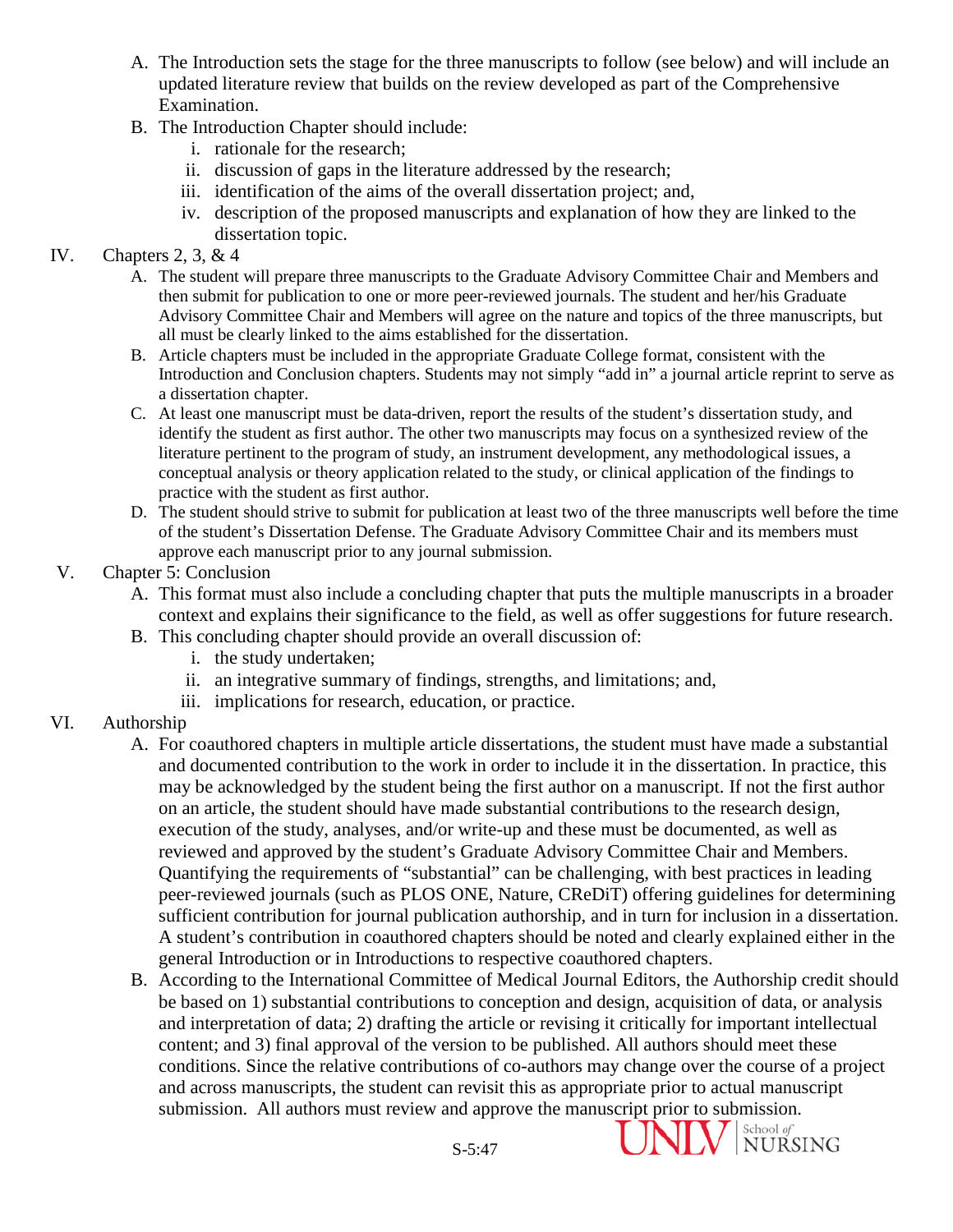C. For Multiple Article Dissertation chapters that are published or in press, the student must secure the appropriate copyright from the publisher to include the chapter contents in the dissertation. These must be included in an appropriate Appendix per Graduate College formatting guidelines.

# Dissertation Defense

Once the dissertation proposal is approved the committee will work closely with the student to provide guidance on completing the dissertation study. Over the course of this process, the student will write the dissertation chapters or manuscripts and follow a review process determined and agreed upon by their chair and committee. Once the chair and committee are satisfied with the written chapters and have determined the student is ready to defend his/her dissertation, the student will complete the following steps. The student must travel to the UNLV campus to complete the Dissertation Defense. Please also refer to the [Graduate College website](https://www.unlv.edu/graduatecollege) for complete Thesis and Dissertation information.

## **Prior to Dissertation Defense:**

- Apply for graduation.
- Confirm a defense date with the committee.
- Email designated Administrative Assistant (UNLV.Nursing@unlv.edu) to reserve a room for the dissertation.
- 3 weeks prior to the Defense date the student must provide a copy of his/her dissertation to the committee.
- All dissertations must be submitted to [iThenticate](https://www.unlv.edu/graduatecollege/ithenticate) for a similarity check prior to submission of the final document to the Graduate College.
- A copy of the similarity report must be submitted to the chair three days before the defense and to the advisory committee at the time of the final defense, and it will be taken into account when determining the outcome of the defense.
	- o Instructions can be found [here.](https://www.unlv.edu/graduatecollege/ithenticate)
- The dissertation defense will be open to the public; the defense date, time, and dissertation title will be emailed out to our student and faculty populations. Students may have family and or friends attend their defense.
- The student must bring the dissertation on a jump/flash drive so they can make needed changes. Students are encouraged to send their dissertation to their email as an added safety measure.
- The day before coming to UNLV the student should log into the [Grad Rebel Gateway](https://unlv-gradcollege.force.com/GradRebelGateway/ERx_Forms__Portal_Login) and submit the 'Culminating Experience Form'. The chair will not approve the form to start the routing process until after the defense is successfully defended but it does expedite the process.

# **While at UNLV:**

- The student should arrive for his/her defense early in order to get paperwork from the doctoral Administrative Assistant and set up his/her presentation.
- Oral Defense presentation must be no longer than 40 minutes, however the entire Dissertation Defense may take  $1 - 1 \frac{1}{2}$  hours
- After the defense, the student will need to make any required changes to the dissertation.
- If the student makes any changes (other than simple grammatical changes), they must re- submit the dissertation to iThenticate and the chair must sign off on the iThenticate report.

# Dissertation Submission Process

For official policy please see the **[Graduate College website.](https://www.unlv.edu/graduatecollege)**.

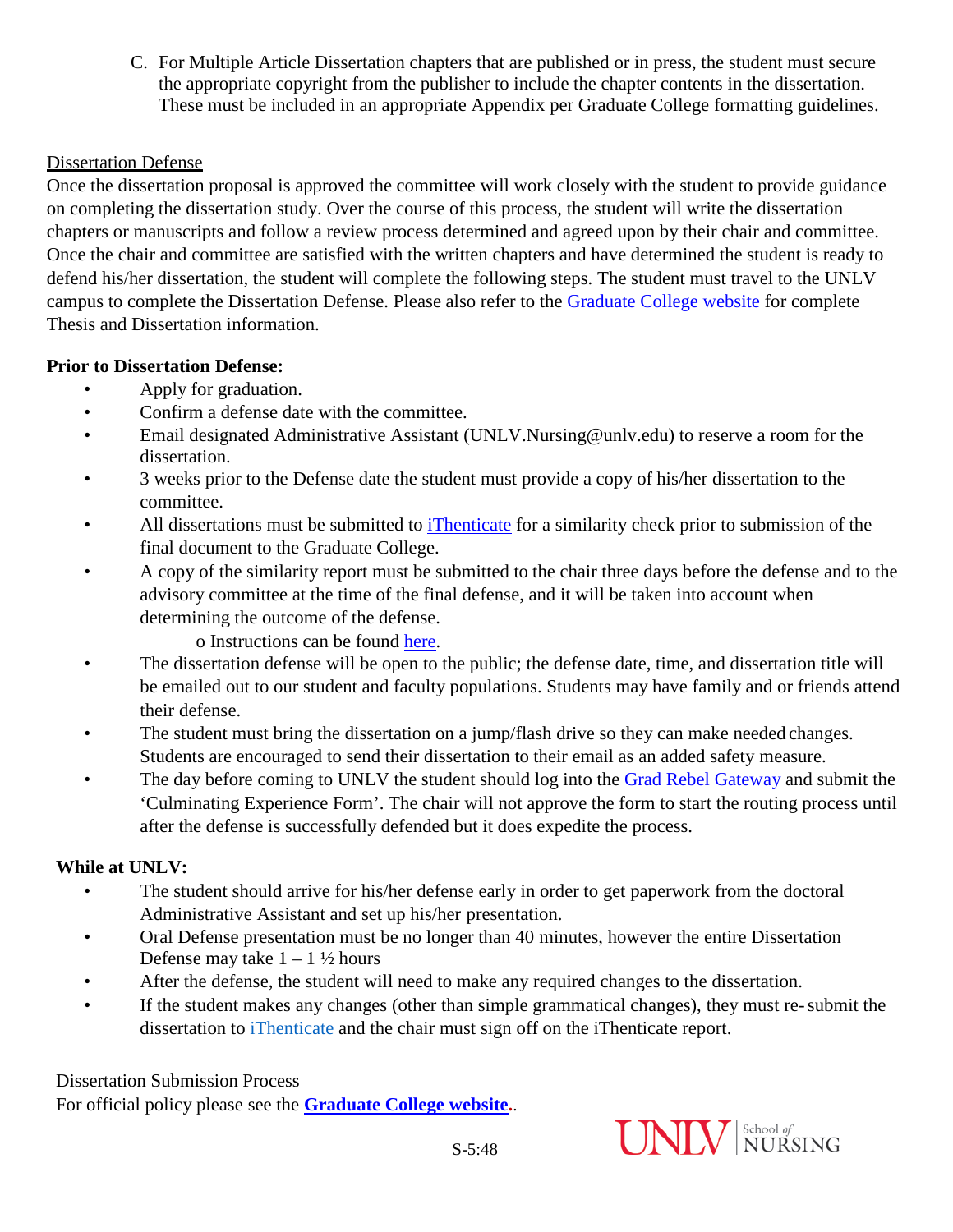# **CHAPTER VIII**

# **ORGANIZATIONS**

# <span id="page-48-0"></span>Student Nurses' Association:

All students enrolled in the nursing program are eligible for membership in the Student Nurses Organization.

#### Membership on The PhD Program Faculty and Curriculum Committee and Departmental Standing Committees:

Graduate students may hold voting membership on all standing committees within the Graduate Nursing Program according to SON's Bylaws. Student representatives are selected by the graduate nursing student body.

# <span id="page-48-1"></span>Sigma Theta Tau International:

The Zeta Kappa Chapter of Sigma Theta Tau International was chartered at UNLVs in 1981. The purposes of Sigma Theta Tau are to recognize the achievement of scholarship of superior quality, to recognize the development of leadership qualities, to foster high professional standards, to encourage creative work and to strengthen commitment on the part of individuals to the ideals and purposes of the profession of nursing. Each year invitation to membership is extended to selected students in the undergraduate and graduate programs who demonstrate the qualities identified by the purposes of Sigma Theta Tau. Faculty members and community nursing leaders who possess the minimum of a Baccalaureate in Nursing are also invited to membership. Meetings of educational nature are planned four times per year.

# Graduate and Professional Student Association (GPSA)

All registered graduate students of the University are members of the GPSA, Graduate & Professional Student Association of UNLV. The purpose of this organization, established in 1980, is to promote academic and social interests of graduate students. The governing body of GPSA, the Executive Committee, is comprised of elected officers and representatives selected by the graduate students in each department. A graduate student in the SON will be selected to represent the program on the Executive Committee. A GPSA representative holds voting membership on the Graduate Council and on each standing committee of the Graduate College. Learn more by visiting: [http://www.unlv.edu/gpsa.](http://www.unlv.edu/gpsa)

| Last revised | Revised by               | Changes summary                          |
|--------------|--------------------------|------------------------------------------|
| July, 2019   | <b>Elizabeth Gardner</b> | Updated contact information and policies |
| April, 2020  | <b>Catherine Dingley</b> | Updated contact information and policies |
| May 2021     | <b>SAC/PhD Director</b>  | Updated information                      |
|              |                          | Faculty Votes: 7Y-1N-0Abs; Spring 2021   |

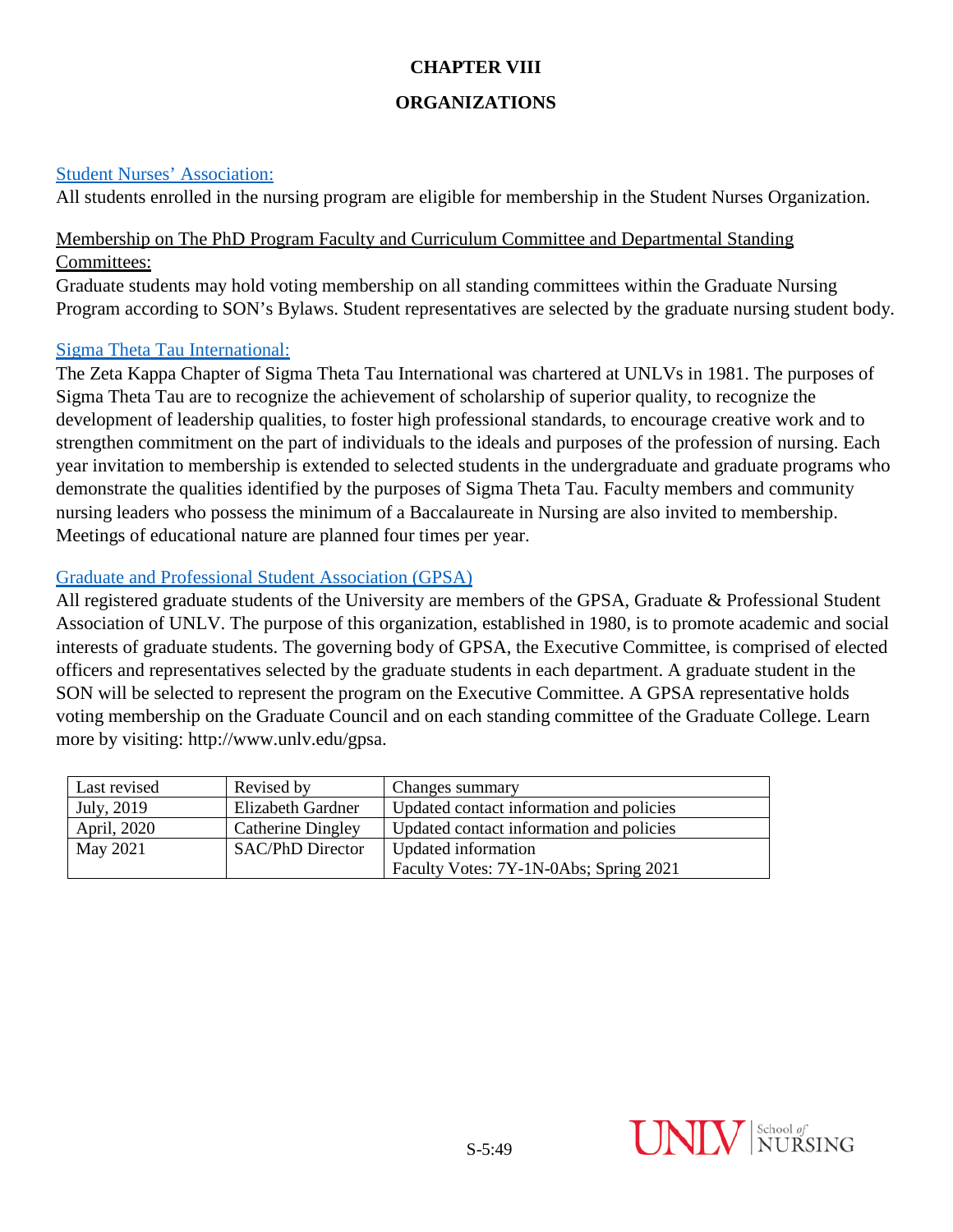#### **Appendix A: School of Nursing Academic Affairs Office and Contact Information**

# **School of Nursing**

Bigelow Health Sciences Building (BHS), Room 419 4505 Maryland Parkway, Box 453018 Las Vegas, Nevada 89154-3018 **Voice:** 702-895-3360 / **Fax:** 702-895-4807

#### **Director, PhD Program**

Dr. Catherine Dingley, [Catherine.Dingley@unlv.edu](mailto:Catherine.Dingley@unlv.edu) 702-895-4062

#### **Director, DNP Program**

Kathleen Thimsen, [Kathleen.Thimsen@unlv.edu](mailto:Kathleen.Thimsen@unlv.edu)  702-895-3360

#### **Director, MSN Program**

Dr. Alona Angosta, [Alona.Angosta@unlv.edu](mailto:Alona.Angosta@unlv.edu) 702-895-1218

#### **SON Student Services Director**

Ms. Elizabeth Gardner, [Elizabeth.Gardner@unlv.edu](mailto:Elizabeth.Gardner@unlv.edu) 702-895-5923

#### **Clinical Placement & Compliance Coordinator**

Ms. Jill Racicot, [Jill.Racicot@unlv.edu](mailto:Jill.Racicot@unlv.edu) 702-895-5920

#### **Graduate Administrative Assistant**

[unlv.nursing@unlv.edu](mailto:unlv.nursing@unlv.edu)  702-895-3360

# **School of Nursing Office of Research and Scholarship (ORS)**

**Interim Associate Dean for Research** 702-895-3414

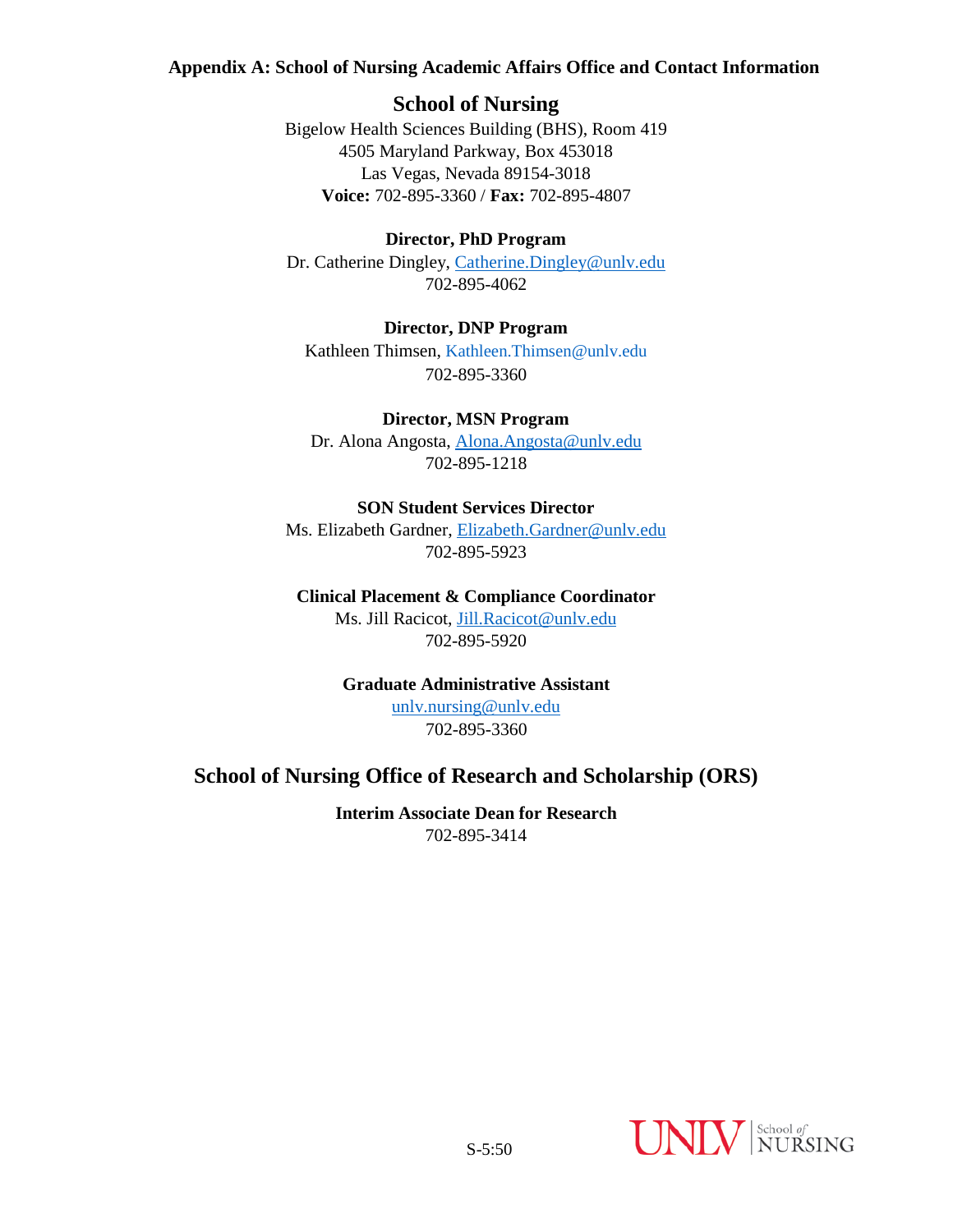

|                                           | $\Box$ DNP Student Project Award $\Box$ Yaffa Dahan Nursing Education Award |
|-------------------------------------------|-----------------------------------------------------------------------------|
| $\Box$ Tish Smyer Nursing Education Award |                                                                             |

| Name          |  |
|---------------|--|
|               |  |
| Project Title |  |

\_\_\_\_\_\_\_\_\_\_\_\_\_\_\_\_\_\_\_\_\_\_\_\_\_\_\_\_\_\_\_\_\_\_\_\_\_\_\_\_\_\_\_\_\_\_\_\_\_\_\_\_\_\_\_\_\_\_\_\_\_\_\_\_\_\_\_\_\_\_\_\_\_\_\_\_\_\_

# Proposed Budget

| <b>Item</b>                   | <b>Rationale</b> | <b>Total Cost</b> |
|-------------------------------|------------------|-------------------|
| State quantity and cost/unit. |                  |                   |
|                               |                  |                   |
|                               |                  |                   |
|                               |                  |                   |
|                               |                  |                   |
|                               |                  |                   |
|                               |                  |                   |
| Total                         |                  |                   |
|                               |                  |                   |

Total Budget \_\_\_\_\_\_\_\_\_\_\_\_\_\_\_\_\_ Total Amount Requested \_\_\_\_\_\_\_\_\_\_\_\_\_\_\_\_\_\_\_\_\_\_\_\_\_\_

# Other Funding Sources

| <b>Source</b> | <b>Amount</b> |
|---------------|---------------|
|               |               |
|               |               |
|               |               |
|               |               |

PhD Student Signature \_\_\_\_\_\_\_\_\_\_\_\_\_\_\_\_\_\_\_\_\_\_\_\_\_\_\_\_\_\_\_\_\_\_\_\_\_\_\_\_\_\_\_\_\_\_\_\_

Advisory Committee Chair \_\_\_\_\_\_\_\_\_\_\_\_\_\_\_\_\_\_\_\_\_\_\_\_ \_\_\_\_\_\_\_\_\_\_\_\_\_\_\_\_\_\_\_\_\_\_\_\_\_\_

Name / Signature

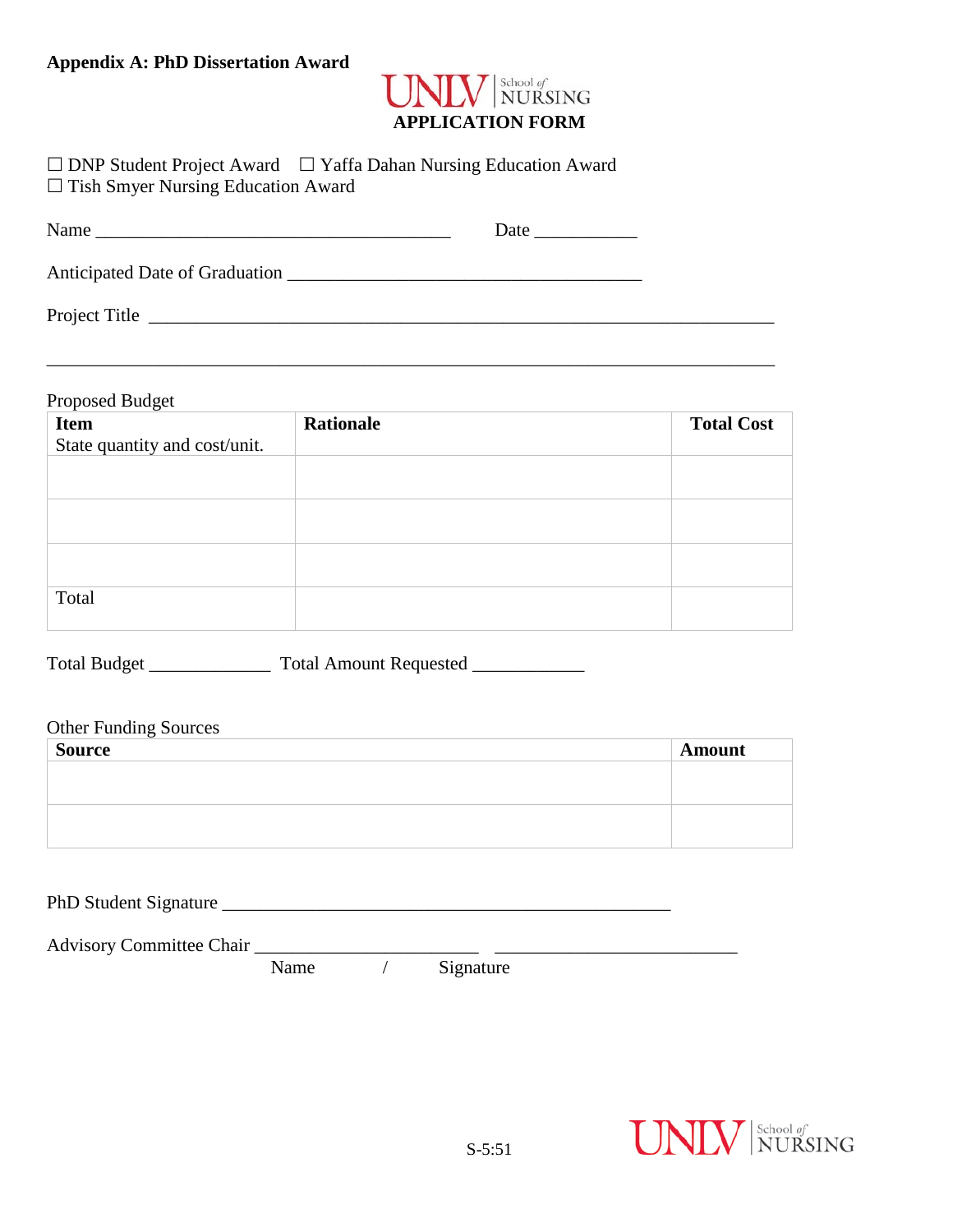# **REVIEW FORM**

Student Name \_\_\_\_\_\_\_\_\_\_\_\_\_\_\_\_\_\_\_\_\_\_\_\_\_\_\_\_\_\_\_\_\_\_\_\_\_\_

Project Title \_\_\_\_\_\_\_\_\_\_\_\_\_\_\_\_\_\_\_\_\_\_\_\_\_\_\_\_\_\_\_\_\_\_\_\_\_\_\_\_\_\_\_\_\_\_\_\_\_\_\_\_\_\_\_\_\_\_\_\_\_\_\_\_\_\_\_

| Strengths       |  |
|-----------------|--|
|                 |  |
|                 |  |
|                 |  |
|                 |  |
|                 |  |
|                 |  |
|                 |  |
|                 |  |
|                 |  |
|                 |  |
|                 |  |
|                 |  |
|                 |  |
|                 |  |
|                 |  |
|                 |  |
|                 |  |
|                 |  |
|                 |  |
| Weaknesses      |  |
|                 |  |
|                 |  |
|                 |  |
|                 |  |
|                 |  |
|                 |  |
|                 |  |
|                 |  |
|                 |  |
|                 |  |
|                 |  |
|                 |  |
|                 |  |
|                 |  |
|                 |  |
|                 |  |
|                 |  |
| Recommendations |  |
|                 |  |
| For Improvement |  |
|                 |  |
|                 |  |
|                 |  |
|                 |  |
|                 |  |
|                 |  |
|                 |  |
|                 |  |
|                 |  |
|                 |  |
|                 |  |
|                 |  |
|                 |  |
|                 |  |

\_\_\_\_\_\_\_\_\_\_\_\_\_\_\_\_\_\_\_\_\_\_\_\_\_\_\_\_\_\_\_\_\_\_\_\_\_\_\_\_\_\_\_\_\_\_\_\_\_\_\_\_\_\_\_\_\_\_\_\_\_\_\_\_\_\_\_\_\_\_\_\_\_\_\_\_\_\_

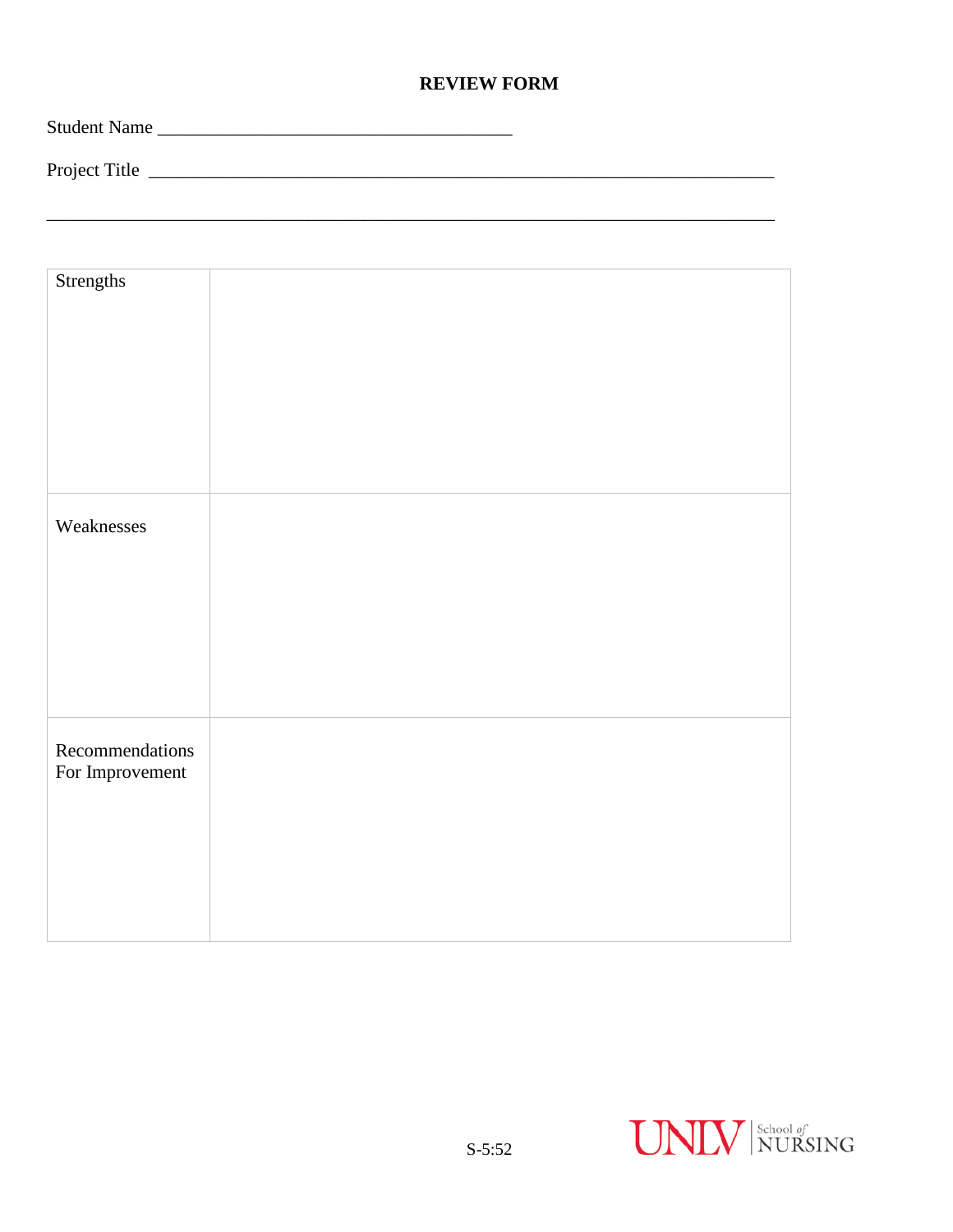# **Appendix B: Guidelines Written Oral Comps**

# **GUIDELINES FOR THE COMPREHENSIVE EXAMINATION**

The purpose of the Comprehensive Examination is to assess a doctoral student's readiness to begin the doctoral dissertation. Specifically, the examination will evaluate a student's written and oral articulation of a possible dissertation research focus or problem.

- I. Written Component of the Comprehensive Examination
	- A. The written component of the Comprehensive Examination is a formal dissertation pre-proposal paper using current APA formatting and style (maximum length of 20 double-spaced pages excluding reference lists, tables or appendices). The paper's content is described below.
- II. Oral Component of the Comprehensive Examination
	- A. The oral component of the Comprehensive Examination consists of a 20-minute informal oral presentation by the student and a question-and-answer session. The presentation's content is described below. A student may utilize a whiteboard **only for displaying a graphic description of the study framework** during the presentation. PowerPoint slides may be used, but the student must follow the **7/7/7 rule. No more than 7 slides, no more than 7 lines to a slide and no more than 7 words in each line.** After the presentation, a question-and-answer session will be held. The Comprehensive Examination Committee will ask the student to respond to questions about the written and oral content.
- III. Content of the Written and Oral Components of the Comprehensive Examination
	- A. The content of the written and oral components of the Comprehensive Examination should address four major areas:
		- 1. Dissertation Focus or Problem
			- a. Identification of the focus or problem and its scope. Delineation of the significance of the focus or problem to the discipline of nursing. A description of the gaps that this focus or problem addresses in the state of the science or the potential discovery of new knowledge. A description of the research purpose or specific aims.
		- 2. Review of Literature
			- a. A synthesis of the state of the science (current evidence) relevant to the focus or problem. A critique of the state of the science relevant to the focus or problem to highlight the innovation of scientific inquiry into this focus or problem. A research purpose or specific aims that logically flow from the synthesis and critique of the state of the science.
		- 3. Theory /Conceptual Framework (If Applicable)
			- a. If applicable, an explanation of the theoretical or conceptual basis of the focus or problem.
		- 4. Methods
			- a. A description of the scientific approach (e.g., design and procedure, sample [size, selection method, inclusion and exclusion criteria], study variables, data collection methods [including description of instruments], procedures [intervention when applicable], and data analysis) to address the focus or problem. A scientific and comprehensive justification or rationale for all aspects of the scientific approach.

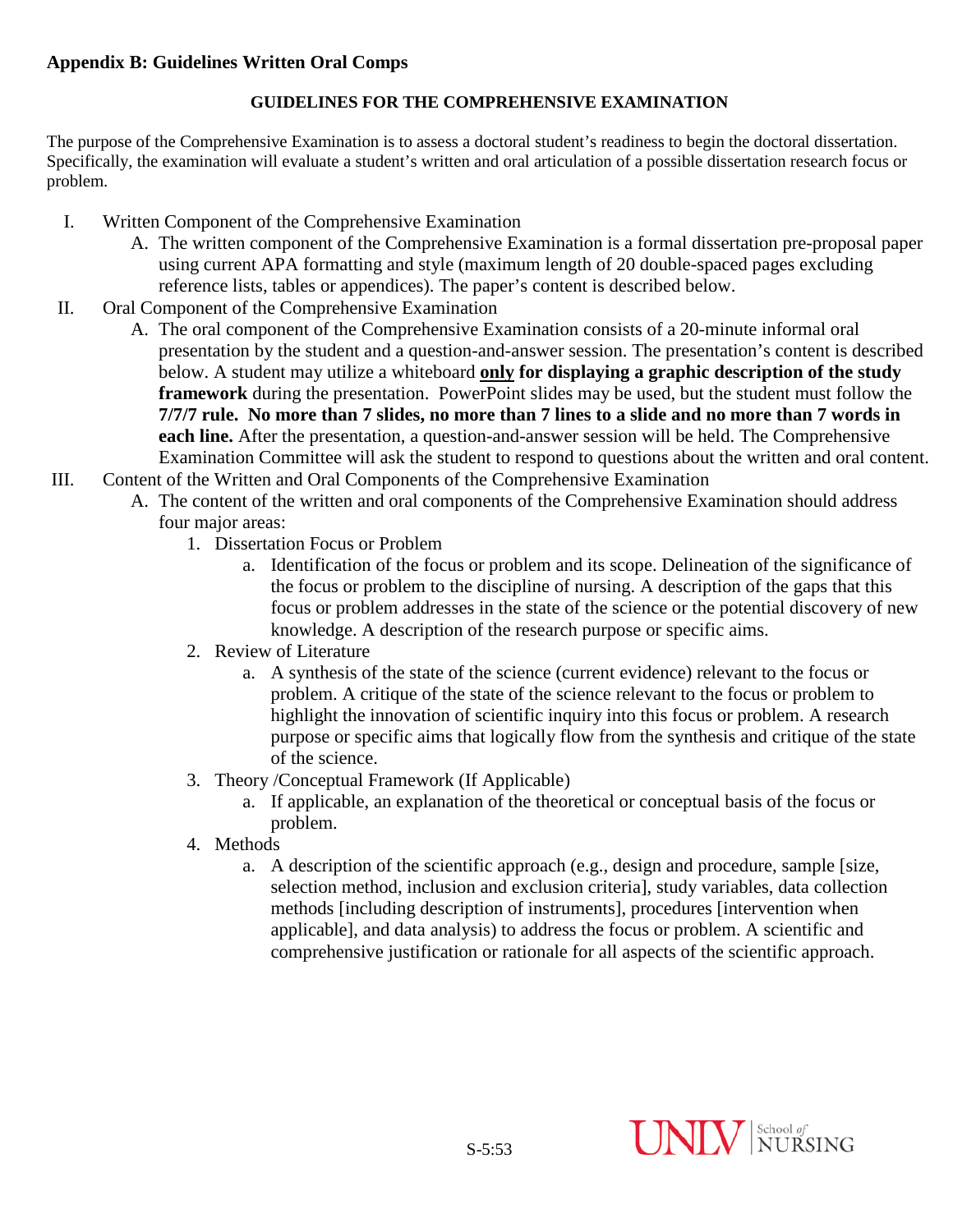Appendix C: Rubric Written Oral Comps

|  | Student name: |
|--|---------------|
|  |               |

Reviewer name: The contract of the contract of the contract of the contract of the contract of the contract of

Date of review:

Review of: \_\_\_ written comp \_\_\_\_ oral comp

#### **ATTACHMENT#2 Part 1**

#### RUBRIC FOR EVALUATION OF WRITTEN AND ORAL COMPREHENSIVE EXAMINATION

Reviewers: please fill in the circle  $\bigcirc$  for each element that best reflects your evaluation of that section along with any feedback in the Reviewer Comments column. Note: ANY unsatisfactory rating requires specific comments in the corresponding comment section.  $\overline{+}$ 

| C-15: Attachment #2        |                                 |                        |                                |  |  |
|----------------------------|---------------------------------|------------------------|--------------------------------|--|--|
| <b>ELEMENT</b>             | <b>SATISFACTORY</b>             | <b>REVIEWER</b>        | UNSATISFACTORY                 |  |  |
|                            | (optional reviewer              | COMMENTS/              | (specific feedback             |  |  |
|                            | feedback) $\rightarrow$         | <b>RECOMMENDATIONS</b> | required))                     |  |  |
| <b>FOCUS: Dissertation</b> |                                 |                        |                                |  |  |
| focus or problem           |                                 |                        |                                |  |  |
|                            | What is the issue? Fully        |                        | What is the issue? Does not    |  |  |
|                            | describes the problem or        |                        | describe or partially          |  |  |
|                            | focus that this study will      |                        | describes the problem or       |  |  |
|                            | explore/ answer.                |                        | focus that this study will     |  |  |
|                            |                                 |                        | explore/answer.                |  |  |
|                            |                                 |                        |                                |  |  |
|                            | Why is it important to          |                        | Why is it important to         |  |  |
|                            | nursing? Clearly delineates     |                        | nursing? Does not delineate    |  |  |
|                            | the significance of this issue  |                        | or poorly delineates the       |  |  |
|                            | to the discipline of nursing.   |                        | significance of this issue to  |  |  |
|                            |                                 |                        | the discipline of nursing.     |  |  |
|                            |                                 |                        |                                |  |  |
|                            | What will it add? Provides a    |                        | What will it add? Does not     |  |  |
|                            | full description of the gaps    |                        | describe or incompletely       |  |  |
|                            | that this study will address in |                        | describes the gaps that this   |  |  |
|                            | the state of the science or the |                        | study will address in the      |  |  |
|                            | potential discovery of new      |                        | state of the science or the    |  |  |
|                            | knowledge.                      |                        | potential discovery of new     |  |  |
|                            |                                 |                        | knowledge.                     |  |  |
|                            | What is the purpose?            |                        |                                |  |  |
|                            | Provides a clear and            |                        | What is the purpose? Does      |  |  |
|                            | complete description of the     |                        | not provide or partially       |  |  |
|                            | research purpose or specific    |                        | describes the research         |  |  |
|                            | aims.                           |                        | purpose or specific aims.      |  |  |
| <b>BACKGROUND</b>          |                                 |                        |                                |  |  |
| <b>REVIEW: Review of</b>   |                                 |                        |                                |  |  |
| literature                 | What is the state of the        |                        | What is the state of the       |  |  |
|                            | science related to this issue?  |                        | science related to this issue? |  |  |
|                            | Provides a concise review of    |                        | Does not provide or partially  |  |  |
|                            | literature and studies related  |                        | provides a review of           |  |  |
|                            | to the issue being studied.     |                        | literature and studies related |  |  |
|                            |                                 |                        | to the issue being studied.    |  |  |

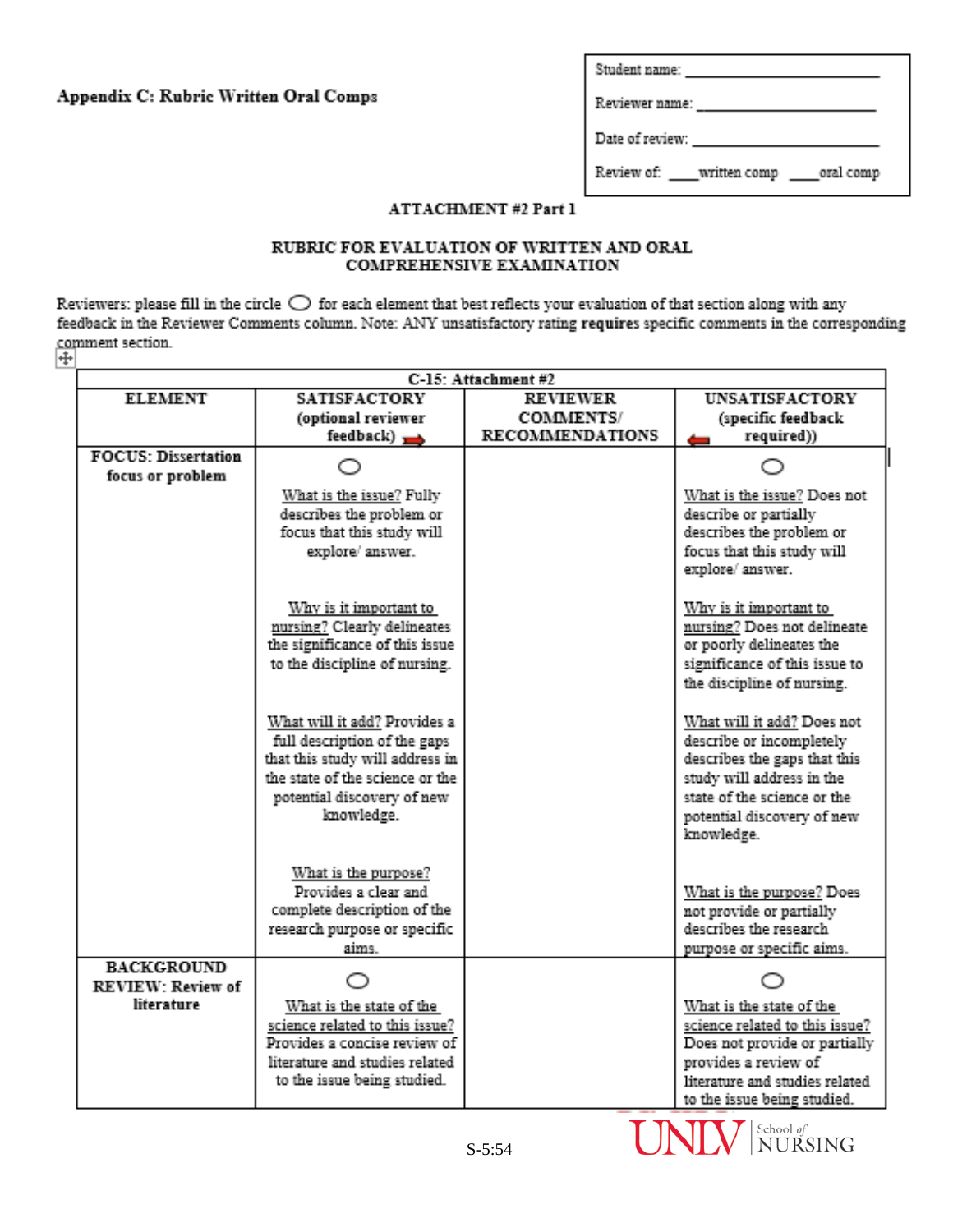| C-15: Attachment #2                                             |                                                                                                                                                                                                                                                                                                                                                                                           |                                                               |                                                                                                                                                                                                                                                                                                                                                                                                                                                   |  |  |
|-----------------------------------------------------------------|-------------------------------------------------------------------------------------------------------------------------------------------------------------------------------------------------------------------------------------------------------------------------------------------------------------------------------------------------------------------------------------------|---------------------------------------------------------------|---------------------------------------------------------------------------------------------------------------------------------------------------------------------------------------------------------------------------------------------------------------------------------------------------------------------------------------------------------------------------------------------------------------------------------------------------|--|--|
| <b>ELEMENT</b>                                                  | <b>SATISFACTORY</b><br>(optional reviewer<br>feedback) $\rightarrow$                                                                                                                                                                                                                                                                                                                      | <b>REVIEWER</b><br><b>COMMENTS/</b><br><b>RECOMMENDATIONS</b> | UNSATISFACTORY<br>(specific feedback<br>required))                                                                                                                                                                                                                                                                                                                                                                                                |  |  |
|                                                                 | What is the value and<br>relevance of the science? For<br>all aspects of the literature<br>review, provides a rationale<br>critique (ig., bias, sample<br>size) and how this affects the<br>merit of that work.<br>How does the research<br>purpose or aims fit/ flow<br>from what is known?<br>Explains how this literature<br>facilitates understanding the<br>purpose of this research |                                                               | What is the value and<br>relevance of the science? For<br>the literature review, does<br>not provide or partially<br>provides a rationale critique<br>(ie., bias, sample size) and<br>how this affects the merit of<br>that work.<br>How does the research<br>purpose or aims fit/ flow<br>from what is known? Does<br>not explain or only partially<br>explains how this literature<br>facilitates understanding the<br>purpose of this research |  |  |
| THEORETICAL<br>UNDERPINNINGS:<br>Theory/Conceptual<br>Framework | What is the theoretical or<br>conceptual underpinning(s)<br>that guide this study?<br>Fully describes the theories<br>and/or concepts that guide<br>the study and why it has<br>been chosen.<br>What are the research<br>questions or hypotheses?<br>Clearly details all research<br>questions and/ or hypotheses<br>that the research study will                                         |                                                               | What is the theoretical or<br>conceptual underpinning(s)<br>that guide this study?<br>Does not describe or<br>incompletely describes the<br>theories and/ or concepts that<br>guide the study and why it<br>has been chosen.<br>What are the research<br>questions or hypotheses?<br>Does not provide all research<br>questions and/ or hypotheses<br>that the research study will                                                                |  |  |